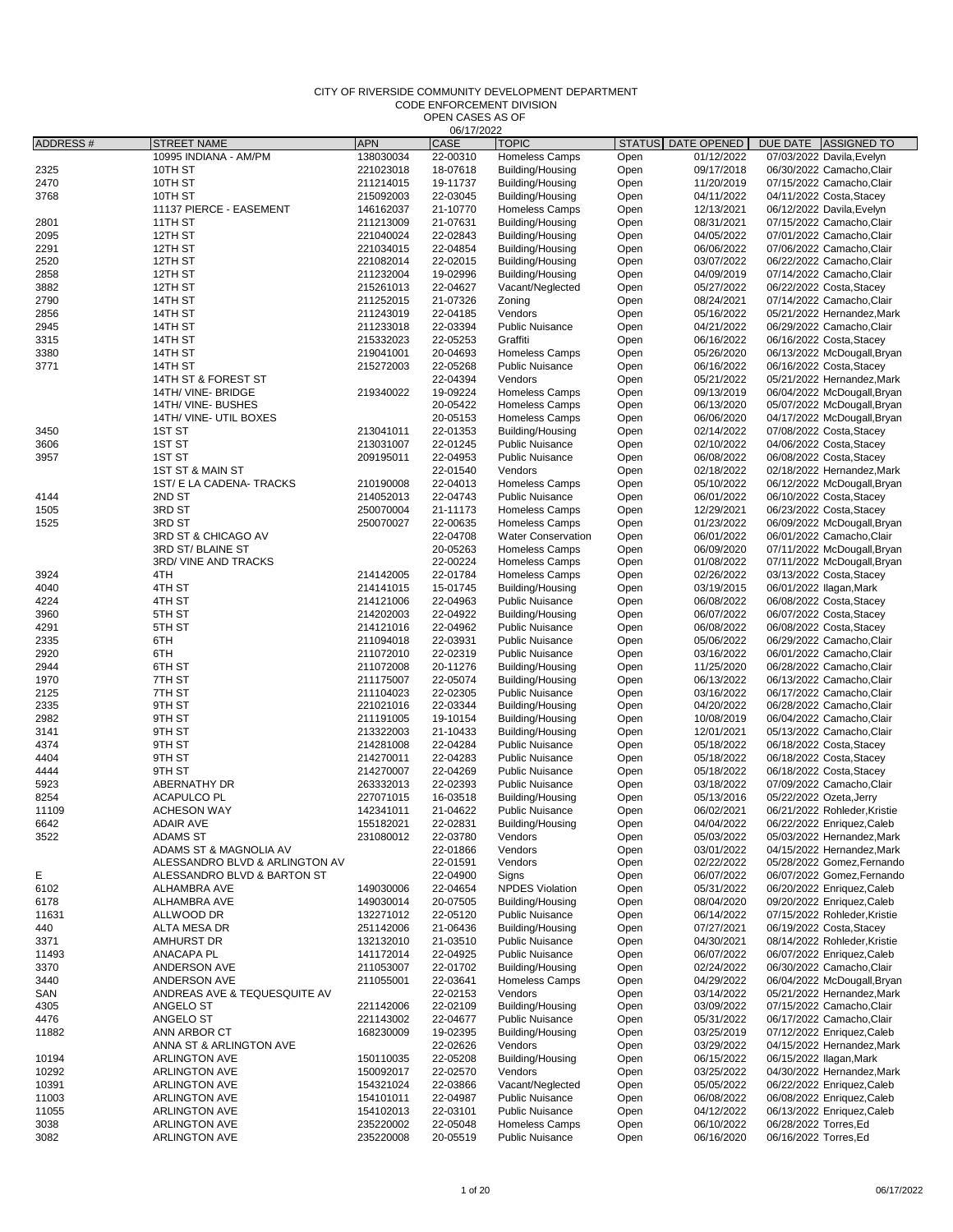CODE ENFORCEMENT DIVISION

| <b>ADDRESS#</b>  | <b>STREET NAME</b>          | <b>APN</b> | <b>UUI 172022</b><br>CASE | <b>TOPIC</b>           | <b>STATUS</b> | DATE OPENED | DUE DATE ASSIGNED TO         |  |
|------------------|-----------------------------|------------|---------------------------|------------------------|---------------|-------------|------------------------------|--|
| 3090             | <b>ARLINGTON AVE</b>        | 235220009  | 22-02103                  | <b>Public Nuisance</b> | Open          | 03/09/2022  | 03/09/2022 Hernandez, Mark   |  |
| 3477             | <b>ARLINGTON AVE</b>        | 225350068  | 22-01797                  | Building/Housing       | Open          | 02/28/2022  | 05/11/2022 Torres, Ed        |  |
| 3650             | <b>ARLINGTON AVE</b>        | 229070001  | 21-02190                  | <b>Homeless Camps</b>  | Open          | 03/22/2021  | 07/01/2022 McDougall, Bryan  |  |
| 4631             | <b>ARLINGTON AVE</b>        | 226210021  | 22-02058                  | Graffiti               | Open          | 03/08/2022  | 03/08/2022 Hernandez, Mark   |  |
| 4681             | <b>ARLINGTON AVE</b>        | 226210017  | 22-01400                  | <b>Public Nuisance</b> | Open          | 02/15/2022  | 03/22/2022 Torres, Ed        |  |
| 4930             | <b>ARLINGTON AVE</b>        | 227251046  | 22-01855                  | <b>Public Nuisance</b> | Open          | 03/01/2022  | 03/01/2022 Hernandez, Mark   |  |
| 4930             | <b>ARLINGTON AVE</b>        | 227251043  | 22-01498                  | <b>Homeless Camps</b>  | Open          | 02/17/2022  | 04/14/2022 Torres, Ed        |  |
| 4954             | <b>ARLINGTON AVE</b>        | 227251025  | 22-05009                  | Vacant/Neglected       | Open          | 06/09/2022  | 06/19/2022 Torres, Ed        |  |
|                  |                             |            |                           |                        |               |             |                              |  |
| 5110             | <b>ARLINGTON AVE</b>        | 227180014  | 22-04826                  | <b>Public Nuisance</b> | Open          | 06/03/2022  | 06/29/2022 Torres, Ed        |  |
| 5160             | <b>ARLINGTON AVE</b>        | 227140023  | 22-04436                  | Building/Housing       | Open          | 05/23/2022  | 06/10/2022 Ozeta, Jerry      |  |
| 5261             | <b>ARLINGTON AVE</b>        | 226180015  | 22-02469                  | Vendors                | Open          | 03/22/2022  | 05/21/2022 Hernandez.Mark    |  |
| 5261             | <b>ARLINGTON AVE</b>        | 226180015  | 21-05393                  | <b>Public Nuisance</b> | Open          | 06/24/2021  | 04/28/2022 Torres, Ed        |  |
| 5369             | <b>ARLINGTON AVE</b>        | 190340018  | 21-08085                  | Vacant/Neglected       | Open          | 09/14/2021  | 01/09/2022 Ozeta, Jerry      |  |
| 5560             | <b>ARLINGTON AVE</b>        | 227063015  | 22-04983                  | <b>Public Nuisance</b> | Open          | 06/08/2022  | 06/17/2022 Ozeta, Jerry      |  |
| 5573             | <b>ARLINGTON AVE</b>        | 190322015  | 22-01929                  | <b>Public Nuisance</b> | Open          | 03/03/2022  | 03/03/2022 Hernandez, Mark   |  |
| 6859             | <b>ARLINGTON AVE</b>        | 189270024  | 17-09395                  | Zoning                 | Open          | 09/26/2017  | 10/07/2021 Ozeta, Jerry      |  |
| 7145             | <b>ARLINGTON AVE</b>        | 189280025  | 22-02119                  | Homeless Camps         | Open          | 03/09/2022  | 03/09/2022 Hernandez, Mark   |  |
| 7549             | <b>ARLINGTON AVE</b>        | 155290017  | 22-05088                  | <b>Homeless Camps</b>  | Open          | 06/13/2022  | 06/13/2022 Enriquez, Caleb   |  |
| 7600             | <b>ARLINGTON AVE</b>        | 151130010  | 22-03944                  | Vendors                | Open          | 05/06/2022  | 06/11/2022 Hernandez, Mark   |  |
| 7671             | <b>ARLINGTON AVE</b>        | 155290012  | 22-01218                  | Vendors                | Open          | 02/09/2022  | 04/15/2022 Hernandez, Mark   |  |
| 9505             | <b>ARLINGTON AVE</b>        | 155172037  | 22-00733                  | Building/Housing       | Open          | 01/26/2022  | 07/16/2022 Ilagan, Mark      |  |
|                  | ARLINGTON AVE & MC MAHON ST |            | 21-10141                  | Vendors                | Open          | 11/18/2021  | 04/15/2022 Hernandez, Mark   |  |
| 3405             | ARLINGTON AVE/ TRACKS       | 225350056  | 22-04490                  | Homeless Camps         | Open          | 05/24/2022  | 06/27/2022 McDougall, Bryan  |  |
|                  | <b>ARLINGTON BRIDGE</b>     |            | 22-04367                  | <b>Homeless Camps</b>  | Open          | 05/20/2022  | 06/15/2022 McDougall, Bryan  |  |
| 3499             | <b>ARTESIAN ST</b>          | 234063016  | 22-02013                  | <b>Public Nuisance</b> | Open          | 03/07/2022  | 05/26/2022 Ozeta, Jerry      |  |
| 3552             | <b>ARTESIAN ST</b>          | 234061005  | 22-04785                  | Building/Housing       | Open          | 06/02/2022  | 07/07/2022 Ozeta, Jerry      |  |
| 9513             | <b>ASUZA CT</b>             | 266702010  | 22-04089                  | <b>Public Nuisance</b> | Open          | 05/12/2022  | 05/24/2022 Gomez, Fernando   |  |
| 545              | <b>ATHENS ST</b>            | 253361001  | 22-04222                  | <b>Public Nuisance</b> | Open          | 05/17/2022  | 06/18/2022 Camacho, Clair    |  |
| 8371             | <b>ATTICA DR</b>            | 284061005  | 22-04941                  | Vacant/Neglected       | Open          | 06/08/2022  | 06/08/2022 Gomez, Fernando   |  |
| PALMYRITA        | AVE & ARDMORE ST            |            | 22-05212                  | <b>Public Nuisance</b> | Open          | 06/15/2022  | 06/15/2022 Costa, Stacey     |  |
| <b>BOLTON</b>    | AVE & CALIFORNIA AV         |            | 22-05181                  | Vendors                | Open          | 06/15/2022  | 06/15/2022 Hernandez.Mark    |  |
| <b>ARLINGTON</b> | AVE & CHICAGO AV            |            | 22-05249                  | Signs                  | Open          | 06/16/2022  | 06/16/2022 Pullin, Chris     |  |
| <b>PALMYRITA</b> | AVE & IOWA AV               |            | 22-05030                  | <b>Public Nuisance</b> | Open          | 06/10/2022  | 06/10/2022 Costa, Stacey     |  |
| <b>CREST</b>     | AVE & JURUPA AV             |            | 22-05152                  | <b>Public Nuisance</b> | Open          | 06/14/2022  | 06/14/2022 Enriquez, Caleb   |  |
| <b>INDIANA</b>   | AVE & MYERS ST              |            | 22-04077                  | <b>Public Nuisance</b> | Open          | 05/12/2022  | 06/11/2022 Ozeta, Jerry      |  |
| <b>PROSPECT</b>  | AVE & ORANGE ST             |            | 22-00729                  | <b>Public Nuisance</b> | Open          | 01/26/2022  | 02/22/2022 Torres, Ed        |  |
| <b>GOLDEN</b>    | AVE & SCHUYLER AV           |            | 22-05263                  | <b>Public Nuisance</b> | Open          | 06/16/2022  | 06/16/2022 Ilagan, Mark      |  |
| <b>CENTRAL</b>   | AVE & SYCAMORE CANYON BL    | 256050017  | 22-05261                  | <b>Public Nuisance</b> | Open          | 06/16/2022  | 06/16/2022 Camacho, Clair    |  |
| <b>INDIANA</b>   | AVE & TYLER ST              |            | 22-05242                  | <b>Homeless Camps</b>  | Open          | 06/16/2022  | 06/16/2022 McDonald, Deanna  |  |
| <b>CHICAGO</b>   | AVE & UNIVERSITY AV         |            | 22-05248                  | Signs                  | Open          | 06/16/2022  | 06/16/2022 Pullin, Chris     |  |
| 5268             | AVONDALE WAY                | 222072015  | 22-04509                  | <b>Public Nuisance</b> | Open          | 05/25/2022  | 06/25/2022 Torres, Ed        |  |
| 5294             | <b>AVONDALE WAY</b>         | 222072017  | 22-04510                  | <b>Illegal Parking</b> | Open          | 05/25/2022  | 07/20/2022 Torres, Ed        |  |
| 4258             | <b>BAGGETT DR</b>           | 143213010  | 22-02547                  | <b>Public Nuisance</b> |               | 03/25/2022  | 06/21/2022 Rohleder, Kristie |  |
|                  | <b>BANANA GRV</b>           | 206332027  | 22-03480                  | <b>Public Nuisance</b> | Open          | 04/25/2022  | 05/11/2022 Costa, Stacey     |  |
| 4415             |                             |            |                           |                        | Open          |             |                              |  |
|                  | BANBURY/DIANA               |            | 21-04060                  | <b>Homeless Camps</b>  | Open          | 05/17/2021  | 06/18/2022 Davila, Evelyn    |  |
| 3594             | <b>BANDINI AVE</b>          | 218261022  | 20-09644                  | Animals                | Open          | 10/06/2020  | 04/20/2022 Torres, Ed        |  |
| 3650             | <b>BANDINI AVE</b>          | 218261017  | 21-08136                  | Noise                  | Open          | 09/15/2021  | 04/05/2022 Torres, Ed        |  |
| 4056             | <b>BANDINI AVE</b>          | 218221007  | 22-04405                  | <b>Public Nuisance</b> | Open          | 05/23/2022  | 06/08/2022 Costa, Stacey     |  |
| 4175             | <b>BANDINI AVE</b>          | 217262032  | 22-02660                  | <b>Public Nuisance</b> | Open          | 03/31/2022  | 04/15/2022 Costa, Stacey     |  |
| 4518             | <b>BANDINI AVE</b>          | 218112033  | 22-03454                  | <b>Group Homes</b>     | Open          | 04/25/2022  | 05/23/2022 Ilagan, Mark      |  |
| 4711             | <b>BANDINI AVE</b>          | 217213021  | 21-07876                  | <b>Public Nuisance</b> | Open          | 09/07/2021  | 03/01/2022 Torres, Ed        |  |
| 6964             | <b>BARCELONA WAY</b>        | 226191004  | 22-05201                  | Building/Housing       | Open          | 06/15/2022  | 07/05/2022 Torres, Ed        |  |
| 5261             | <b>BARDWELL AVE</b>         | 222071006  | 22-04552                  | <b>Public Nuisance</b> | Open          | 05/26/2022  | 06/25/2022 Torres, Ed        |  |
| 5328             | <b>BARDWELL AVE</b>         | 222092002  | 22-04553                  | <b>Public Nuisance</b> | Open          | 05/26/2022  | 06/25/2022 Torres, Ed        |  |
| 8736             | <b>BARNWOOD LN</b>          | 284370004  | 22-04740                  | Building/Housing       | Open          | 06/01/2022  | 06/26/2022 Gomez, Fernando   |  |
| 151              | <b>BARRETT RD</b>           | 253112011  | 19-07751                  | <b>Public Nuisance</b> | Open          | 08/06/2019  | 06/15/2022 Camacho, Clair    |  |
| 265              | <b>BARRETT RD</b>           | 253111005  | 21-10807                  | <b>Public Nuisance</b> | Open          | 12/14/2021  | 06/18/2022 Camacho, Clair    |  |
| 3773             | <b>BARTLETT AVE</b>         | 246040009  | 21-11144                  | Building/Housing       | Open          | 12/28/2021  | 03/30/2022 Costa, Stacey     |  |
| 8307             | BASSWOOD AVE                | 193163030  | 21-01344                  | <b>Public Nuisance</b> | Open          | 02/18/2021  | 09/08/2021 Ozeta, Jerry      |  |
| 8536             | BASSWOOD AVE                | 193153003  | 21-10624                  | Green Pools            | Open          | 12/07/2021  | 02/13/2022 Ozeta, Jerry      |  |
| 8608             | BASSWOOD AVE                | 193144010  | 21-08381                  | <b>Public Nuisance</b> | Open          | 09/22/2021  | 06/05/2022 Ozeta, Jerry      |  |
| 205              | <b>BATHURST RD</b>          | 272091006  | 22-02906                  | <b>Public Nuisance</b> | Open          | 04/06/2022  | 06/11/2022 Gomez, Fernando   |  |
| 3026             | <b>BAUTISTA ST</b>          | 235043008  | 22-03776                  | Public Nuisance        | Open          | 05/03/2022  | 06/30/2022 Torres, Ed        |  |
| 20831            | <b>BAYPORT DR</b>           | 294402012  | 21-11062                  | <b>Public Nuisance</b> | Open          | 12/22/2021  | 06/14/2022 Gomez, Fernando   |  |
| 4442             | <b>BEATTY DR</b>            | 225111004  | 22-05252                  | Building/Housing       | Open          | 06/16/2022  | 06/16/2022 Torres, Ed        |  |
| 4865             | <b>BEATTY DR</b>            | 226312037  | 22-05124                  | Zoning                 | Open          | 06/14/2022  | 07/15/2022 Torres, Ed        |  |
| 4974             | <b>BEATTY DR</b>            | 226100027  | 20-01344                  | <b>Public Nuisance</b> | Open          | 02/05/2020  | 09/30/2022 Torres, Ed        |  |
| 5695             | <b>BEDFORD DR</b>           | 222243004  | 22-01974                  | <b>Public Nuisance</b> | Open          | 03/04/2022  | 03/04/2022 Hernandez, Mark   |  |
| 3879             | BEECHWOOD PL                | 217242024  | 21-00766                  | Building/Housing       | Open          | 01/30/2021  | 07/19/2022 Torres, Ed        |  |
| 5891             | <b>BEEJAY ST</b>            | 151051017  | 22-04481                  | Building/Housing       | Open          | 05/24/2022  | 07/23/2022 Rohleder, Kristie |  |
| 5943             | <b>BEEJAY ST</b>            | 151051021  | 14-05898                  | Building/Housing       | Open          | 08/24/2014  | 06/21/2022 Rohleder, Kristie |  |
| 6625             | <b>BEGONIA CIR</b>          | 155313012  | 22-02613                  | Building/Housing       | Open          | 03/29/2022  | 06/21/2022 Enriquez, Caleb   |  |
| 3892             | <b>BEL AIR ST</b>           | 193242011  | 21-10832                  | Building/Housing       | Open          | 12/14/2021  | 06/23/2022 Ozeta, Jerry      |  |
| 3893             | <b>BEL AIR ST</b>           | 193241011  | 21-04680                  | <b>Public Nuisance</b> | Open          | 06/03/2021  | 03/31/2022 Ozeta, Jerry      |  |
| 3982             | <b>BEL AIR ST</b>           | 193242002  | 22-02838                  | Building/Housing       | Open          | 04/05/2022  | 06/03/2022 Ozeta, Jerry      |  |
| 4145             | <b>BEL AIR ST</b>           | 193201005  | 22-03663                  | <b>Public Nuisance</b> | Open          | 04/29/2022  | 05/28/2022 Ozeta, Jerry      |  |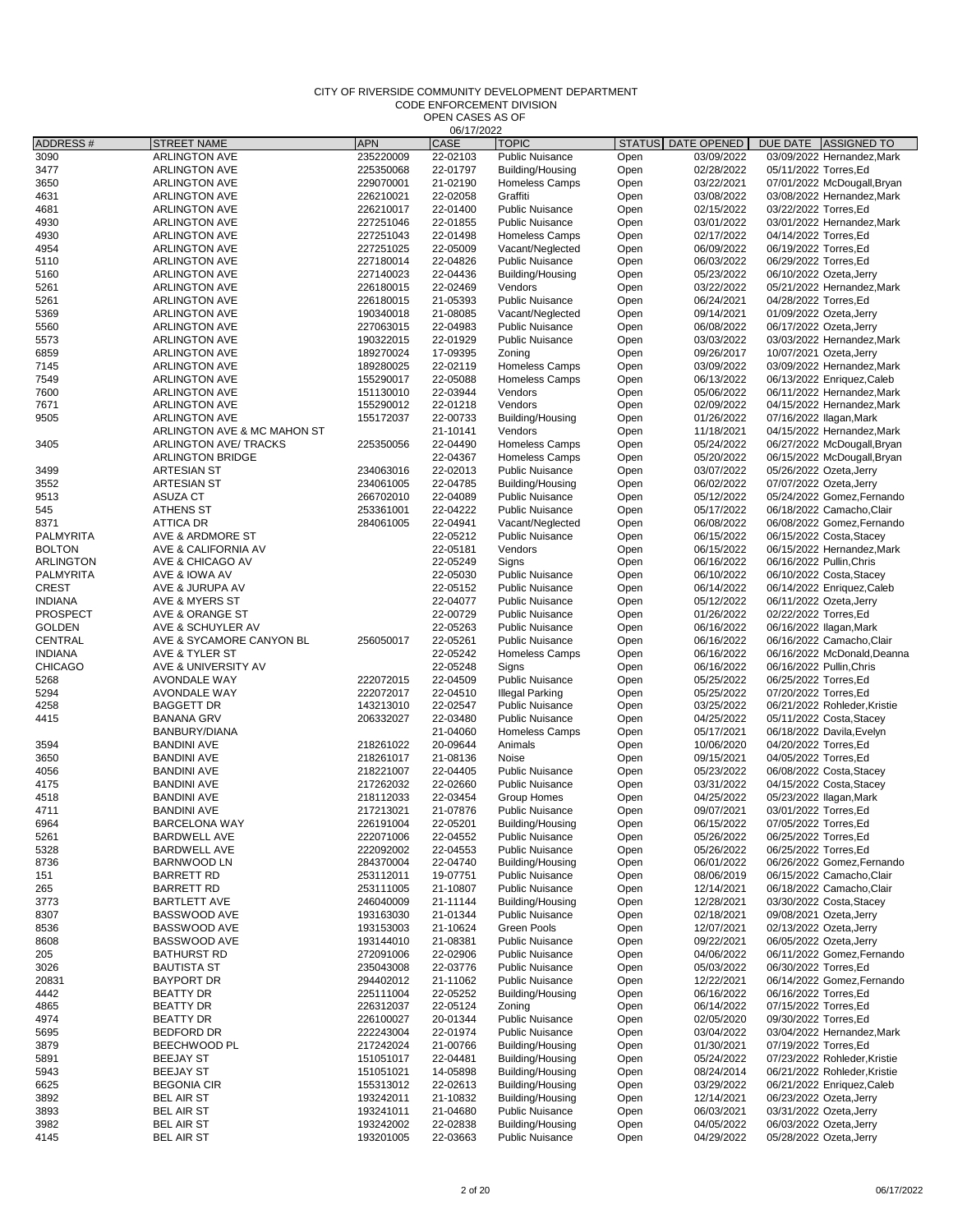CODE ENFORCEMENT DIVISION

|                   |                                            |            | 06/17/2022           |                        |                    |            |                                |
|-------------------|--------------------------------------------|------------|----------------------|------------------------|--------------------|------------|--------------------------------|
| ADDRESS#          | <b>STREET NAME</b>                         | <b>APN</b> | <b>CASE</b>          | <b>TOPIC</b>           | STATUS DATE OPENED |            | DUE DATE<br><b>ASSIGNED TO</b> |
| 17875             | <b>BELLA COLINA PL</b>                     | 243550012  | 22-02601             | <b>Public Nuisance</b> | Open               | 03/29/2022 | 06/11/2022 Gomez, Fernando     |
| 8708              | <b>BELLADONA RD</b>                        | 294313026  | 20-11317             | Building/Housing       | Open               | 11/30/2020 | 06/03/2022 Gomez, Fernando     |
| 8932              | <b>BELLEVUE PL</b>                         | 294441014  | 22-00950             | <b>Public Nuisance</b> | Open               | 02/02/2022 | 06/03/2022 Gomez, Fernando     |
| 5306              | <b>BENECIA DR</b>                          | 190121011  | 22-02584             | <b>Public Nuisance</b> | Open               | 03/26/2022 | 04/05/2022 Torres, Ed          |
| 5316              | <b>BENECIA DR</b>                          | 190121012  | 22-02345             | <b>Public Nuisance</b> | Open               | 03/17/2022 | 04/01/2022 Torres, Ed          |
| 5811              | <b>BENECIA DR</b>                          | 190082025  | 20-08520             | Building/Housing       | Open               | 09/01/2020 | 05/09/2022 Ozeta, Jerry        |
| 3315              | <b>BERNARD ST</b>                          | 231180014  | 22-05251             | Building/Housing       | Open               | 06/16/2022 | 06/16/2022 Ozeta, Jerry        |
|                   | BIKE TRAIL- MISSION INN TO MARKET          |            | 21-03217             | <b>Homeless Camps</b>  | Open               | 04/22/2021 | 07/04/2022 McDougall, Bryan    |
| 10536             | <b>BINGHAM AVE</b>                         | 143073003  | 20-10112             | Building/Housing       | Open               | 10/16/2020 | 07/13/2022 Rohleder, Kristie   |
| 5929              | <b>BIRCH ST</b>                            | 218251014  | 22-05149             | <b>Public Nuisance</b> | Open               | 06/14/2022 | 06/14/2022 Costa, Stacey       |
| 5929              | <b>BIRCH ST</b>                            | 218251014  | 21-08273             | Garage Sales           | Open               | 09/18/2021 | 01/14/2022 Ilagan, Mark        |
| 2203              | <b>BLACK OAK PL</b>                        | 243280031  | 20-11824             | Building/Housing       | Open               | 12/18/2020 | 07/18/2022 Torres, Ed          |
|                   | <b>BLAINE/ IOWA-PROW</b>                   | 250080016  | 20-10990             | <b>Homeless Camps</b>  | Open               | 11/13/2020 | 07/01/2022 McDougall, Bryan    |
| 5036              | <b>BLANCHARD PL</b>                        | 226142007  | 21-07174             | Miscellaneous          | Open               | 08/18/2021 | 06/20/2022 Torres.Ed           |
| <b>ALESSANDRO</b> | BLVD & CENTRAL AV                          |            | 22-05250             | Signs                  | Open               | 06/16/2022 | 06/16/2022 Pullin, Chris       |
| ALESSANDRO        | <b>BLVD &amp; TRAUTWEIN RD</b>             |            | 22-05247             | Signs                  | Open               | 06/16/2022 | 06/16/2022 Pullin, Chris       |
| 7909              | <b>BOLTON AVE</b>                          | 145310003  | 21-02078             | Building/Housing       | Open               | 03/18/2021 | 06/30/2022 Rohleder, Kristie   |
| 9900              | <b>BOLTON AVE</b>                          | 145251024  | 20-00222             |                        |                    | 01/08/2020 | 06/30/2022 Rohleder, Kristie   |
|                   |                                            |            |                      | Building/Housing       | Open               |            |                                |
|                   | BOLTON AVE & CALIFORNIA AV                 |            | 22-03056             | Vendors                | Open               | 04/11/2022 | 05/10/2022 Hernandez, Mark     |
| 10187             | <b>BONITA AVE</b>                          | 145112013  | 22-04205             | Building/Housing       | Open               | 05/17/2022 | 07/14/2022 Rohleder, Kristie   |
| 6480              | <b>BOX SPRINGS BLVD</b>                    | 291070030  | 22-05262             | Building/Housing       | Open               | 06/16/2022 | 06/16/2022 Camacho, Clair      |
| 5010              | <b>BOXWOOD PL</b>                          | 219164006  | 22-04779             | <b>Public Nuisance</b> | Open               | 06/02/2022 | 06/23/2022 Costa, Stacey       |
| 5040              | BOXWOOD PL                                 | 219164007  | 22-04784             | <b>Public Nuisance</b> | Open               | 06/02/2022 | 06/23/2022 Costa, Stacey       |
| 4775              | <b>BOYD CT</b>                             | 219141013  | 22-04960             | Inoperative Vehicle    | Open               | 06/08/2022 | 07/04/2022 Camacho, Clair      |
| 847               | <b>BRADLEY ST</b>                          | 243230026  | 22-02760             | Building/Housing       | Open               | 04/01/2022 | 07/31/2022 Gomez, Fernando     |
| 4690              | <b>BRAEMAR PL</b>                          | 217040004  | 20-08664             | Building/Housing       | Open               | 09/04/2020 | 05/13/2022 Torres, Ed          |
| 8046              | <b>BRANDING IRON LN</b>                    | 276322014  | 22-05178             | <b>Public Nuisance</b> | Open               | 06/15/2022 | 06/15/2022 Gomez, Fernando     |
| 4250              | BRENTWOOD AVE                              | 218193003  | 22-02739             | <b>Public Nuisance</b> | Open               | 04/01/2022 | 05/08/2022 Costa, Stacey       |
| 4489              | BRENTWOOD AVE                              | 218192043  | 21-07294             | <b>Green Pools</b>     | Open               | 08/23/2021 | 05/17/2022 Torres, Ed          |
| 4521              | BRENTWOOD AVE                              | 218134002  | 21-06105             | Vacant/Neglected       | Open               | 07/16/2021 | 07/05/2022 Torres, Ed          |
| 11367             | <b>BRIDGEWAY DR</b>                        | 142590013  | 22-04622             | Building/Housing       | Open               | 05/27/2022 | 06/27/2022 Enriquez, Caleb     |
| 142               | BROADBENT DR W                             | 253122016  | 19-06975             | Building/Housing       | Open               | 07/18/2019 | 07/30/2022 Camacho, Clair      |
| 245               | BROADBENT DR W                             | 253111011  | 22-05019             | Green Pools            | Open               | 06/09/2022 | 06/10/2022 Camacho, Clair      |
| 245               | <b>BROADBENT DRW</b>                       | 253111011  | 22-04727             | <b>Public Nuisance</b> | Open               | 06/01/2022 | 07/06/2022 Camacho, Clair      |
| 5111              | <b>BROCKTON AV</b>                         | 217232025  | 22-02304             | <b>Public Nuisance</b> | Open               | 03/16/2022 | 04/17/2022 Costa, Stacey       |
| 3115              | <b>BROCKTON AVE</b>                        | 214042011  | 22-00295             | Building/Housing       | Open               | 01/11/2022 | 06/29/2022 Costa, Stacey       |
| 4095              | <b>BROCKTON AVE</b>                        | 215072005  | 22-04419             | <b>Public Nuisance</b> | Open               | 05/23/2022 | 06/08/2022 Costa, Stacey       |
| 4415              | <b>BROCKTON AVE</b>                        | 217060010  | 22-03352             | <b>Public Nuisance</b> | Open               | 04/20/2022 | 06/13/2022 Costa, Stacey       |
|                   |                                            |            |                      |                        |                    | 05/11/2022 | 06/22/2022 Costa, Stacey       |
| 4845<br>5259      | <b>BROCKTON AVE</b><br><b>BROCKTON AVE</b> | 217140022  | 22-04069<br>20-10383 | <b>Public Nuisance</b> | Open               | 10/26/2020 | 03/17/2022 Torres, Ed          |
|                   |                                            | 217261025  |                      | Building/Housing       | Open               |            |                                |
| 5275              | <b>BROCKTON AVE</b>                        | 217261026  | 22-05137             | <b>Public Nuisance</b> | Open               | 06/14/2022 | 06/14/2022 Costa, Stacey       |
| 5359              | <b>BROCKTON AVE</b>                        | 217262027  | 21-03817             | Building/Housing       | Open               | 05/10/2021 | 05/14/2022 Torres, Ed          |
| 5995              | <b>BROCKTON AVE</b>                        | 218210056  | 21-04348             | Zoning                 | Open               | 05/25/2021 | 04/29/2022 Torres, Ed          |
| 6753              | <b>BROCKTON AVE</b>                        | 225213016  | 22-04891             | <b>Public Nuisance</b> | Open               | 06/07/2022 | 07/14/2022 Torres, Ed          |
| 6786              | <b>BROCKTON AVE</b>                        | 225221032  | 22-03525             | Building/Housing       | Open               | 04/26/2022 | 06/06/2022 Torres, Ed          |
|                   | BROCKTON/ INDIANA AV- BRIDGE               |            | 22-04919             | <b>Homeless Camps</b>  | Open               | 06/07/2022 | 07/10/2022 McDougall, Bryan    |
| 2038              | <b>BRONSON WAY</b>                         | 222272001  | 21-00283             | Building/Housing       | Open               | 01/12/2021 | 06/19/2022 Camacho, Clair      |
| 2064              | <b>BRONSON WAY</b>                         | 222272003  | 21-05127             | Miscellaneous          | Open               | 06/17/2021 | 06/25/2022 Camacho, Clair      |
| 5298              | <b>BRONSON WAY</b>                         | 222152002  | 22-04472             | Green Pools            | Open               | 05/24/2022 | 06/30/2022 Torres, Ed          |
| 10373             | <b>BROOKWAY PL</b>                         | 143356004  | 20-04826             | Inoperative Vehicle    | Open               | 05/28/2020 | 06/16/2022 Rohleder, Kristie   |
| 8543              | <b>BRUCE AVE</b>                           | 155251020  | 22-05090             | <b>Homeless Camps</b>  | Open               | 06/13/2022 | 06/13/2022 Enriquez, Caleb     |
| 3559              | <b>BUCHANAN ST</b>                         | 135230003  | 22-03419             | Vendors                | Open               | 04/22/2022 | 05/07/2022 Hernandez, Mark     |
| 4121              | <b>BUCHANAN ST</b>                         | 142150068  | 22-03223             | Graffiti               | Open               | 04/15/2022 | 06/12/2022 Enriquez, Caleb     |
|                   | BUCHANAN ST & COLLETT AVE                  |            | 22-01796             | Vendors                | Open               | 02/28/2022 | 05/23/2022 Hernandez, Mark     |
|                   | BUCHANAN/ELMVIEW                           | 135170013  | 22-03401             | Homeless Camps         | Open               | 04/21/2022 | 06/12/2022 Davila, Evelyn      |
| 4700              | <b>BUENA VISTA</b>                         |            | 19-08354             | Homeless Camps         | Open               | 08/20/2019 | 06/10/2022 McDougall, Bryan    |
| 4612              | <b>BUENA VISTA AVE</b>                     | 207190007  | 21-10870             | <b>Homeless Camps</b>  | Open               | 12/15/2021 | 06/24/2022 McDougall, Bryan    |
| VAN               | BUREN BLVD & WOOD RD                       |            | 22-04762             | Building/Housing       | Open               | 06/02/2022 | 06/02/2022 Gomez.Fernando      |
| 5718              | <b>BURLINGAME DR</b>                       | 190094027  | 20-02360             | <b>Public Nuisance</b> | Open               | 03/09/2020 | 09/15/2021 Ozeta, Jerry        |
| 10976             | <b>BUSHNELL AVE</b>                        | 146232001  | 22-02144             | Building/Housing       | Open               | 03/11/2022 | 06/30/2022 Enriquez, Caleb     |
| 5067              | <b>BUSHNELL AVE</b>                        | 147140023  | 22-05243             | <b>Public Nuisance</b> | Open               | 06/16/2022 | 06/16/2022 Enriquez, Caleb     |
| 5067              | <b>BUSHNELL AVE</b>                        | 147140023  | 22-04917             | <b>Public Nuisance</b> | Open               | 06/07/2022 | 06/07/2022 Enriquez, Caleb     |
| 5067              | <b>BUSHNELL AVE</b>                        | 147140023  | 22-05024             | <b>Public Nuisance</b> | Open               | 06/10/2022 | 06/10/2022 Enriquez, Caleb     |
| 5250              | <b>BUSHNELL AVE</b>                        | 146110023  | 20-07252             | Building/Housing       | Open               | 07/28/2020 | 08/23/2022 Enriquez, Caleb     |
| 5357              | <b>BUSHNELL AVE</b>                        | 149370001  | 22-04137             | Building/Housing       | Open               | 05/13/2022 | 06/11/2022 Enriquez, Caleb     |
| 8303              | <b>CALIFORNIA AVE</b>                      | 193174008  | 22-01102             | Building/Housing       | Open               | 02/07/2022 | 04/18/2022 Ozeta, Jerry        |
| 8617              | <b>CALIFORNIA AVE</b>                      | 193144028  | 22-03481             | <b>Public Nuisance</b> | Open               | 04/25/2022 | 06/18/2022 Ozeta, Jerry        |
|                   | CALIFORNIA AVE & HOLE AV                   |            | 22-01326             | Vendors                | Open               | 02/12/2022 | 04/15/2022 Hernandez, Mark     |
|                   | CALIFORNIA AVE & HOLE AVE                  | 143080030  | 22-03936             | Vendors                | Open               | 05/06/2022 | 05/10/2022 Hernandez, Mark     |
|                   | CALIFORNIA AVE & MELROSE ST                |            | 22-04749             | Vendors                | Open               | 06/01/2022 | 06/01/2022 Hernandez, Mark     |
|                   |                                            |            | 22-01026             |                        |                    | 02/03/2022 | 05/28/2022 Hernandez, Mark     |
|                   | CALIFORNIA AVE & MONROE ST                 | 193261027  | 22-02833             | Vendors                | Open               |            |                                |
|                   | CALIFORNIA/ HARRISON                       |            |                      | Homeless Camps         | Open               | 04/04/2022 | 07/10/2022 Davila, Evelyn      |
|                   | CALIFORNIA/MELROSE                         |            | 21-03912             | Homeless Camps         | Open               | 05/12/2021 | 06/19/2022 Davila, Evelyn      |
| 9869              | CALLE ESPLANADE                            | 239332003  | 21-03328             | Animals                | Open               | 04/26/2021 | 05/08/2022 Hernandez, Mark     |
| 2842              | CALLE SAUSALITO                            | 239151040  | 22-04312             | <b>Public Nuisance</b> | Open               | 05/19/2022 | 07/08/2022 Ozeta, Jerry        |
| 2019              | <b>CAMDEN ST</b>                           | 222331021  | 22-05241             | Animals                | Open               | 06/16/2022 | 06/16/2022 Torres, Ed          |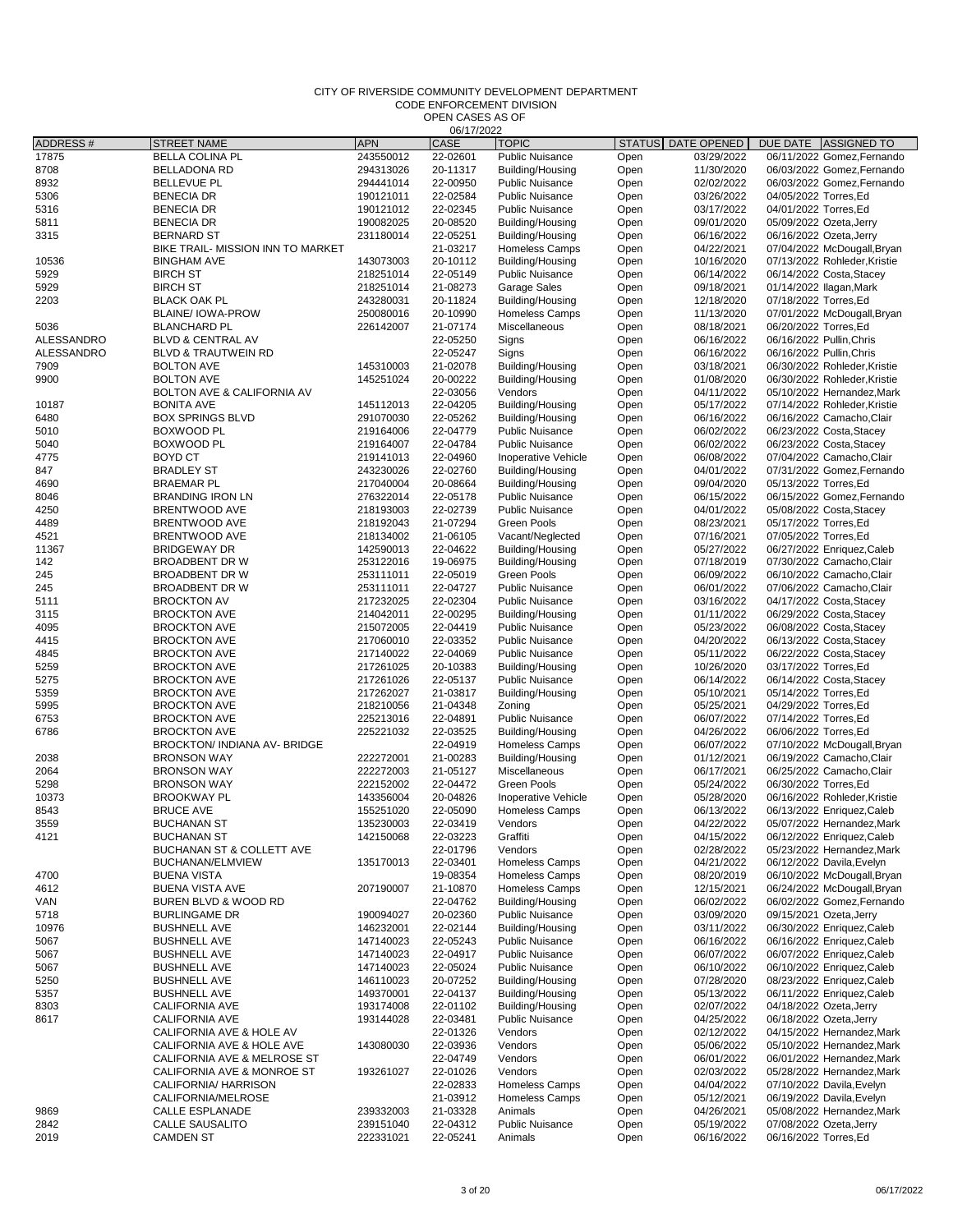|                  | <b>OUITROITE DEVELUI MEITE</b><br>CODE ENFORCEMENT DIVISION |                        |                      |                                                 |               |                          |                                                           |  |  |  |  |  |  |
|------------------|-------------------------------------------------------------|------------------------|----------------------|-------------------------------------------------|---------------|--------------------------|-----------------------------------------------------------|--|--|--|--|--|--|
| OPEN CASES AS OF |                                                             |                        |                      |                                                 |               |                          |                                                           |  |  |  |  |  |  |
|                  |                                                             |                        | 06/17/2022           |                                                 |               |                          |                                                           |  |  |  |  |  |  |
| <b>ADDRESS#</b>  | <b>STREET NAME</b>                                          | <b>APN</b>             | <b>CASE</b>          | <b>TOPIC</b>                                    | <b>STATUS</b> | DATE OPENED              | DUE DATE<br><b>ASSIGNED TO</b>                            |  |  |  |  |  |  |
| 8145<br>8333     | <b>CAMELIA DR</b><br><b>CAMELIA DR</b>                      | 227032035<br>193131015 | 21-11108<br>21-09926 | Building/Housing<br>Building/Housing            | Open<br>Open  | 12/27/2021<br>11/12/2021 | 06/07/2022 Ozeta, Jerry<br>05/31/2022 Ozeta, Jerry        |  |  |  |  |  |  |
| 7978             | <b>CAMELOT RD</b>                                           | 147353018              | 21-02299             | Building/Housing                                | Open          | 03/26/2021               | 06/21/2022 Rohleder, Kristie                              |  |  |  |  |  |  |
|                  | CAMP EVANS/ TRIANGLE                                        | 207050002              | 22-00727             | <b>Homeless Camps</b>                           | Open          | 01/26/2022               | 06/15/2022 McDougall, Bryan                               |  |  |  |  |  |  |
| 11158            | <b>CAMPBELL</b>                                             | 149-251-054            | 22-02271             | Building/Housing                                | Open          | 03/15/2022               | 06/17/2022 Enriquez, Caleb                                |  |  |  |  |  |  |
| 2828             | <b>CAMPUS PKWY</b>                                          | 291600020              | 22-00831             | <b>Homeless Camps</b>                           | Open          | 01/28/2022               | 06/18/2022 McDougall, Bryan                               |  |  |  |  |  |  |
| 2878             | <b>CAMPUS PKWY</b>                                          | 291600030              | 22-04524             | <b>Public Nuisance</b>                          | Open          | 05/25/2022               | 06/18/2022 Camacho, Clair                                 |  |  |  |  |  |  |
| 3897             | CANTERBURY RD                                               | 227223015              | 17-09817             | Building/Housing                                | Open          | 10/10/2017               | 05/31/2022 Ozeta, Jerry                                   |  |  |  |  |  |  |
| 4425             | <b>CANTERBURY RD</b>                                        | 227035003              | 22-00659             | <b>Public Nuisance</b>                          | Open          | 01/24/2022               | 04/01/2022 Pullin, Chris                                  |  |  |  |  |  |  |
| 4435             | <b>CANTERBURY RD</b>                                        | 227035002              | 21-11029             | <b>Public Nuisance</b>                          | Open          | 12/21/2021               | 05/31/2022 Ozeta, Jerry                                   |  |  |  |  |  |  |
| <b>SYCAMORE</b>  | CANYON BLVD & CENTRAL AV                                    |                        | 22-04906             | <b>Public Nuisance</b>                          | Open          | 06/07/2022               | 06/07/2022 Gomez, Fernando                                |  |  |  |  |  |  |
| 2989             | <b>CANYON CREST</b>                                         | 250121006              | 22-02977             | Building/Housing                                | Open          | 04/07/2022               | 06/17/2022 Costa, Stacey                                  |  |  |  |  |  |  |
| 5225             | <b>CANYON CREST</b>                                         |                        | 22-03824             | Vendors                                         | Open          | 05/04/2022               | 05/04/2022 Hernandez, Mark                                |  |  |  |  |  |  |
| 2891<br>2989     | <b>CANYON CREST DR</b><br>CANYON CREST DR                   | 250114076              | 17-03190<br>22-02974 | Homeless Camps                                  | Open          | 04/13/2017<br>04/07/2022 | 06/04/2022 McDougall, Bryan                               |  |  |  |  |  |  |
| 5225             | CANYON CREST DR                                             | 250121006<br>254150054 | 22-05035             | Building/Housing<br>Noise                       | Open<br>Open  | 06/10/2022               | 06/17/2022 Costa, Stacey<br>06/10/2022 Camacho, Clair     |  |  |  |  |  |  |
| 6828             | CANYON HILL DR                                              | 243360013              | 20-06582             | Building/Housing                                | Open          | 07/10/2020               | 07/18/2022 Torres, Ed                                     |  |  |  |  |  |  |
| 6870             | CANYON HILL DR                                              | 243360010              | 22-03987             | <b>Public Nuisance</b>                          | Open          | 05/10/2022               | 06/30/2022 Torres, Ed                                     |  |  |  |  |  |  |
| 2755             | <b>CANYON SPRINGS PKWY</b>                                  | 291600038              | 22-03227             | Vendors                                         | Open          | 04/15/2022               | 04/15/2022 Hernandez, Mark                                |  |  |  |  |  |  |
| 6845             | <b>CAPISTRANO WAY</b>                                       | 226171016              | 21-04560             | Animals                                         | Open          | 06/01/2021               | 12/02/2021 Torres, Ed                                     |  |  |  |  |  |  |
| 6894             | <b>CAPISTRANO WAY</b>                                       | 226172019              | 19-00484             | Inoperative Vehicle                             | Open          | 01/25/2019               | 06/22/2022 Torres, Ed                                     |  |  |  |  |  |  |
| 11636            | <b>CAPITOL DR</b>                                           | 132163019              | 22-05246             | <b>Public Nuisance</b>                          | Open          | 06/16/2022               | 06/16/2022 Rohleder, Kristie                              |  |  |  |  |  |  |
| 4953             | <b>CARLINGFORD AVE</b>                                      | 218070017              | 20-10201             | Building/Housing                                | Open          | 10/20/2020               | 07/05/2022 Torres, Ed                                     |  |  |  |  |  |  |
| 5359             | <b>CARMEL WAY</b>                                           | 223091001              | 22-02815             | <b>Public Nuisance</b>                          | Open          | 04/04/2022               | 05/13/2022 Torres, Ed                                     |  |  |  |  |  |  |
| 4255             | <b>CARNEGIE CT</b>                                          | 141370009              | 22-05172             | Homeless Camps                                  | Open          | 06/15/2022               | 06/15/2022 Ilagan, Mark                                   |  |  |  |  |  |  |
| 7721             | <b>CASSIA AVE</b>                                           | 230033032              | 20-08841             | Building/Housing                                | Open          | 09/10/2020               | 05/22/2022 Ozeta, Jerry                                   |  |  |  |  |  |  |
| 3951             | <b>CASTLEMAN ST</b>                                         | 191322038              | 22-03926             | Building/Housing                                | Open          | 05/06/2022               | 06/30/2022 Ozeta, Jerry                                   |  |  |  |  |  |  |
| 6635             | <b>CATHY PL</b>                                             | 190252028              | 18-07511             | <b>Public Nuisance</b>                          | Open          | 09/12/2018               | 05/09/2022 Ozeta, Jerry                                   |  |  |  |  |  |  |
| 4330             | <b>CECILIA CT</b>                                           | 193082009              | 21-09558             | Building/Housing                                | Open          | 10/28/2021               | 03/15/2022 Ozeta, Jerry                                   |  |  |  |  |  |  |
| 1498             | <b>CEDARHILL</b>                                            |                        | 22-02731             | Miscellaneous                                   | Open          | 04/01/2022               | 05/26/2022 Camacho, Clair                                 |  |  |  |  |  |  |
| 375              | <b>CENTRAL</b>                                              | 253261105              | 22-02231             | <b>Homeless Camps</b>                           | Open          | 03/14/2022               | 03/14/2022 Camacho, Clair                                 |  |  |  |  |  |  |
| 3091             | <b>CENTRAL AVE</b>                                          | 223070002              | 22-05001             | <b>Illegal Business</b>                         | Open          | 06/09/2022               | 06/09/2022 Torres, Ed                                     |  |  |  |  |  |  |
| 3420             | <b>CENTRAL AVE</b><br><b>CENTRAL AVE</b>                    | 223150009              | 22-01786             | <b>Homeless Camps</b><br><b>NPDES Violation</b> | Open          | 02/27/2022               | 07/10/2022 McDougall, Bryan                               |  |  |  |  |  |  |
| 3645<br>3678     | <b>CENTRAL AVE</b>                                          | 225150018<br>225231010 | 22-05033<br>21-09762 | Graffiti                                        | Open<br>Open  | 06/10/2022<br>11/05/2021 | 06/22/2022 Torres, Ed<br>06/02/2022 Torres, Ed            |  |  |  |  |  |  |
| 3680             | <b>CENTRAL AVE</b>                                          | 225231010              | 22-01958             | Graffiti                                        | Open          | 03/04/2022               | 05/29/2022 Torres, Ed                                     |  |  |  |  |  |  |
| 375              | <b>CENTRAL AVE</b>                                          | 253261105              | 21-02118             | Building/Housing                                | Open          | 03/19/2021               | 06/01/2022 Camacho, Clair                                 |  |  |  |  |  |  |
| 4100             | <b>CENTRAL AVE</b>                                          | 225202019              | 22-01385             | <b>Homeless Camps</b>                           | Open          | 02/15/2022               | 03/09/2022 Torres, Ed                                     |  |  |  |  |  |  |
| 4230             | <b>CENTRAL AVE</b>                                          | 225201059              | 19-02206             | <b>Public Nuisance</b>                          | Open          | 03/20/2019               | 02/09/2022 Torres, Ed                                     |  |  |  |  |  |  |
| 4334             | <b>CENTRAL AVE</b>                                          | 225201056              | 22-00755             | <b>Public Nuisance</b>                          | Open          | 01/26/2022               | 02/08/2022 Torres, Ed                                     |  |  |  |  |  |  |
| 4556             | CENTRAL AVE                                                 | 226263007              | 22-00021             | Building/Housing                                | Open          | 01/03/2022               | 06/12/2022 Torres, Ed                                     |  |  |  |  |  |  |
| 4569             | <b>CENTRAL AVE</b>                                          | 226291032              | 22-02481             | Building/Housing                                | Open          | 03/22/2022               | 08/03/2022 Torres, Ed                                     |  |  |  |  |  |  |
| 4632             | <b>CENTRAL AVE</b>                                          | 226262020              | 21-11017             | <b>Public Nuisance</b>                          | Open          | 12/21/2021               | 04/10/2022 Torres, Ed                                     |  |  |  |  |  |  |
| 4886             | <b>CENTRAL AVE</b>                                          | 226271002              | 21-04594             | <b>Public Nuisance</b>                          | Open          | 06/02/2021               | 04/17/2022 Torres, Ed                                     |  |  |  |  |  |  |
| 5109             | <b>CENTRAL AVE</b>                                          | 226112024              | 21-06631             | <b>Public Nuisance</b>                          | Open          | 08/03/2021               | 02/26/2022 Torres, Ed                                     |  |  |  |  |  |  |
| 5521             | <b>CENTRAL AVE</b>                                          | 190184002              | 19-01387             | Inoperative Vehicle                             | Open          | 02/22/2019               | 11/16/2021 Ozeta, Jerry                                   |  |  |  |  |  |  |
| 5691             | <b>CENTRAL AVE</b>                                          | 190183037              | 21-07602             | <b>Public Nuisance</b>                          | Open          | 08/30/2021               | 03/10/2022 Ozeta, Jerry                                   |  |  |  |  |  |  |
| 600              | <b>CENTRAL AVE</b>                                          | 253340014              | 21-01815             | Building/Housing                                | Open          | 03/08/2021               | 06/17/2022 Camacho, Clair                                 |  |  |  |  |  |  |
| 6051             | <b>CENTRAL AVE</b><br>CENTRAL AVE & VICTORIA AVE            | 190142011              | 21-01025             | <b>Public Nuisance</b>                          | Open          | 02/08/2021               | 06/14/2022 Ozeta, Jerry                                   |  |  |  |  |  |  |
|                  | CENTRAL/ 91 FWY                                             |                        | 22-01352<br>22-05054 | Vendors<br>Homeless Camps                       | Open<br>Open  | 02/14/2022<br>06/10/2022 | 05/28/2022 Gomez, Fernando<br>06/10/2022 McDougall, Bryan |  |  |  |  |  |  |
| 2259             | <b>CENTURY AVE</b>                                          | 243281001              | 22-01752             | <b>Public Nuisance</b>                          | Open          | 02/25/2022               | 02/25/2022 Hernandez, Mark                                |  |  |  |  |  |  |
| EL               | CERRITO DR & SYCAMORE CANYON                                |                        | 22-04933             | <b>Public Nuisance</b>                          | Open          | 06/07/2022               | 06/07/2022 Ilagan, Mark                                   |  |  |  |  |  |  |
| 5942             | <b>CHADBOURNE AVE</b>                                       | 150180006              | 19-10826             | Building/Housing                                | Open          | 10/25/2019               | 09/21/2022 Enriquez, Caleb                                |  |  |  |  |  |  |
| 6340             | <b>CHADBOURNE AVE</b>                                       | 150061009              | 22-03010             | Vacant/Neglected                                | Open          | 04/09/2022               | 06/21/2022 Enriquez, Caleb                                |  |  |  |  |  |  |
| 6486             | CHADBOURNE AVE                                              | 154300017              | 22-04254             | <b>Illegal Business</b>                         | Open          | 05/18/2022               | 06/12/2022 Enriquez, Caleb                                |  |  |  |  |  |  |
| 6699             | <b>CHADBOURNE AVE</b>                                       | 154232007              | 21-03117             | <b>Illegal Business</b>                         | Open          | 04/19/2021               | 06/16/2022 Enriquez, Caleb                                |  |  |  |  |  |  |
| 4600             | <b>CHALLEN AVE</b>                                          | 145050027              | 22-00226             | <b>Homeless Camps</b>                           | Open          | 01/09/2022               | 06/19/2022 Davila, Evelyn                                 |  |  |  |  |  |  |
| 4601             | <b>CHALLEN AVE</b>                                          | 145071012              | 21-10428             | Building/Housing                                | Open          | 12/01/2021               | 06/15/2022 Rohleder, Kristie                              |  |  |  |  |  |  |
| 4857             | <b>CHALLEN AVE</b>                                          | 151332007              | 22-03695             | <b>Public Nuisance</b>                          | Open          | 05/02/2022               | 06/25/2022 Rohleder, Kristie                              |  |  |  |  |  |  |
| 5646             | <b>CHALLEN AVE</b>                                          | 151214015              | 16-02522             | Vacant/Neglected                                | Open          | 04/09/2016               | 03/31/2022 Pullin, Chris                                  |  |  |  |  |  |  |
|                  | CHALLEN AVE & VAN BUREN BL                                  |                        | 22-02577             | Vendors                                         | Open          | 03/26/2022               | 05/28/2022 Hernandez, Mark                                |  |  |  |  |  |  |
| 3434             | <b>CHANTILLY CIR</b>                                        | 225082037              | 18-04791             | Building/Housing                                | Open          | 06/15/2018               | 07/20/2022 Torres.Ed                                      |  |  |  |  |  |  |
| 4990             | <b>CHAPALA DR</b>                                           | 254093005              | 22-03175             | <b>Public Nuisance</b>                          | Open          | 04/14/2022               | 06/07/2022 Camacho, Clair                                 |  |  |  |  |  |  |
| 4805             | <b>CHARLOTTE WAY</b>                                        | 218031014              | 21-02391             | <b>Public Nuisance</b>                          | Open          | 03/30/2021               | 05/12/2022 Torres, Ed                                     |  |  |  |  |  |  |
| 3406             | <b>CHASE RD</b>                                             | 246220019              | 22-04741             | <b>Public Nuisance</b>                          | Open          | 06/01/2022               | 06/17/2022 Costa, Stacey                                  |  |  |  |  |  |  |
| 3450<br>3031     | <b>CHASE RD</b><br>CHESTNUT ST                              | 246220022              | 19-07387<br>22-03811 | Vacant/Neglected                                | Open<br>Open  | 07/29/2019<br>05/04/2022 | 06/30/2022 Costa, Stacey<br>06/09/2022 Costa, Stacey      |  |  |  |  |  |  |
| 3919             | <b>CHESTNUT ST</b>                                          | 209196015<br>214311013 | 22-04624             | Building/Housing<br><b>Public Nuisance</b>      | Open          | 05/27/2022               | 06/16/2022 Costa, Stacey                                  |  |  |  |  |  |  |
| 2920             | <b>CHEYENNE RD</b>                                          | 223237005              | 20-08081             | Building/Housing                                | Open          | 08/20/2020               | 06/19/2022 Camacho, Clair                                 |  |  |  |  |  |  |
| 3301             | CHICAGO AVE                                                 | 211060001              | 21-10796             | Vendors                                         | Open          | 12/14/2021               | 05/21/2022 Hernandez, Mark                                |  |  |  |  |  |  |
| 3849             | CHICAGO AVE                                                 | 221070011              | 20-11668             | Vendors                                         | Open          | 12/11/2020               | 05/25/2022 Hernandez, Mark                                |  |  |  |  |  |  |
| 5005             | CHICAGO AVE                                                 | 222130002              | 22-02155             | Green Pools                                     | Open          | 03/14/2022               | 04/06/2022 Camacho, Clair                                 |  |  |  |  |  |  |
| 5201             | CHICAGO AVE                                                 | 254370001              | 22-03753             | Vendors                                         | Open          | 05/03/2022               | 05/03/2022 Hernandez, Mark                                |  |  |  |  |  |  |
| 5201             | CHICAGO AVE                                                 | 254370001              | 17-10864             | Homeless Camps                                  | Open          | 11/16/2017               | 07/08/2022 McDougall, Bryan                               |  |  |  |  |  |  |

CHICAGO AVE 254370001 17-10864 Homeless Camps Open 11/16/2017 07/08/2022 McDougall,Bryan

05/21/2022 Hernandez,Mark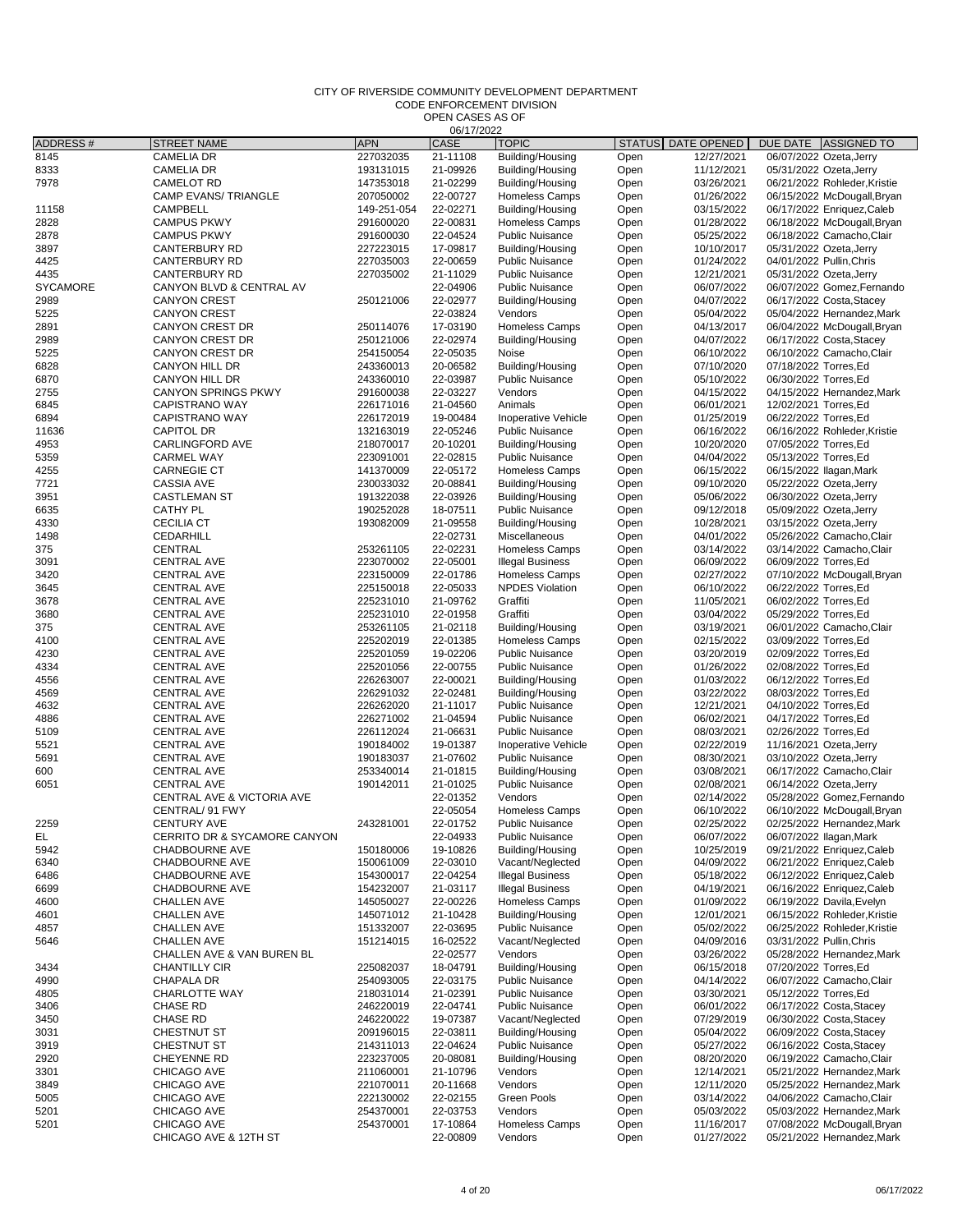#### CITY OF RIVERSIDE COMMUNITY DEVELOPMENT DEPARTMENT CODE ENFORCEMENT DIVISION

|          |                                    |            | 06/17/2022 |                         |                    |            |                         |                              |
|----------|------------------------------------|------------|------------|-------------------------|--------------------|------------|-------------------------|------------------------------|
| ADDRESS# | <b>STREET NAME</b>                 | <b>APN</b> | CASE       | <b>TOPIC</b>            | STATUS DATE OPENED |            | DUE DATE                | <b>ASSIGNED TO</b>           |
|          | CHICAGO AVE & CENTRAL AV           |            | 22-03752   | Vendors                 | Open               | 05/03/2022 |                         | 05/03/2022 Hernandez, Mark   |
|          | <b>CHICAGO AVE &amp; LINDEN ST</b> | 250160003  | 22-04043   | Vendors                 | Open               | 05/11/2022 |                         | 05/21/2022 Hernandez, Mark   |
|          | CHICAGO/ SPRUCE                    |            | 22-03245   | <b>Homeless Camps</b>   | Open               | 04/17/2022 |                         | 05/20/2022 McDougall, Bryan  |
|          | CHICAGO/ SPRUCE ST- CAL TRANS      |            | 22-01381   | <b>Homeless Camps</b>   | Open               | 02/15/2022 |                         | 07/11/2022 McDougall, Bryan  |
| 8979     | <b>CHRISTOPHER PL</b>              | 193072022  | 20-06200   | Building/Housing        | Open               | 06/30/2020 | 05/22/2022 Ozeta, Jerry |                              |
| 4705     | CIRCLE LAZY J RD                   | 207083002  | 22-03083   | Animals                 | Open               | 04/12/2022 |                         | 05/31/2022 Costa, Stacey     |
| 5333     | <b>CIRCLE VIEW DR</b>              | 168211005  | 22-00582   | <b>MJ Cultivation</b>   | Open               | 01/20/2022 | 04/04/2022 Ilagan, Mark |                              |
|          | CITRUS/ E LA CADENA                |            | 22-04601   | <b>Homeless Camps</b>   | Open               | 05/26/2022 |                         | 06/02/2022 McDougall, Bryan  |
|          | CITRUS/IOWA                        |            | 22-03927   | <b>Homeless Camps</b>   | Open               | 05/06/2022 |                         | 06/10/2022 McDougall, Bryan  |
| 11830    | <b>CLAYCROFT LN</b>                | 168170005  | 22-04314   | <b>Public Nuisance</b>  | Open               | 05/19/2022 |                         | 06/13/2022 Enriquez, Caleb   |
| 7637     | <b>CLEVELAND AVE</b>               | 237170006  | 22-04197   | <b>Illegal Business</b> | Open               | 05/17/2022 |                         | 06/18/2022 Gomez, Fernando   |
| 6626     | <b>CLIFFORD ST</b>                 | 190241076  | 21-06593   | Building/Housing        | Open               | 08/02/2021 | 03/15/2022 Ozeta, Jerry |                              |
| 6648     | <b>CLIFFORD ST</b>                 | 190241061  | 22-03316   | Animals                 | Open               | 04/19/2022 | 07/12/2022 Torres.Ed    |                              |
| 5720     | <b>CLIFTON BLVD</b>                | 190082013  | 21-10103   | <b>Student Housing</b>  | Open               | 11/18/2021 | 05/29/2022 Ilagan, Mark |                              |
| 5735     | <b>CLIFTON BLVD</b>                | 190081019  | 18-09856   | Zoning                  | Open               | 12/03/2018 | 11/30/2021 Ozeta, Jerry |                              |
| 10750    | <b>COCHRAN AVE</b>                 | 143300001  | 21-01754   | <b>Public Nuisance</b>  | Open               | 03/05/2021 |                         | 06/21/2022 Rohleder, Kristie |
| 10911    | <b>COCHRAN AVE</b>                 | 142271008  | 22-05227   | <b>Public Nuisance</b>  | Open               | 06/16/2022 |                         | 06/16/2022 Rohleder, Kristie |
| 1016     | <b>COCONUT GRV</b>                 | 206332023  | 22-04697   | <b>Public Nuisance</b>  | Open               | 05/31/2022 |                         | 06/17/2022 Costa, Stacey     |
| 1036     | <b>COCONUT GRV</b>                 | 206332025  | 22-04698   | <b>Illegal Business</b> | Open               | 05/31/2022 |                         | 06/15/2022 Costa, Stacey     |
| 10850    | <b>COLLETT AV</b>                  |            | 22-02057   | Vendors                 | Open               | 03/08/2022 |                         | 05/10/2022 Hernandez, Mark   |
| 10606    | <b>COLLETT AVE</b>                 | 143251046  | 22-04536   | Building/Housing        | Open               | 05/25/2022 |                         | 06/25/2022 Rohleder, Kristie |
| 8476     | COLORADO AVE                       | 193122003  | 22-05016   | <b>Public Nuisance</b>  | Open               | 06/09/2022 | 06/23/2022 Ozeta, Jerry |                              |
| 8647     | <b>COLORADO AVE</b>                | 191174015  | 21-05228   | Building/Housing        | Open               | 06/21/2021 |                         | 06/25/2022 Rohleder, Kristie |
|          | <b>COLUMBIA/ PRIMER ST</b>         |            | 22-04473   | <b>Homeless Camps</b>   | Open               | 05/24/2022 |                         | 07/01/2022 McDougall, Bryan  |
|          |                                    |            |            |                         |                    |            |                         |                              |
| 6111     | <b>COLUMBUS AVE</b>                | 189023063  | 22-02747   | <b>Illegal Parking</b>  | Open               | 04/01/2022 | 06/08/2022 Torres, Ed   |                              |
| 6250     | <b>COLUMBUS AVE</b>                | 189033003  | 17-11639   | Building/Housing        | Open               | 12/21/2017 | 05/31/2022 Ilagan, Mark |                              |
| 6782     | <b>COLUMBUS AVE</b>                | 189071057  | 12-08545   | Building/Housing        | Open               | 08/28/2012 | 04/30/2022 Ozeta, Jerry |                              |
| 3387     | <b>COMER AVE</b>                   | 211031005  | 15-01857   | Building/Housing        | Open               | 03/24/2015 |                         | 07/14/2022 Camacho, Clair    |
| 3631     | <b>COMER AVE</b>                   | 211095007  | 21-08973   | Building/Housing        | Open               | 10/12/2021 |                         | 07/12/2022 Camacho, Clair    |
| 3632     | <b>COMER AVE</b>                   | 211096008  | 22-01694   | <b>Public Nuisance</b>  | Open               | 02/24/2022 |                         | 06/16/2022 Camacho, Clair    |
|          | <b>COMMERCE/ BRIDGE</b>            | 211231021  | 20-08999   | <b>Homeless Camps</b>   | Open               | 09/15/2020 |                         | 07/15/2022 McDougall, Bryan  |
|          | <b>COMMERCE/ TRACKS</b>            | 219191001  | 22-02745   | <b>Homeless Camps</b>   | Open               | 04/01/2022 |                         | 07/15/2022 McDougall, Bryan  |
| 8964     | <b>CONCORD AVE</b>                 | 191083006  | 22-04842   | <b>Public Nuisance</b>  | Open               | 06/04/2022 |                         | 07/01/2022 Rohleder.Kristie  |
| 6726     | <b>CONIFER CT</b>                  | 272184010  | 22-01006   | Building/Housing        | Open               | 02/03/2022 |                         | 06/02/2022 Gomez, Fernando   |
| 10227    | <b>COOK AVE</b>                    | 147290029  | 14-08626   | Vacant/Neglected        | Open               | 12/01/2014 |                         | 06/15/2022 Rohleder, Kristie |
| 10580    | <b>COOK AVE</b>                    | 143071015  | 22-05087   | <b>Green Pools</b>      | Open               | 06/13/2022 |                         | 06/24/2022 Rohleder, Kristie |
| 6833     | <b>COOLIDGE AVE</b>                | 229122014  | 21-06102   | <b>Public Nuisance</b>  | Open               | 07/16/2021 | 05/30/2022 Torres, Ed   |                              |
| 7022     | <b>COOLIDGE AVE</b>                | 229092012  | 21-08447   | Building/Housing        | Open               | 09/23/2021 |                         | 07/02/2022 Gomez, Fernando   |
| 7035     | <b>COOLIDGE AVE</b>                | 229091016  | 21-08446   | Building/Housing        | Open               | 09/23/2021 |                         | 06/16/2022 Gomez, Fernando   |
| 7080     | <b>COOLIDGE AVE</b>                | 229092018  | 18-03072   | Building/Housing        | Open               | 04/30/2018 |                         | 07/12/2022 Gomez, Fernando   |
| 5950     | <b>COPPERFIELD AVE</b>             | 235292011  | 22-04855   | Weed Abatement          | Open               | 06/06/2022 | 06/23/2022 Torres, Ed   |                              |
| 6318     | <b>CORPORATE CENTRE PL</b>         | 291440047  | 22-04498   | <b>Homeless Camps</b>   | Open               | 05/24/2022 |                         | 06/17/2022 Camacho, Clair    |
| 1400     | COUNTRY CLUB DR                    | 254253005  | 22-04730   | <b>Public Nuisance</b>  | Open               | 06/01/2022 |                         | 07/06/2022 Camacho, Clair    |
| 1555     | COUNTRY CLUB DR                    | 254273005  | 22-03553   | <b>Public Nuisance</b>  | Open               | 04/27/2022 |                         | 06/15/2022 Camacho, Clair    |
| 900      | <b>COUNTRY CLUB DR</b>             | 254200008  | 22-04183   | <b>Public Nuisance</b>  | Open               | 05/16/2022 |                         | 06/22/2022 Camacho, Clair    |
| 975      | COUNTRY CLUB DR                    | 254290013  | 22-03468   | Zoning                  | Open               | 04/25/2022 |                         | 06/02/2022 Camacho, Clair    |
| 975      | COUNTRY CLUB DR                    | 254290013  | 22-03963   | Miscellaneous           | Open               | 05/09/2022 |                         | 06/08/2022 Camacho, Clair    |
| 975      | COUNTRY CLUB DR                    | 254290013  | 22-03720   | <b>Public Nuisance</b>  | Open               | 05/02/2022 |                         | 06/08/2022 Camacho, Clair    |
| 4371     | COUNTRYDALE RD                     | 142520039  | 22-05036   | Animals                 | Open               | 06/10/2022 |                         | 06/10/2022 Enriquez, Caleb   |
| 4371     | <b>COUNTRYDALE RD</b>              | 142520039  | 22-04530   | <b>MJ Cultivation</b>   | Open               | 05/25/2022 | 06/23/2022 Ilagan, Mark |                              |
| 5295     | <b>COVENTRY DR</b>                 | 222060023  | 22-04547   | <b>Public Nuisance</b>  | Open               | 05/26/2022 | 06/25/2022 Torres, Ed   |                              |
| 4227     | <b>COVER ST</b>                    | 225021033  | 22-02840   | Building/Housing        | Open               | 04/05/2022 | 05/07/2022 Torres, Ed   |                              |
| 4342     | <b>COVER ST</b>                    | 225022011  | 21-02143   | Building/Housing        | Open               | 03/19/2021 | 07/06/2022 Torres, Ed   |                              |
| 4390     | COVER ST                           | 225022008  | 22-04294   | Building/Housing        | Open               | 05/19/2022 | 06/22/2022 Torres, Ed   |                              |
| 4690     | <b>COVER ST</b>                    | 226342001  | 22-05216   | <b>Public Nuisance</b>  | Open               | 06/15/2022 | 07/16/2022 Torres, Ed   |                              |
| 4706     | <b>COVER ST</b>                    | 226352009  | 18-04771   | Building/Housing        | Open               | 06/15/2018 | 09/30/2022 Torres, Ed   |                              |
| 3681     | <b>CRANFORD AVE</b>                | 250170037  | 22-04625   | Building/Housing        | Open               | 05/27/2022 |                         | 06/08/2022 Camacho, Clair    |
| 6210     | <b>CREST AVE</b>                   | 150110051  | 19-00023   | Building/Housing        | Open               | 01/02/2019 |                         | 06/15/2022 Enriquez, Caleb   |
| 7021     | <b>CREST AVE</b>                   | 155371030  | 22-03290   | <b>Illegal Parking</b>  | Open               | 04/19/2022 |                         | 06/22/2022 Enriquez, Caleb   |
| CANYON   | CREST DR & COUNTRY CLUB DR         |            | 22-04240   | <b>Public Nuisance</b>  | Open               | 05/17/2022 |                         | 05/17/2022 Gomez, Fernando   |
| 6355     | <b>CREST HAVEN</b>                 | 243170037  | 20-00713   | Building/Housing        | Open               | 01/24/2020 | 04/06/2022 Torres, Ed   |                              |
| 2779     | <b>CRIDGE ST</b>                   | 219132009  | 22-03791   | <b>Public Nuisance</b>  | Open               | 05/03/2022 |                         | 06/18/2022 Camacho, Clair    |
| 2991     | <b>CRIDGE ST</b>                   | 219115012  | 22-01850   | Building/Housing        | Open               | 03/01/2022 |                         | 07/14/2022 Camacho, Clair    |
| 3029     | <b>CRIDGE ST</b>                   | 219114008  | 22-03275   | <b>Public Nuisance</b>  | Open               | 04/18/2022 |                         | 07/14/2022 Camacho, Clair    |
| 2800     | <b>CROSS ST</b>                    | 138190005  | 19-08333   | <b>Illegal Parking</b>  | Open               | 08/20/2019 |                         | 05/15/2022 Hernandez, Mark   |
| 14265    | <b>CRYSTAL VIEW TER</b>            | 276010023  | 19-05968   | Building/Housing        | Open               | 06/25/2019 |                         | 07/31/2022 Gomez, Fernando   |
| 10057    | <b>CYPRESS AVE</b>                 | 150120023  | 21-02438   | Zoning                  | Open               | 03/31/2021 |                         | 06/21/2022 Enriquez, Caleb   |
| 10705    | <b>CYPRESS AVE</b>                 | 150030011  | 22-02567   | Inoperative Vehicle     | Open               | 03/25/2022 |                         | 06/10/2022 Enriquez, Caleb   |
| 7850     | <b>CYPRESS AVE</b>                 | 151162049  | 22-03900   | Building/Housing        | Open               | 05/06/2022 |                         | 07/08/2022 Rohleder, Kristie |
| 8788     | <b>CYPRESS AVE</b>                 | 151090019  | 21-00966   | Vendors                 | Open               | 02/05/2021 | 02/17/2022 Ilagan, Mark |                              |
| 9761     | <b>CYPRESS AVE</b>                 | 151031012  | 17-06328   | Building/Housing        | Open               | 06/30/2017 |                         | 06/21/2022 Rohleder, Kristie |
|          | CYPRESS AVE & HAROLD AVE           |            | 22-03942   | Vendors                 | Open               | 05/06/2022 |                         | 05/10/2022 Hernandez, Mark   |
|          | <b>CYPRESS/ MONTGOMERY</b>         |            | 21-08727   | <b>Homeless Camps</b>   | Open               | 10/02/2021 |                         | 06/12/2022 Davila, Evelyn    |
|          | CYPRESS/HAROLD                     |            | 22-00084   | Homeless Camps          | Open               | 01/04/2022 |                         | 06/12/2022 Davila, Evelyn    |
| 2808     | DARWIN DR                          | 238273014  | 19-06144   | <b>Public Nuisance</b>  | Open               | 06/28/2019 | 05/01/2022 Ozeta, Jerry |                              |
| 2412     | DAVENTRY RD                        | 222042005  | 22-04551   | <b>Public Nuisance</b>  | Open               | 05/26/2022 | 06/25/2022 Torres, Ed   |                              |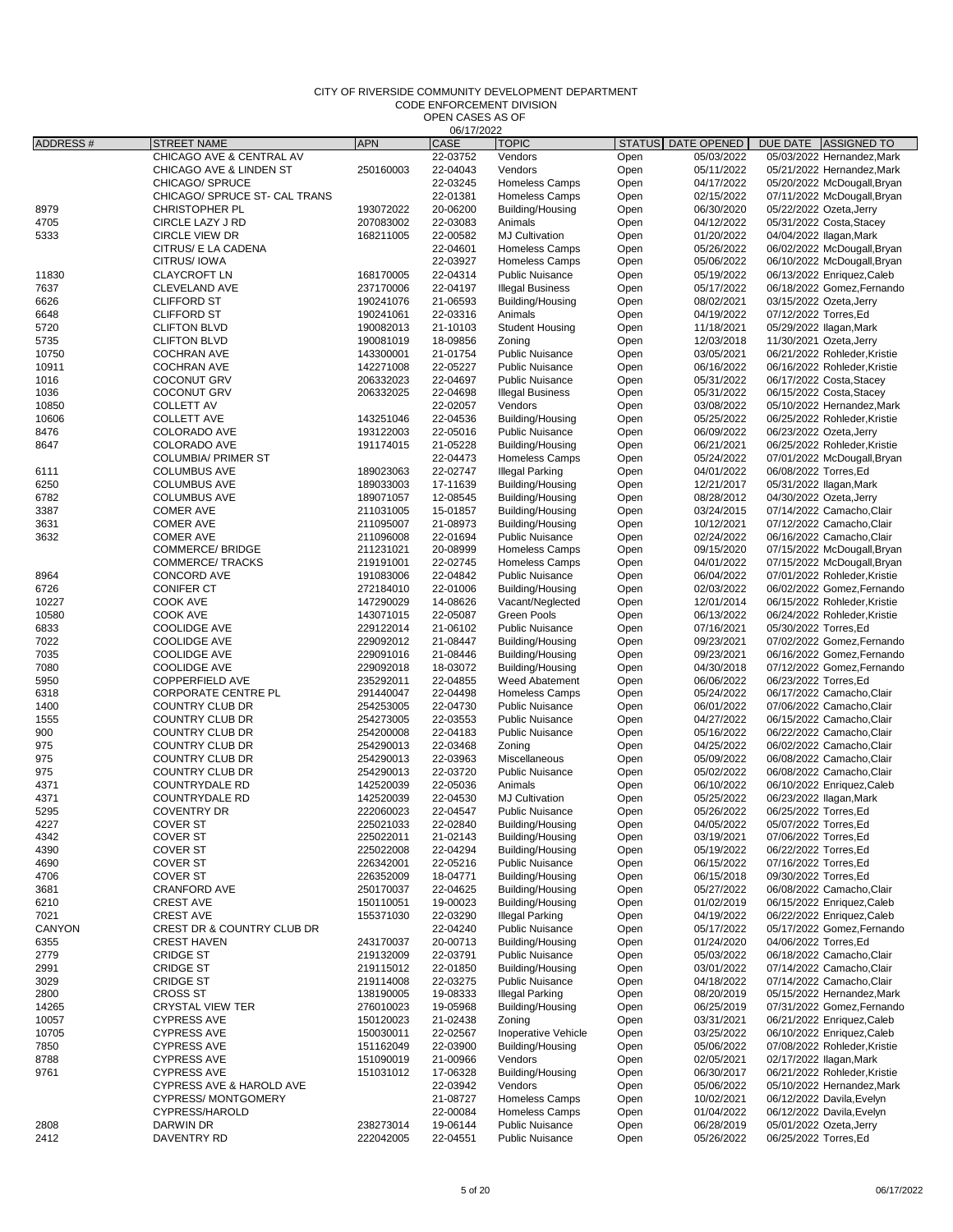CODE ENFORCEMENT DIVISION

|          |                                                            |            | 06/17/2022           |                                  |                    |                          |                         |                                                            |
|----------|------------------------------------------------------------|------------|----------------------|----------------------------------|--------------------|--------------------------|-------------------------|------------------------------------------------------------|
| ADDRESS# | <b>STREET NAME</b>                                         | <b>APN</b> | <b>CASE</b>          | <b>TOPIC</b>                     | STATUS DATE OPENED |                          | DUE DATE                | ASSIGNED TO                                                |
| 3130     | <b>DAVID ST</b>                                            | 229133013  | 22-03874             | Building/Housing                 | Open               | 05/05/2022               | 06/07/2022 Torres, Ed   |                                                            |
| 3832     | DAWES ST                                                   | 145271007  | 18-06129<br>21-07233 | <b>Public Nuisance</b>           | Open               | 07/30/2018               |                         | 07/28/2022 Rohleder, Kristie                               |
| 3863     | DAWES ST                                                   | 145272022  |                      | <b>Public Nuisance</b>           | Open               | 08/20/2021               |                         | 06/30/2022 Rohleder, Kristie                               |
| 20030    | <b>DAYTON ST</b><br><b>DEAN WAY</b>                        | 294550003  | 22-00897             | Building/Housing                 | Open               | 01/31/2022<br>11/21/2018 |                         | 09/01/2022 Gomez, Fernando                                 |
| 5670     |                                                            | 190171038  | 18-09631             | Building/Housing                 | Open               |                          | 06/30/2022 Ozeta, Jerry |                                                            |
| 2278     | DECADE CT<br><b>DEERCREEK DR &amp; ORANGE TERRACE</b>      | 243330007  | 22-02801<br>22-02591 | Weed Abatement<br>Vendors        | Open<br>Open       | 04/04/2022               | 04/27/2022 Torres, Ed   |                                                            |
| 9040     | DELANO DR                                                  | 193022005  | 21-03941             | Building/Housing                 | Open               | 03/29/2022<br>05/12/2021 | 06/30/2022 Ozeta, Jerry | 06/18/2022 Gomez, Fernando                                 |
| 9269     | DELANO DR                                                  | 191363029  | 22-04306             | <b>Public Nuisance</b>           | Open               | 05/19/2022               | 06/08/2022 Ozeta, Jerry |                                                            |
| 4152     | DEWEY AVE                                                  | 225101019  | 22-01887             | Building/Housing                 | Open               | 03/02/2022               | 04/24/2022 Torres, Ed   |                                                            |
| 4746     | DEWEY AVE                                                  | 226311016  | 22-04562             | Building/Housing                 | Open               | 05/26/2022               | 07/14/2022 Torres, Ed   |                                                            |
| 5505     | <b>DEWEY AVE</b>                                           | 190110006  | 19-02005             | <b>Homeless Camps</b>            | Open               | 03/13/2019               |                         | 06/20/2022 McDonald, Deanna                                |
|          | DIANA AVE/ JACKSON ST - CAL TRANS                          |            | 20-08208             | Homeless Camps                   | Open               | 08/25/2020               |                         | 06/29/2022 Davila, Evelyn                                  |
| 11349    | DOLE CT                                                    | 168100030  | 22-03059             | <b>Public Nuisance</b>           | Open               | 04/11/2022               |                         | 06/22/2022 Enriquez, Caleb                                 |
| 3710     | DONALD AVE                                                 | 233040015  | 19-03142             | Building/Housing                 | Open               | 04/12/2019               | 04/30/2022 Ozeta, Jerry |                                                            |
| 6711     | DOOLITTLE AVE                                              | 155280060  | 21-09576             | Homeless Camps                   | Open               | 10/29/2021               |                         | 06/26/2022 Davila, Evelyn                                  |
| 11491    | DORSET DR                                                  | 132111010  | 22-02557             | Inoperative Vehicle              | Open               | 03/25/2022               |                         | 07/15/2022 Rohleder, Kristie                               |
| 3560     | DOUGLASS AVE                                               | 211152012  | 22-00517             | Building/Housing                 | Open               | 01/19/2022               |                         | 07/05/2022 Camacho, Clair                                  |
| 3627     | DOUGLASS AVE                                               | 211171009  | 22-02921             | <b>Public Nuisance</b>           | Open               | 04/06/2022               |                         | 06/17/2022 Camacho, Clair                                  |
| 4078     | DOUGLASS AVE                                               | 221051013  | 22-05258             | Miscellaneous                    | Open               | 06/16/2022               |                         | 06/16/2022 Camacho, Clair                                  |
| 4263     | DOUGLASS AVE                                               | 221151016  | 19-12251             | Building/Housing                 | Open               | 12/12/2019               |                         | 07/18/2022 Camacho, Clair                                  |
| 11245    | DOVERWOOD DR                                               | 146132014  | 22-02581             | <b>Inoperative Vehicle</b>       | Open               | 03/26/2022               |                         | 06/20/2022 Enriquez, Caleb                                 |
| 11408    | DOVERWOOD DR                                               | 141162008  | 22-04116             | Garage Sales                     | Open               | 05/13/2022               |                         | 06/07/2022 Enriquez, Caleb                                 |
| 11545    | DOVERWOOD DR                                               | 141151069  | 20-06654             | Group Homes                      | Open               | 07/13/2020               | 05/31/2022 Ilagan, Mark |                                                            |
| 11625    | DOVERWOOD DR                                               | 141133020  | 21-08763             | Building/Housing                 | Open               | 10/04/2021               |                         | 06/21/2022 Enriquez, Caleb                                 |
| 11635    | DOVERWOOD DR                                               | 141133019  | 17-10490             | Building/Housing                 | Open               | 11/02/2017               |                         | 06/15/2022 Enriquez, Caleb                                 |
| 2036     | <b>DOWN ST</b>                                             | 210092004  | 21-10128             | Building/Housing                 | Open               | 11/18/2021               |                         | 07/03/2022 Costa, Stacey                                   |
| 2137     | <b>DOWN ST</b>                                             | 210091032  | 22-00049             | <b>Public Nuisance</b>           | Open               | 01/03/2022               |                         | 05/30/2022 Costa, Stacey                                   |
| 3187     | DOYLE ST                                                   | 231192015  | 22-04186             | Building/Housing                 | Open               | 05/16/2022               | 09/13/2022 Ozeta, Jerry |                                                            |
| 3188     | DOYLE ST                                                   | 231191015  | 22-05244             | Building/Housing                 | Open               | 06/16/2022               | 06/16/2022 Ozeta, Jerry |                                                            |
| VALLEY   | DR & MITCHELL AV                                           |            | 22-04931             | <b>Public Nuisance</b>           | Open               | 06/07/2022               | 06/07/2022 Ilagan, Mark |                                                            |
| 12011    | DRESSAGE LN                                                | 135322019  | 22-02474             | <b>Public Nuisance</b>           | Open               | 03/22/2022               |                         | 06/23/2022 Rohleder, Kristie                               |
| 2214     | DRUMMOND DR                                                | 222092010  | 22-02763             | <b>Public Nuisance</b>           | Open               | 04/01/2022               | 05/07/2022 Torres, Ed   |                                                            |
| 2710     | <b>DURAHART ST</b>                                         | 210150023  | 22-01021             | <b>Public Nuisance</b>           | Open               | 02/03/2022               | 02/03/2022 Ilagan, Mark |                                                            |
|          | DURAHART/ MASSACHUSETTS                                    |            | 21-02154             | Homeless Camps                   | Open               | 03/20/2021               |                         | 07/03/2022 McDougall, Bryan                                |
| 3422     | <b>DWIGHT AVE</b>                                          | 211112010  | 22-05058             | <b>Public Nuisance</b>           | Open               | 06/11/2022               |                         | 06/24/2022 Camacho, Clair                                  |
| 3440     | <b>DWIGHT AVE</b>                                          | 211112005  | 22-05056             | <b>Public Nuisance</b>           | Open               | 06/11/2022               |                         | 06/24/2022 Camacho, Clair                                  |
| 3555     | <b>DWIGHT AVE</b>                                          | 211152006  | 17-10480             | Building/Housing                 | Open               | 11/02/2017               |                         | 07/14/2022 Camacho, Clair                                  |
| 3561     | <b>DWIGHT AVE</b>                                          | 211152006  | 22-03428             | Building/Housing                 | Open               | 04/22/2022               |                         | 06/02/2022 Camacho, Clair                                  |
| 3610     | <b>DWIGHT AVE</b>                                          | 211173001  | 21-06904             | Building/Housing                 | Open               | 08/11/2021               |                         | 07/07/2022 Camacho, Clair                                  |
| 3912     | <b>DWIGHT AVE</b>                                          | 221052044  | 19-04721             | Building/Housing                 | Open               | 05/20/2019               |                         | 06/19/2022 Camacho, Clair                                  |
| 3926     | <b>DWIGHT AVE</b>                                          | 221052043  | 19-04111             | Building/Housing                 | Open               | 05/06/2019               |                         | 08/31/2022 Camacho, Clair                                  |
| 4187     | <b>DWIGHT AVE</b>                                          | 221051020  | 15-02000             | Building/Housing                 | Open               | 03/27/2015               |                         | 07/04/2022 Camacho, Clair                                  |
| 200      | E ALESSANDRO BLVD                                          | 272061121  | 19-02982             | Building/Housing                 | Open               | 04/09/2019               |                         | 05/28/2022 Gomez, Fernando                                 |
| 285      | E ALESSANDRO BLVD                                          | 276110013  | 22-03765             | Building/Housing                 | Open               | 05/03/2022               |                         | 06/29/2022 Gomez, Fernando                                 |
| 360      | E ALESSANDRO BLVD                                          | 272060004  | 22-02274             | <b>Public Nuisance</b>           | Open               | 03/15/2022               |                         | 04/09/2022 Gomez, Fernando                                 |
| 2200     | E LA CADENA DR                                             | 210100017  | 20-06831             | Homeless Camps                   | Open               | 07/16/2020               |                         | 06/24/2022 McDougall, Bryan                                |
| 2680     | E LA CADENA DR                                             | 210180006  | 22-03843             | Homeless Camps                   | Open               | 05/04/2022<br>06/14/2022 |                         | 06/11/2022 McDougall, Bryan                                |
|          | E LA CADENA DR/ COLUMBIA AV<br>E LA CADENA/ SPRUCE - FLOOD | 210110029  | 22-05115<br>22-04872 | Homeless Camps<br>Homeless Camps | Open<br>Open       | 06/06/2022               |                         | 06/14/2022 McDougall, Bryan<br>07/08/2022 McDougall, Bryan |
| 6848     | <b>EAGLE ROCK DR</b>                                       | 154252009  | 22-05254             | Building/Housing                 | Open               | 06/16/2022               |                         | 06/16/2022 Ilagan, Mark                                    |
| 1232     | <b>EDELWEISS AVE</b>                                       | 206172015  | 22-05194             | Miscellaneous                    | Open               | 06/15/2022               |                         | 06/15/2022 Costa, Stacey                                   |
| 1326     | EDELWEISS AVE                                              | 206172010  | 22-03169             | <b>Public Nuisance</b>           | Open               | 04/13/2022               |                         | 05/14/2022 Costa, Stacey                                   |
| 4451     | EDGEWOOD PL                                                | 218191024  | 20-08671             | <b>Public Nuisance</b>           | Open               | 09/04/2020               | 07/20/2022 Torres, Ed   |                                                            |
| 4686     | EDGEWOOD PL                                                | 218134015  | 21-10213             | Building/Housing                 | Open               | 11/22/2021               | 06/12/2022 Torres, Ed   |                                                            |
| 6810     | EL CAJON DR                                                | 190352014  | 22-04949             | Zoning                           | Open               | 06/08/2022               | 06/29/2022 Torres, Ed   |                                                            |
| 6914     | EL CAMINO PL                                               | 190340039  | 22-01881             | <b>Public Nuisance</b>           | Open               | 03/02/2022               |                         | 03/02/2022 Hernandez, Mark                                 |
| 4181     | EL DORADO ST                                               | 215211010  | 22-03851             | <b>Public Nuisance</b>           | Open               | 05/04/2022               |                         | 06/04/2022 Costa, Stacey                                   |
| 4278     | EL DORADO ST                                               | 215212002  | 22-02124             | Vacant/Neglected                 | Open               | 03/10/2022               |                         | 05/31/2022 Costa, Stacey                                   |
| 4793     | EL MOLINO AVE                                              | 226201029  | 22-05029             | <b>NPDES Violation</b>           | Open               | 06/10/2022               | 06/20/2022 Torres, Ed   |                                                            |
|          | EL MOLINO/ARCH WY                                          |            | 22-04788             | Homeless Camps                   | Open               | 06/02/2022               |                         | 06/16/2022 McDougall, Bryan                                |
| 7445     | EL SOL WAY                                                 | 237071015  | 22-03585             | Building/Housing                 | Open               | 04/28/2022               |                         | 09/01/2022 Gomez, Fernando                                 |
| 6067     | <b>ELENOR ST</b>                                           | 225062029  | 21-07389             | <b>Public Nuisance</b>           | Open               | 08/25/2021               | 06/14/2022 Torres, Ed   |                                                            |
| 6121     | <b>ELENOR ST</b>                                           | 225062024  | 22-02493             | <b>Public Nuisance</b>           | Open               | 03/23/2022               | 04/24/2022 Torres, Ed   |                                                            |
| 3784     | ELIZABETH- ALLEY & PROW                                    |            | 21-00048             | Homeless Camps                   | Open               | 01/05/2021               |                         | 07/01/2022 McDougall, Bryan                                |
|          | ELIZABETH ST/ MAGNOLIA AV                                  |            | 21-00049             | Homeless Camps                   | Open               | 01/05/2021               |                         | 07/01/2022 McDougall, Bryan                                |
|          | ELIZABETH/ELIZABETH- V/L                                   | 225052010  | 22-00719             | Homeless Camps                   | Open               | 01/25/2022               |                         | 06/25/2022 McDougall, Bryan                                |
| 5620     | ELLEN ST                                                   | 151241017  | 21-02066             | Graffiti                         | Open               | 03/18/2021               |                         | 06/21/2022 Rohleder, Kristie                               |
| 4557     | <b>ELM ST</b>                                              | 141240012  | 18-00630             | Building/Housing                 | Open               | 01/25/2018               |                         | 07/25/2022 Enriquez, Caleb                                 |
| 4081     | ELMWOOD CT                                                 | 217271043  | 22-01619             | Building/Housing                 | Open               | 02/23/2022               | 08/16/2022 Torres, Ed   |                                                            |
| 4302     | ELMWOOD CT                                                 | 217262013  | 21-07356             | <b>Public Nuisance</b>           | Open               | 08/25/2021               | 02/26/2022 Torres, Ed   |                                                            |
| 4327     | ELMWOOD CT                                                 | 217261012  | 20-10236             | Building/Housing                 | Open               | 10/21/2020               | 06/18/2022 Torres, Ed   |                                                            |
| 4556     | ELMWOOD CT                                                 | 217223010  | 21-07173             | Building/Housing                 | Open               | 08/18/2021               | 05/03/2022 Torres, Ed   |                                                            |
| 2449     | ELSINORE RD                                                | 222042021  | 22-04548             | <b>Public Nuisance</b>           | Open               | 05/26/2022               | 06/25/2022 Torres, Ed   |                                                            |
| 2538     | <b>ELSINORE RD</b>                                         | 223131012  | 22-01935             | Miscellaneous                    | Open               | 03/03/2022               | 05/25/2022 Torres, Ed   |                                                            |
| 4210     | <b>EMERSON ST</b>                                          | 225031032  | 22-04856             | Building/Housing                 | Open               | 06/06/2022               | 07/09/2022 Torres, Ed   |                                                            |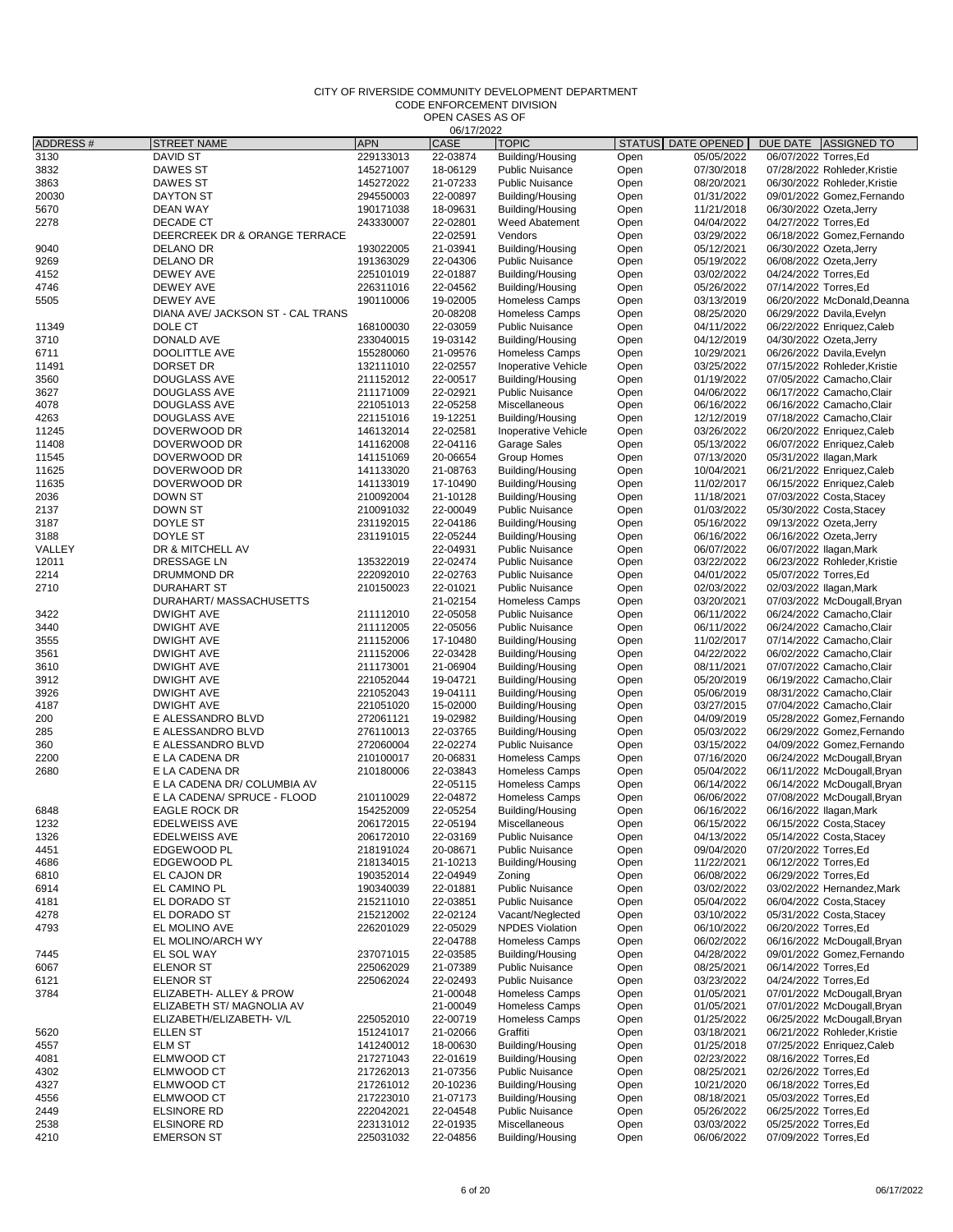CODE ENFORCEMENT DIVISION

| ADDRESS#     | <b>STREET NAME</b>                             | <b>APN</b>             | CASE                 | <b>TOPIC</b>                               | <b>STATUS</b> | DATE OPENED              | DUE DATE ASSIGNED TO                                 |
|--------------|------------------------------------------------|------------------------|----------------------|--------------------------------------------|---------------|--------------------------|------------------------------------------------------|
| 4530         | <b>EMERSON ST</b>                              | 226331016              | 20-09393             | Building/Housing                           | Open          | 09/28/2020               | 05/18/2022 Torres, Ed                                |
| 4691         | <b>EMERSON ST</b>                              | 226342036              | 22-03705             | Building/Housing                           | Open          | 05/02/2022               | 06/30/2022 Torres, Ed                                |
| 11311        | <b>ENCINAS CT</b>                              | 168120005              | 22-04850             | <b>Public Nuisance</b>                     | Open          | 06/06/2022               | 06/06/2022 Enriquez, Caleb                           |
| 5650         | <b>ENSENADA WAY</b>                            | 190353012              | 22-05145             | <b>Public Nuisance</b>                     | Open          | 06/14/2022               | 06/30/2022 Torres, Ed                                |
| 1804         | <b>ENTERPRISE AVE</b>                          | 221162009              | 22-02593             | Building/Housing                           | Open          | 03/29/2022               | 07/12/2022 Camacho, Clair                            |
| 1805         | <b>ENTERPRISE AVE</b>                          | 221161018              | 22-03364             | Inoperative Vehicle                        | Open          | 04/20/2022               | 07/04/2022 Camacho, Clair                            |
| 6388         | <b>ESTES CT</b>                                | 225250040              | 19-11571             | <b>Illegal Business</b>                    | Open          | 11/15/2019               | 07/27/2022 Torres, Ed                                |
| 3568         | EUCALYPTUS AVE                                 | 211103003              | 20-09177             | Building/Housing                           | Open          | 09/21/2020               | 06/30/2022 Camacho, Clair                            |
| 4134         | EUCLID CT                                      | 227130007              | 22-02827             | <b>Public Nuisance</b>                     | Open          | 04/04/2022               | 04/08/2022 Torres, Ed                                |
| 7386         | <b>EVANS ST</b>                                | 230302011              | 22-04865             | <b>Public Nuisance</b>                     | Open          | 06/06/2022               | 07/10/2022 Gomez, Fernando                           |
| 7428         | <b>EVANS ST</b>                                | 230292035              | 20-01297             | Building/Housing                           | Open          | 02/04/2020               | 06/30/2022 Gomez, Fernando                           |
| 7458         | <b>EVANS ST</b>                                |                        | 22-02115             | Building/Housing                           | Open          | 03/09/2022               | 05/27/2022 Gomez, Fernando                           |
| 7605         | <b>EVANS ST - RPU</b>                          | 230245001              | 21-10079             | Homeless Camps                             | Open          | 11/17/2021               | 06/18/2022 Davila, Evelyn                            |
| 3906         | <b>EVEREST AVE</b>                             | 191321013              | 21-07742             | Building/Housing                           | Open          | 09/02/2021               | 05/31/2022 Ozeta, Jerry                              |
| 3914         | <b>EVEREST AVE</b>                             | 191321012              | 21-07741             | Building/Housing                           | Open          | 09/02/2021               | 02/19/2022 Ozeta, Jerry                              |
| 3989         | <b>EVEREST AVE</b>                             | 191332045              | 22-03271             | Building/Housing                           | Open          | 04/18/2022               | 05/22/2022 Ilagan, Mark                              |
| 4011         | <b>FAIRGROUNDS ST</b>                          | 207120023              | 21-06550             | <b>Public Nuisance</b>                     | Open          | 07/30/2021               | 06/04/2022 Costa, Stacey                             |
| 1817         | <b>FAIRMOUNT BLVD</b>                          | 207150029              | 22-04416             | <b>Public Nuisance</b>                     | Open          | 05/23/2022               | 06/08/2022 Costa, Stacey                             |
| 1980         | <b>FAIRMOUNT BLVD</b>                          | 209043021              | 22-02686             | Building/Housing                           | Open          | 03/31/2022               | 07/03/2022 Costa, Stacey                             |
| 2601         | <b>FAIRMOUNT BLVD</b>                          | 207110010              | 22-00633             | Homeless Camps                             | Open          | 01/23/2022               | 06/17/2022 McDougall, Bryan                          |
| 2773         | <b>FAIRMOUNT BLVD</b><br><b>FAIRMOUNT BLVD</b> | 209171010              | 22-05034<br>22-04871 | Homeless Camps<br><b>Public Nuisance</b>   | Open          | 06/10/2022               | 06/10/2022 Costa, Stacey                             |
| 2938         |                                                | 209172013<br>209172014 |                      |                                            | Open          | 06/06/2022<br>06/06/2022 | 06/06/2022 Costa, Stacey                             |
| 2950<br>2989 | <b>FAIRMOUNT BLVD</b><br><b>FAIRMOUNT BLVD</b> | 209192005              | 22-04878<br>22-04837 | <b>Public Nuisance</b><br>Vacant/Neglected | Open<br>Open  | 06/04/2022               | 06/06/2022 Costa, Stacey<br>06/14/2022 Costa, Stacey |
| 3031         | <b>FAIRMOUNT BLVD</b>                          | 209195017              | 21-08373             | Building/Housing                           |               | 09/21/2021               | 02/11/2022 Costa, Stacey                             |
| 3425         | <b>FAIRMOUNT BLVD</b>                          | 214142006              | 22-01389             | Homeless Camps                             | Open          | 02/15/2022               | 06/19/2022 McDougall, Bryan                          |
| 2210         | <b>FAIRVIEW AVE</b>                            | 222261014              | 22-04875             | <b>Public Nuisance</b>                     | Open<br>Open  | 06/06/2022               | 07/13/2022 Torres, Ed                                |
| 2327         | <b>FAIRVIEW AVE</b>                            | 222182010              | 21-10677             | Building/Housing                           | Open          | 12/09/2021               | 08/16/2022 Camacho, Clair                            |
| 2159         | <b>FALCON CREST DR</b>                         | 243080025              | 21-01571             | <b>Public Nuisance</b>                     | Open          | 02/26/2021               | 06/08/2022 Camacho, Clair                            |
| 6571         | <b>FARMINGTON DR</b>                           | 226111019              | 22-03526             | Building/Housing                           | Open          | 04/26/2022               | 06/11/2022 Torres, Ed                                |
| 3472         | <b>FARNHAM PL</b>                              | 233062011              | 22-02746             | <b>Homeless Camps</b>                      | Open          | 04/01/2022               | 07/03/2022 Davila, Evelyn                            |
| 7580         | <b>FERN AVE</b>                                | 230282010              | 22-03593             | Building/Housing                           | Open          | 04/28/2022               | 07/31/2022 Gomez, Fernando                           |
| 1173         | <b>FETLOCK WAY</b>                             | 268262006              | 20-10908             | <b>Public Nuisance</b>                     | Open          | 11/11/2020               | 06/15/2022 Gomez, Fernando                           |
| 1183         | <b>FETLOCK WAY</b>                             | 268251002              | 21-03728             | Building/Housing                           | Open          | 05/07/2021               | 07/18/2022 Gomez, Fernando                           |
| 2854         | <b>FILLMORE ST</b>                             | 132292017              | 22-03970             | <b>Public Nuisance</b>                     | Open          | 05/09/2022               | 07/21/2022 Rohleder, Kristie                         |
| 3526         | <b>FILLMORE ST</b>                             | 132223006              | 21-04954             | Inoperative Vehicle                        | Open          | 06/12/2021               | 07/06/2022 Rohleder, Kristie                         |
| 4520         | <b>FILSON ST</b>                               | 221320024              | 21-04896             | Vacant/Neglected                           | Open          | 06/10/2021               | 08/01/2022 Camacho, Clair                            |
| 10941        | FINCHLEY AVE- FLOOD CHANNEL                    | 142061019              | 21-04946             | Homeless Camps                             | Open          | 06/11/2021               | 05/22/2022 Davila, Evelyn                            |
|              | FLOOD CONTROL - TYLER/INDIANA                  | 138080002              | 20-00272             | Homeless Camps                             | Open          | 01/09/2020               | 06/26/2022 Davila, Evelyn                            |
|              | FLOOD CONTROL MAGNOLIA BIRD                    | 135220032              | 20-00555             | Homeless Camps                             | Open          | 01/17/2020               | 05/15/2022 Davila, Evelyn                            |
| 6626         | <b>FLORY WAY</b>                               | 226274033              | 21-10468             | Building/Housing                           | Open          | 12/02/2021               | 06/07/2022 Torres, Ed                                |
| 4992         | <b>FOOTHILL AVE</b>                            | 151331009              | 22-04344             | <b>Public Nuisance</b>                     | Open          | 05/20/2022               | 06/20/2022 Rohleder, Kristie                         |
| 7472         | <b>FREDA AVE</b>                               | 230352022              | 21-04848             | Vacant/Neglected                           | Open          | 06/09/2021               | 06/25/2022 Gomez, Fernando                           |
|              | FREMONT/CENTRAL                                | 189200012              | 21-01642             | Homeless Camps                             | Open          | 03/02/2021               | 05/22/2022 Davila, Evelyn                            |
| 9561         | <b>FRIAR RD</b>                                | 266561015              | 22-04525             | <b>MJ Cultivation</b>                      | Open          | 05/25/2022               | 06/08/2022 Ilagan, Mark                              |
| 255          | <b>FROST CT</b>                                | 253131004              | 22-04505             | <b>Public Nuisance</b>                     | Open          | 05/25/2022               | 06/23/2022 Camacho, Clair                            |
| 2107         | <b>GAINSBOROUGH DR</b>                         | 241332013              | 22-04999             | Weed Abatement                             | Open          | 06/09/2022               | 07/14/2022 Torres, Ed                                |
| 2935         | <b>GALAXIE HEIGHTS RD</b>                      | 258045001              | 22-01844             | Graffiti                                   | Open          | 03/01/2022               | 04/27/2022 Camacho, Clair                            |
| 7900         | <b>GALWAY CT</b>                               | 145061042              | 22-02874             | <b>Public Nuisance</b>                     | Open          | 04/05/2022               | 06/24/2022 Rohleder, Kristie                         |
| 4067         | <b>GARDEN HOME CT</b>                          | 218241014              | 22-05151             | <b>Public Nuisance</b>                     | Open          | 06/14/2022               | 06/14/2022 Costa, Stacey                             |
| 8990         | <b>GARFIELD ST</b>                             | 193232048              | 19-10776             | <b>MJ Dispensary</b>                       | Open          | 10/24/2019               | 05/31/2022 Ilagan, Mark                              |
| 9546         | <b>GARFIELD ST</b>                             | 145290008              | 22-03609             | <b>Illegal Parking</b>                     | Open          | 04/28/2022               | 07/07/2022 Ozeta, Jerry                              |
| 4025         | GARNER RD                                      | 246260054              | 22-04937             | Building/Housing                           | Open          | 06/08/2022               | 06/08/2022 Costa, Stacey                             |
| 3836         | <b>GATES PL</b>                                | 227202024              | 22-05217             | <b>Public Nuisance</b>                     | Open          | 06/15/2022               | 06/15/2022 Ozeta, Jerry                              |
| 3506         | <b>GAY WAY</b>                                 | 231152007              | 21-03197             | Building/Housing                           | Open          | 04/21/2021               | 05/31/2022 Ozeta, Jerry                              |
| 6533         | <b>GAYLORD ST</b>                              | 154330010              | 22-04007             | <b>Public Nuisance</b>                     | Open          | 05/10/2022               | 06/10/2022 Enriquez, Caleb                           |
| 6860         | <b>GAYLORD ST</b>                              | 154240002              | 22-03686             | Building/Housing                           | Open          | 05/02/2022               | 06/21/2022 Enriquez, Caleb                           |
| 20676        | <b>GELMAN DR</b>                               | 294321014              | 22-04169             | <b>Illegal Parking</b>                     | Open          | 05/16/2022               | 06/19/2022 Gomez, Fernando                           |
| 6741         | <b>GEMENDE DR</b>                              | 189220001              | 19-04503             | Zonina                                     | Open          | 05/14/2019               | 09/30/2021 Ozeta, Jerry                              |
| 10646        | <b>GEMINI DR</b>                               | 138343006              | 21-06799             | <b>Public Nuisance</b>                     | Open          | 08/09/2021               | 05/15/2022 Hernandez, Mark<br>06/30/2022 Torres, Ed  |
| 3036<br>3240 | <b>GERTRUDE ST</b>                             | 235072007<br>223030031 | 22-00272<br>22-04742 | Building/Housing                           | Open          | 01/10/2022<br>06/01/2022 | 07/07/2022 Torres, Ed                                |
|              | <b>GIBRALTAR DR</b>                            | 168380001              | 22-01276             | <b>Public Nuisance</b>                     | Open          | 02/10/2022               | 06/14/2022 Enriquez, Caleb                           |
| 4449<br>1842 | <b>GILCHRIST DR</b><br><b>GLADSTONE BLVD</b>   | 242080004              | 19-01621             | Building/Housing<br>Building/Housing       | Open<br>Open  | 03/01/2019               | 05/31/2022 Hernandez, Mark                           |
| 8972         | <b>GLENCOE DR</b>                              | 191124009              | 21-08876             |                                            |               | 10/06/2021               | 06/16/2022 Rohleder, Kristie                         |
| 5632         | <b>GLENHAVEN AVE</b>                           | 222291004              | 22-02818             | Building/Housing<br><b>Public Nuisance</b> | Open<br>Open  | 04/04/2022               | 04/21/2022 Torres, Ed                                |
| 491          | <b>GLENHILL DR</b>                             | 251112024              | 19-09303             | <b>Public Nuisance</b>                     | Open          | 09/17/2019               | 06/30/2022 Costa, Stacey                             |
| 665          | <b>GLENHILL DR</b>                             | 251051030              | 22-03932             | <b>Public Nuisance</b>                     | Open          | 05/06/2022               | 06/30/2022 Camacho, Clair                            |
| 2423         | <b>GLOUCESTER WAY</b>                          | 222181007              | 22-05221             | Inoperative Vehicle                        | Open          | 06/15/2022               | 06/15/2022 Torres, Ed                                |
| 7275         | <b>GOLDBORO LN</b>                             | 272131025              | 22-01341             | Building/Housing                           | Open          | 02/14/2022               | 07/13/2022 Gomez, Fernando                           |
| 5089         | <b>GOLDEN AVE</b>                              | 146131026              | 22-04921             | <b>Water Conservation</b>                  | Open          | 06/07/2022               | 06/07/2022 Enriquez, Caleb                           |
| 5105         | <b>GOLDEN AVE</b>                              | 146030009              | 22-05015             | Homeless Camps                             | Open          | 06/09/2022               | 06/09/2022 Enriquez, Caleb                           |
| 5250         | <b>GOLDEN AVE</b>                              | 141090005              | 19-01464             | Building/Housing                           | Open          | 02/26/2019               | 06/21/2022 Enriquez, Caleb                           |
| 5364         | <b>GOLDEN AVE</b>                              | 168120002              | 22-01286             | <b>Public Nuisance</b>                     | Open          | 02/11/2022               | 07/06/2022 Enriquez, Caleb                           |
|              | GOLDEN AVE & COLLETT AV                        |                        | 22-03473             | Vendors                                    | Open          | 04/25/2022               | 05/10/2022 Hernandez, Mark                           |
| 20675        | <b>GOLDEN RAIN RD</b>                          | 294441023              | 21-07058             | <b>Public Nuisance</b>                     | Open          | 08/16/2021               | 06/11/2022 Gomez, Fernando                           |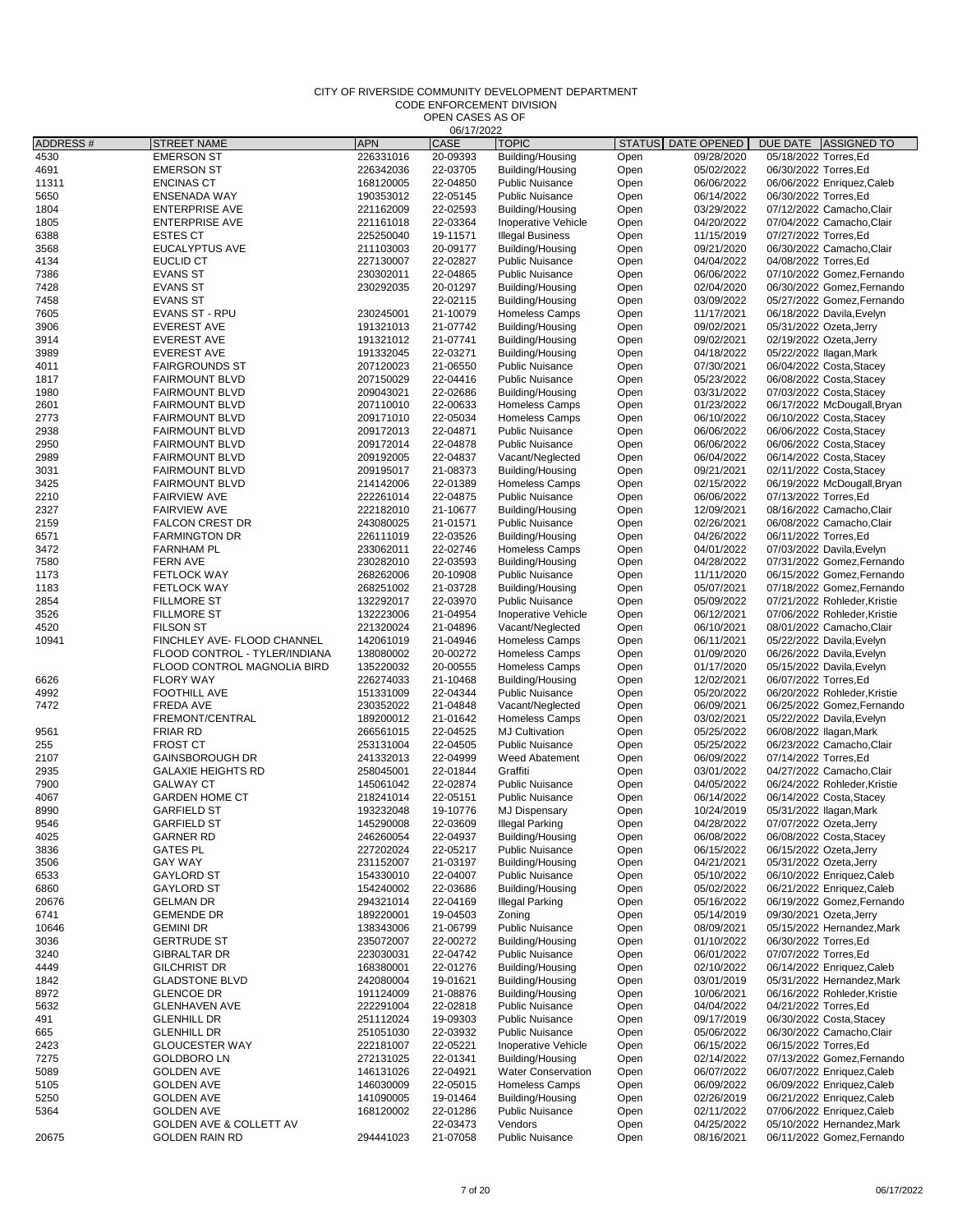CODE ENFORCEMENT DIVISION

|                 |                                            |            | 06/17/2022  |                         |                    |            |                          |                              |
|-----------------|--------------------------------------------|------------|-------------|-------------------------|--------------------|------------|--------------------------|------------------------------|
| <b>ADDRESS#</b> | <b>STREET NAME</b>                         | <b>APN</b> | <b>CASE</b> | <b>TOPIC</b>            | STATUS DATE OPENED |            | DUE DATE                 | ASSIGNED TO                  |
| 7404            | <b>GOLDEN STAR AVE</b>                     | 241300011  | 22-04256    | <b>Illegal Business</b> | Open               | 05/18/2022 |                          | 06/03/2022 Gomez, Fernando   |
| 8015            | <b>GOLDEN STAR AVE</b>                     | 242130007  | 22-04729    | Building/Housing        | Open               | 06/01/2022 |                          | 07/02/2022 Gomez, Fernando   |
| 7175            | <b>GOLDEN VALE DR</b>                      | 268233001  | 19-12322    | Building/Housing        | Open               | 12/16/2019 |                          | 07/01/2022 Gomez, Fernando   |
| 10036           | <b>GOULD ST</b>                            | 150120028  | 22-03543    | Building/Housing        | Open               | 04/26/2022 |                          | 06/15/2022 Enriquez, Caleb   |
| 10085           | <b>GOULD ST</b>                            | 150110034  | 22-03681    | Building/Housing        | Open               | 05/02/2022 |                          | 06/15/2022 Enriquez, Caleb   |
| 10167           | <b>GOULD ST</b>                            | 150110025  | 22-05037    | <b>Public Nuisance</b>  | Open               | 06/10/2022 |                          | 06/10/2022 Enriquez, Caleb   |
| 243             | <b>GRACEFIELD WAY</b>                      | 272092018  | 22-01456    | Miscellaneous           | Open               | 02/16/2022 | 02/16/2022 Pullin, Chris |                              |
| 10184           | <b>GRAMERCY PL</b>                         | 147110009  | 18-03258    | <b>Public Nuisance</b>  | Open               | 05/08/2018 |                          | 06/30/2022 Enriquez, Caleb   |
| 10220           | <b>GRAMERCY PL</b>                         | 147110007  | 22-05240    | <b>Public Nuisance</b>  | Open               | 06/16/2022 |                          | 06/16/2022 Enriquez, Caleb   |
| 10239           | <b>GRAMERCY PL</b>                         | 147060052  | 20-07385    | Building/Housing        | Open               | 07/30/2020 |                          | 06/30/2022 Enriquez, Caleb   |
| 10499           | <b>GRAMERCY PL</b>                         | 149370031  | 22-04861    | Inoperative Vehicle     | Open               | 06/06/2022 |                          | 06/06/2022 Enriquez, Caleb   |
|                 | <b>GRAMPION RD</b>                         |            | 22-05039    | <b>NPDES Violation</b>  |                    |            |                          |                              |
| 3334            |                                            | 251232016  |             |                         | Open               | 06/10/2022 |                          | 06/22/2022 Camacho, Clair    |
| 4695            | <b>GRANADA AVE</b>                         | 226222034  | 21-09962    | <b>Public Nuisance</b>  | Open               | 11/13/2021 | 04/10/2022 Torres, Ed    |                              |
| 4711            | <b>GRANADA AVE</b>                         | 226233019  | 21-09963    | <b>Public Nuisance</b>  | Open               | 11/13/2021 | 04/10/2022 Torres, Ed    |                              |
| 4791            | <b>GRANADA AVE</b>                         | 226233028  | 21-05913    | <b>Public Nuisance</b>  | Open               | 07/12/2021 | 04/21/2022 Torres, Ed    |                              |
| 5468            | <b>GRANADA AVE</b>                         | 190333020  | 21-01892    | Building/Housing        | Open               | 03/10/2021 |                          | 04/30/2022 Ozeta, Jerry      |
| 5632            | <b>GRAND AVE</b>                           | 218031004  | 22-04133    | <b>Public Nuisance</b>  | Open               | 05/13/2022 |                          | 06/02/2022 Costa, Stacey     |
| 5668            | <b>GRAND AVE</b>                           | 218032002  | 22-04774    | <b>Public Nuisance</b>  | Open               | 06/02/2022 |                          | 06/13/2022 Costa, Stacey     |
| 5759            | <b>GRAND AVE</b>                           | 187120048  | 19-06811    | Inoperative Vehicle     | Open               | 07/15/2019 | 05/18/2022 Torres, Ed    |                              |
| 5829            | <b>GRAND AVE</b>                           | 187140032  | 22-03513    | <b>Illegal Parking</b>  | Open               | 04/26/2022 |                          | 04/26/2022 Costa, Stacey     |
| 5870            | <b>GRAND AVE</b>                           | 218062001  | 22-00486    | Garage Sales            | Open               | 01/18/2022 |                          | 05/21/2022 Hernandez, Mark   |
| 5874            | <b>GRAND AVE</b>                           | 218070049  | 22-03634    | Garage Sales            | Open               | 04/29/2022 |                          | 05/21/2022 Hernandez, Mark   |
| 5876            | <b>GRAND AVE</b>                           | 218070043  | 22-05026    | Animals                 | Open               | 06/10/2022 |                          | 06/10/2022 Costa, Stacey     |
| 5908            | <b>GRAND AVE</b>                           | 218070009  | 20-07176    | Building/Housing        | Open               | 07/24/2020 | 05/14/2022 Torres, Ed    |                              |
| 5938            | <b>GRAND AVE</b>                           | 218080010  | 22-03273    | Building/Housing        | Open               | 04/18/2022 |                          | 05/18/2022 Costa, Stacey     |
|                 | <b>GRAND AVE</b>                           |            |             | <b>NPDES Violation</b>  |                    |            | 07/31/2022 Pullin, Chris |                              |
| 5938            |                                            | 218080010  | 21-09568    |                         | Open               | 10/29/2021 |                          |                              |
| 5971            | <b>GRAND AVE</b>                           | 187161030  | 21-09692    | <b>Public Nuisance</b>  | Open               | 11/03/2021 | 06/29/2022 Torres, Ed    |                              |
| 2250            | <b>GRATTON ST</b>                          | 238140015  | 17-00163    | Building/Housing        | Open               | 01/09/2017 |                          | 06/12/2022 Hernandez, Mark   |
| 11283           | <b>GREEN ARBOR DR</b>                      | 146021018  | 22-04495    | Building/Housing        | Open               | 05/24/2022 |                          | 06/20/2022 Enriquez, Caleb   |
| 2448            | <b>GREEN CANYON CT</b>                     | 235313010  | 22-05204    | <b>Public Nuisance</b>  | Open               | 06/15/2022 | 07/16/2022 Torres, Ed    |                              |
| 275             | <b>GREEN OAKS DR</b>                       | 258093039  | 22-03113    | <b>Student Housing</b>  | Open               | 04/12/2022 |                          | 07/01/2022 Camacho, Clair    |
| 5429            | <b>GREENBRIER DR</b>                       | 187202022  | 21-08080    | Building/Housing        | Open               | 09/14/2021 | 05/03/2022 Torres, Ed    |                              |
| 5456            | <b>GREENBRIER DR</b>                       | 187201012  | 22-03051    | <b>Public Nuisance</b>  | Open               | 04/11/2022 |                          | 05/15/2022 Costa, Stacey     |
| 8733            | <b>GREENPOINT AVE</b>                      | 155224009  | 19-12409    | Building/Housing        | Open               | 12/20/2019 |                          | 10/31/2022 Enriquez, Caleb   |
| 1141            | <b>GREYSTONE DR</b>                        | 268241029  | 19-02205    | <b>Public Nuisance</b>  | Open               | 03/20/2019 |                          | 08/18/2022 Hernandez, Mark   |
| 810             | <b>HACIENDA DR</b>                         | 253201017  | 22-05170    | <b>Public Nuisance</b>  | Open               | 06/15/2022 |                          | 06/15/2022 Camacho, Clair    |
| 4171            | <b>HALE ST</b>                             | 206273004  | 21-09371    | <b>Public Nuisance</b>  | Open               | 10/25/2021 |                          | 05/21/2022 Costa, Stacey     |
| 1245            | <b>HALIFAX DR</b>                          | 252151039  | 22-02251    | <b>Public Nuisance</b>  | Open               | 03/15/2022 |                          | 06/17/2022 Camacho, Clair    |
| 5142            | <b>HARCOURT CIR</b>                        | 141331005  | 22-04583    | Green Pools             | Open               | 05/26/2022 |                          | 06/12/2022 Enriquez, Caleb   |
| 3538            | <b>HARDING ST</b>                          | 229032020  | 18-05824    | <b>Illegal Parking</b>  | Open               | 07/18/2018 | 06/03/2022 Torres, Ed    |                              |
| 6608            | <b>HARLEY ST</b>                           | 229153004  | 22-01875    |                         |                    | 03/02/2022 | 04/25/2022 Torres, Ed    |                              |
|                 |                                            |            |             | Building/Housing        | Open               |            |                          |                              |
|                 | HARRISON/MYERS - FLOOD CONTROL 234240015   |            | 21-06607    | Homeless Camps          | Open               | 08/02/2021 |                          | 06/06/2022 Davila, Evelyn    |
|                 | HARRISON/MYERS-TRACKS                      | 234240010  | 19-10327    | Homeless Camps          | Open               | 10/11/2019 |                          | 05/31/2022 Davila, Evelyn    |
| 9035            | <b>HASKELL ST</b>                          | 233211016  | 22-05002    | <b>Public Nuisance</b>  | Open               | 06/09/2022 |                          | 06/23/2022 Ozeta, Jerry      |
| 4085            | <b>HAVENHURST AVE</b>                      | 258161011  | 18-01988    | Building/Housing        | Open               | 03/27/2018 |                          | 07/04/2022 Camacho, Clair    |
| 3073            | <b>HAVERHILL CT</b>                        | 235220012  | 19-04627    | Building/Housing        | Open               | 05/17/2019 | 07/31/2022 Torres, Ed    |                              |
| 5800            | HAWARDEN DR                                | 223280004  | 21-08615    | <b>Public Nuisance</b>  | Open               | 09/29/2021 |                          | 03/15/2022 Camacho, Clair    |
| 6266            | <b>HAWARDEN DR</b>                         | 241140027  | 22-04414    | Miscellaneous           | Open               | 05/23/2022 | 06/22/2022 Torres, Ed    |                              |
| 9185            | <b>HAWTHORNE AVE</b>                       | 191302011  | 22-05068    | <b>Public Nuisance</b>  | Open               | 06/13/2022 |                          | 06/23/2022 Ozeta, Jerry      |
| 10238           | <b>HEDRICK AVE</b>                         | 147230024  | 21-00250    | Building/Housing        | Open               | 01/11/2021 |                          | 06/30/2022 Rohleder, Kristie |
| 10382           | <b>HEDRICK AVE</b>                         | 147213013  | 19-07905    | Building/Housing        | Open               | 08/09/2019 |                          | 01/15/2023 Enriquez, Caleb   |
| 4712            | <b>HEDRICK AVE</b>                         | 143020024  | 19-05985    | Building/Housing        | Open               | 06/25/2019 |                          | 06/30/2022 Rohleder, Kristie |
| 8198            | <b>HELENA AVE</b>                          | 231102010  | 22-05027    | <b>Public Nuisance</b>  | Open               | 06/10/2022 |                          | 06/16/2022 Ozeta, Jerry      |
| 8243            | <b>HELENA AVE</b>                          | 231090028  | 19-03672    | Building/Housing        | Open               | 04/25/2019 |                          | 05/31/2022 Ozeta, Jerry      |
| 4778            | <b>HIERS AVE</b>                           | 146251015  | 20-08541    | Building/Housing        | Open               | 09/01/2020 |                          | 06/15/2022 Rohleder, Kristie |
| 4852            | <b>HIERS AVE</b>                           | 146232016  | 14-06993    | Building/Housing        | Open               | 09/26/2014 |                          | 05/31/2022 Ilagan, Mark      |
| 4620            | <b>HIGH ST</b>                             | 221191018  | 22-04363    | <b>Public Nuisance</b>  | Open               | 05/20/2022 |                          | 06/14/2022 Camacho, Clair    |
|                 | HIGHCLIFF RD/ PACHAPPA DR - CAL            |            | 21-03840    | Homeless Camps          | Open               | 05/11/2021 |                          | 07/08/2022 McDougall, Bryan  |
|                 |                                            |            |             |                         |                    |            |                          |                              |
| 1607            | <b>HILLCREST AVE</b>                       | 206141005  | 22-04326    | Building/Housing        | Open               | 05/19/2022 |                          | 06/19/2022 Costa, Stacey     |
|                 | HILLSIDE ADJACENT TO DOTTY TRUST 168070008 |            | 22-02705    | Graffiti                | Open               | 03/31/2022 |                          | 06/12/2022 Enriquez, Caleb   |
| 6741            | <b>HILLSIDE AVE</b>                        | 190220012  | 19-09941    | Inoperative Vehicle     | Open               | 10/02/2019 |                          | 09/17/2021 Ozeta, Jerry      |
| 3498            | <b>HOLDING ST</b>                          | 209141045  | 22-04930    | <b>Public Nuisance</b>  | Open               | 06/07/2022 |                          | 06/07/2022 Costa, Stacey     |
| 10330           | HOLE AVE                                   | 143162024  | 20-10247    | Zoning                  | Open               | 10/21/2020 |                          | 06/16/2022 Rohleder, Kristie |
| 10351           | <b>HOLE AVE</b>                            | 143150011  | 20-10670    | Building/Housing        | Open               | 11/03/2020 |                          | 07/07/2022 Rohleder, Kristie |
| 10371           | HOLE AVE                                   | 143150015  | 22-02630    | <b>Public Nuisance</b>  | Open               | 03/30/2022 |                          | 06/30/2022 Rohleder, Kristie |
| 10566           | HOLE AVE                                   | 143251001  | 22-05164    | Homeless Camps          | Open               | 06/14/2022 |                          | 06/14/2022 Davila, Evelyn    |
| 10721           | HOLE AVE                                   | 143071042  | 22-04369    | Building/Housing        | Open               | 05/20/2022 |                          | 06/20/2022 Rohleder, Kristie |
| 10812           | <b>HOLE AVE</b>                            | 146253017  | 22-05059    | <b>Public Nuisance</b>  | Open               | 06/11/2022 |                          | 06/24/2022 Rohleder, Kristie |
|                 | <b>HOLE LAKE</b>                           | 155060025  | 22-00095    | Homeless Camps          | Open               | 01/05/2022 |                          | 06/19/2022 Davila, Evelyn    |
|                 | HOLE LAKE - FLOOD CONTROL                  | 155290030  | 22-04091    | Homeless Camps          | Open               | 05/12/2022 |                          | 05/31/2022 Davila, Evelyn    |
|                 | HOLE LAKE- JURUPA/ VAN BUREN               | 155060027  | 22-01574    | Homeless Camps          | Open               | 02/20/2022 |                          | 06/26/2022 Davila, Evelyn    |
|                 | <b>HOLE/COUNTY CIRCLE</b>                  |            | 21-09504    | Homeless Camps          | Open               | 10/27/2021 |                          | 06/12/2022 Davila, Evelyn    |
| 8641            | <b>HOLLY LN</b>                            | 191161012  | 19-00392    | <b>Public Nuisance</b>  | Open               | 01/22/2019 |                          | 06/15/2022 Rohleder, Kristie |
|                 |                                            |            |             |                         |                    |            |                          |                              |
| 4928            | <b>HOLLYHOCK LN</b>                        | 146141028  | 22-05177    | Building/Housing        | Open               | 06/15/2022 |                          | 06/23/2022 Ilagan, Mark      |
| 4986            | <b>HOLLYHOCK LN</b>                        | 146141037  | 22-05130    | Inoperative Vehicle     | Open               | 06/14/2022 |                          | 06/14/2022 Enriquez, Caleb   |
| 6550            | <b>HOLLYRIDGE DR</b>                       | 190143009  | 21-05211    | <b>Public Nuisance</b>  | Open               | 06/21/2021 |                          | 11/07/2021 Ozeta, Jerry      |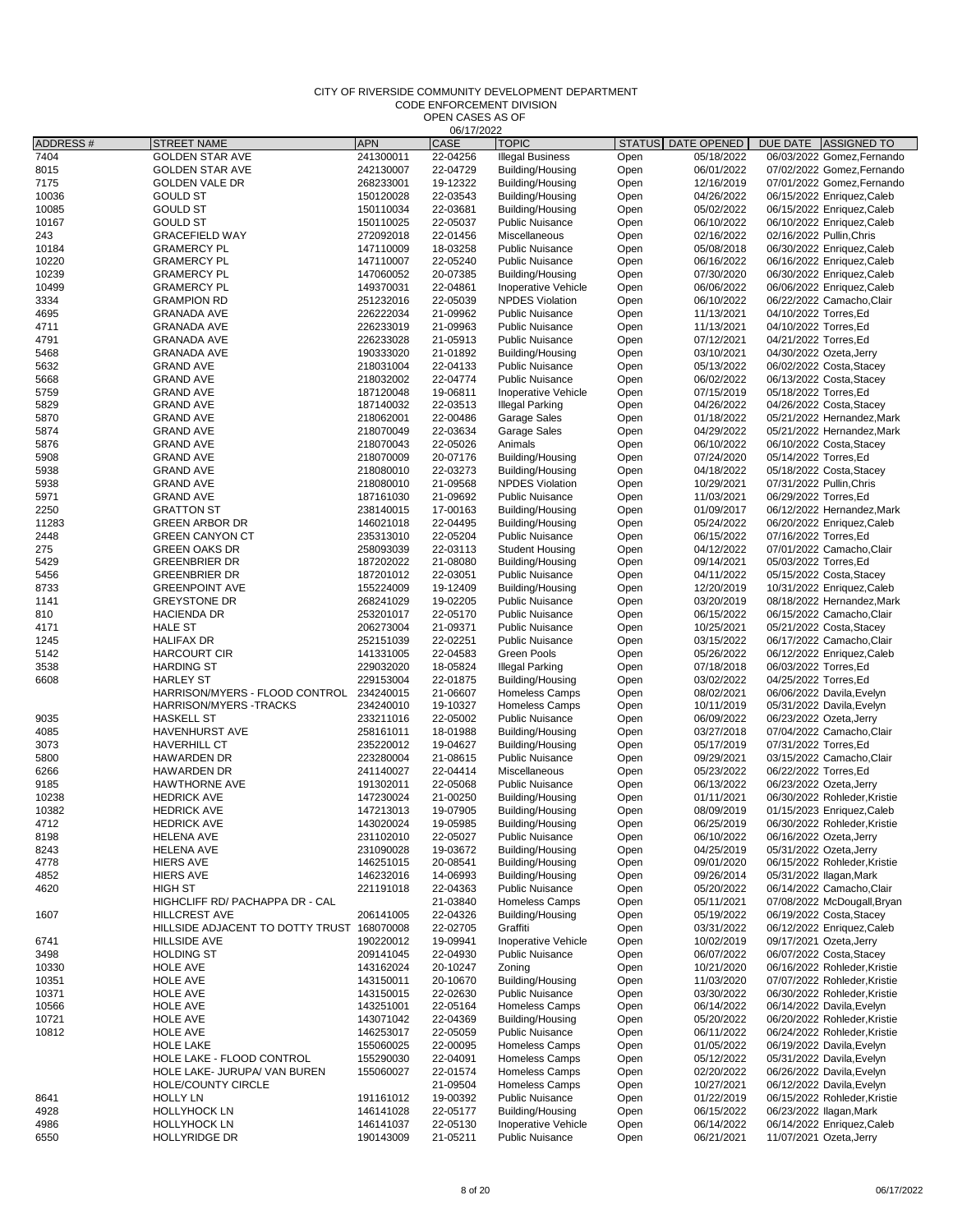#### CITY OF RIVERSIDE COMMUNITY DEVELOPMENT DEPARTMENT CODE ENFORCEMENT DIVISION

|          |                             |             | 06/17/2022  |                         |                    |                          |                          |                              |
|----------|-----------------------------|-------------|-------------|-------------------------|--------------------|--------------------------|--------------------------|------------------------------|
| ADDRESS# | <b>STREET NAME</b>          | <b>APN</b>  | <b>CASE</b> | <b>TOPIC</b>            | STATUS DATE OPENED |                          |                          | DUE DATE ASSIGNED TO         |
| 4311     | HOMEWOOD CT                 | 217140034   | 20-05672    | <b>Illegal Business</b> | Open               | 06/18/2020               | 05/30/2022 Torres, Ed    |                              |
| 8988     | HOPE AVE                    |             | 20-01574    | Building/Housing        | Open               | 02/14/2020               | 06/30/2022 Ozeta, Jerry  |                              |
| 2640     | <b>HORACE ST</b>            | 235212003   | 22-05116    | <b>Public Nuisance</b>  | Open               | 06/14/2022               | 07/15/2022 Torres, Ed    |                              |
| 4857     | <b>HOWARD AVE</b>           | 219124007   | 22-02322    | <b>Public Nuisance</b>  | Open               | 03/16/2022               |                          | 07/15/2022 Camacho, Clair    |
| 4869     | <b>HOWARD AVE</b>           | 219124008   | 22-04732    | <b>Public Nuisance</b>  | Open               | 06/01/2022               |                          | 06/30/2022 Camacho, Clair    |
|          | HOWARD/ 14TH- ALLEY         |             | 20-08589    | <b>Homeless Camps</b>   | Open               | 09/02/2020               |                          | 06/13/2022 McDougall, Bryan  |
| 3618     | <b>HOYTT ST</b>             | 230020057   | 22-04955    | <b>Green Pools</b>      | Open               | 06/08/2022               | 06/23/2022 Torres, Ed    |                              |
| 11924    | <b>HUDDEN ST</b>            | 141-301-005 | 22-02264    | Building/Housing        | Open               | 03/15/2022               |                          | 08/25/2022 Enriquez, Caleb   |
| 11261    | <b>HUGULEY DR</b>           | 146141011   | 16-03248    | Building/Housing        | Open               | 05/04/2016               |                          | 07/31/2022 Enriquez, Caleb   |
| 2880     | <b>HULEN PL</b>             | 210130027   | 22-05238    | <b>Homeless Camps</b>   | Open               | 06/16/2022               |                          | 06/16/2022 McDougall, Bryan  |
|          | HULEN/ MASSACHUSETTS- PROW  |             | 22-00632    | <b>Homeless Camps</b>   | Open               | 01/23/2022               |                          | 06/24/2022 McDougall, Bryan  |
| 5164     | <b>HUMBOLT CT</b>           |             | 22-01181    | <b>Student Housing</b>  | Open               | 02/09/2022               | 05/28/2022 Ilagan, Mark  |                              |
| 11711    | <b>INDEPENDENCE</b>         | 132-171-024 | 22-02135    | Building/Housing        | Open               | 03/10/2022               |                          | 07/16/2022 Rohleder, Kristie |
| 10170    | <b>INDIANA AVE</b>          | 234160075   | 22-01834    | Miscellaneous           | Open               | 03/01/2022               | 05/26/2022 Ozeta, Jerry  |                              |
| 10182    | <b>INDIANA AVE</b>          | 234160061   | 22-02099    | Building/Housing        | Open               | 03/09/2022               | 06/26/2022 Ozeta, Jerry  |                              |
| 10246    | <b>INDIANA AVE</b>          | 234160057   | 22-05255    | Homeless Camps          | Open               | 06/16/2022               |                          | 06/16/2022 McDonald, Deanna  |
| 10286    | <b>INDIANA AVE</b>          | 234160057   | 21-09875    | Signs                   | Open               | 11/10/2021               |                          | 05/08/2022 Hernandez, Mark   |
| 12149    | <b>INDIANA AVE</b>          | 135230005   | 22-03946    | Vendors                 | Open               | 05/06/2022               |                          | 05/10/2022 Hernandez, Mark   |
|          |                             |             | 17-08970    |                         |                    |                          |                          |                              |
| 6666     | <b>INDIANA AVE</b>          | 229140009   |             | Inoperative Vehicle     | Open               | 09/13/2017               |                          | 06/30/2022 Rohleder, Kristie |
| 7038     | <b>INDIANA AVE</b>          | 229091024   | 21-04369    | Building/Housing        | Open               | 05/26/2021               |                          | 08/25/2022 Gomez, Fernando   |
| 7050     | <b>INDIANA AVE</b>          | 229091023   | 21-04368    | Building/Housing        | Open               | 05/26/2021               |                          | 06/22/2022 Gomez, Fernando   |
| 7705     | <b>INDIANA AVE</b>          | 230100010   | 21-02671    | Vacant/Neglected        | Open               | 04/06/2021               |                          | 06/18/2022 Gomez, Fernando   |
| 9287     | <b>INDIANA AVE</b>          | 233084010   | 19-05079    | Building/Housing        | Open               | 05/31/2019               |                          | 05/29/2022 Hernandez, Mark   |
| 9336     | <b>INDIANA AVE</b>          | 233160004   | 22-03037    | Building/Housing        | Open               | 04/11/2022               | 06/30/2022 Ozeta, Jerry  |                              |
| 9501     | <b>INDIANA AVE</b>          | 234150045   | 22-04845    | Vendors                 | Open               | 06/04/2022               |                          | 06/18/2022 Hernandez, Mark   |
| 9618     | <b>INDIANA AVE</b>          | 234250008   | 19-03910    | Building/Housing        | Open               | 04/30/2019               |                          | 07/12/2022 Hernandez, Mark   |
| 9628     | <b>INDIANA AVE</b>          | 234250006   | 22-05260    | Vendors                 | Open               | 06/16/2022               |                          | 06/16/2022 Hernandez, Mark   |
| 9751     | <b>INDIANA AVE</b>          | 234133006   | 22-03263    | Vacant/Neglected        | Open               | 04/18/2022               | 06/12/2022 Ozeta, Jerry  |                              |
|          | INDIANA AVE & MADISON ST    |             | 22-03880    | Vendors                 | Open               | 05/05/2022               |                          | 06/18/2022 Gomez, Fernando   |
|          | <b>INDIANA/ MADISON</b>     |             | 20-01670    | <b>Homeless Camps</b>   | Open               | 02/18/2020               |                          | 07/01/2022 Davila, Evelyn    |
| 6301     | <b>INDUSTRIAL AVE</b>       | 189021007   | 20-08271    | Building/Housing        | Open               | 08/26/2020               | 05/31/2022 Ozeta, Jerry  |                              |
| 6411     | <b>INDUSTRIAL AVE</b>       | 189051020   | 19-11662    | Building/Housing        | Open               | 11/18/2019               | 05/22/2022 Ozeta, Jerry  |                              |
| 1401     | <b>IOWA AVE</b>             | 249050001   | 22-01575    | <b>Homeless Camps</b>   | Open               | 02/20/2022               |                          | 06/25/2022 McDougall, Bryan  |
| 3740     | <b>IOWA AVE</b>             | 250250035   | 22-00136    | Building/Housing        | Open               | 01/06/2022               |                          | 06/16/2022 Camacho, Clair    |
| 725      | <b>IOWA AVE</b>             | 247140008   | 20-01479    | Building/Housing        | Open               | 02/11/2020               | 04/20/2022 Torres, Ed    |                              |
|          | <b>IOWA AVE X BLAINE ST</b> |             | 22-05224    | Signs                   | Open               | 06/16/2022               | 06/16/2022 Pullin, Chris |                              |
|          | <b>IOWA/TRACKS</b>          | 249100060   | 22-00580    | Homeless Camps          | Open               | 01/20/2022               |                          | 04/17/2022 McDougall, Bryan  |
| 1413     | <b>IRVING ST</b>            | 238260012   | 22-04058    | <b>MJ Cultivation</b>   | Open               | 05/11/2022               | 05/26/2022 Ilagan, Mark  |                              |
| 1551     | <b>IRVING ST</b>            | 238230027   | 20-09537    | Building/Housing        | Open               | 10/05/2020               |                          | 07/24/2022 Hernandez, Mark   |
| 2805     | <b>IVY ST</b>               | 219292007   | 22-02804    | Weed Abatement          | Open               | 04/04/2022               | 06/25/2022 Torres, Ed    |                              |
| 4230     | <b>JACKSON</b>              | 191260014   | 22-01082    | <b>Homeless Camps</b>   | Open               | 02/06/2022               |                          | 06/26/2022 Davila, Evelyn    |
|          | JACKSON / TRACKS            | 233180011   | 20-01331    | <b>Homeless Camps</b>   | Open               | 02/05/2020               |                          | 05/22/2022 Davila, Evelyn    |
| 3850     | <b>JACKSON ST</b>           | 191232034   | 22-04563    | <b>Public Nuisance</b>  | Open               | 05/26/2022               | 06/24/2022 Ozeta, Jerry  |                              |
| 4015     | <b>JACKSON ST</b>           | 193190019   | 22-00091    | Homeless Camps          | Open               | 01/05/2022               |                          | 06/12/2022 Davila, Evelyn    |
| 4070     | <b>JACKSON ST</b>           | 191302012   | 22-04127    | <b>Public Nuisance</b>  | Open               | 05/13/2022               | 06/16/2022 Ozeta, Jerry  |                              |
| 2943     | <b>JANE ST</b>              | 235063022   | 22-02940    | Building/Housing        | Open               | 04/06/2022               | 05/30/2022 Torres, Ed    |                              |
| 3095     | JANE ST                     | 235063036   | 22-02039    | <b>Public Nuisance</b>  | Open               | 03/08/2022               |                          | 03/08/2022 Hernandez, Mark   |
| 3170     | <b>JANE ST</b>              | 229134029   | 21-06266    | Building/Housing        | Open               | 07/22/2021               | 06/30/2022 Torres.Ed     |                              |
|          | JANE ST & INDIANA AV        |             | 22-03990    | Vendors                 | Open               | 05/10/2022               |                          | 06/18/2022 Gomez, Fernando   |
|          | JANE/ TRACKS                |             | 22-04644    | <b>Homeless Camps</b>   | Open               | 05/28/2022               |                          | 07/08/2022 McDougall, Bryan  |
|          |                             |             | 22-04247    | <b>Public Nuisance</b>  |                    |                          |                          |                              |
| 4690     | JARVIS ST                   | 218160021   |             |                         | Open               | 05/18/2022<br>08/23/2019 |                          | 05/18/2022 Costa, Stacey     |
| 5867     | JASMINE ST                  | 189060003   | 19-08482    | Building/Housing        | Open               |                          | 05/31/2022 Ozeta, Jerry  |                              |
| 5920     | JASMINE ST                  | 189043025   | 19-12460    | Building/Housing        | Open               | 12/24/2019               | 06/15/2022 Ozeta, Jerry  |                              |
| 5959     | <b>JASMINE ST</b>           | 189071048   | 21-09826    | Zoning                  | Open               | 11/09/2021               | 02/25/2022 Ozeta, Jerry  |                              |
| 5975     | JASMINE ST                  | 189071046   | 15-08190    | <b>Public Nuisance</b>  | Open               | 10/19/2015               | 08/15/2021 Ozeta, Jerry  |                              |
| 1463     | JEFF CT                     | 206161032   | 22-04019    | Inoperative Vehicle     | Open               | 05/10/2022               |                          | 05/22/2022 Costa, Stacey     |
| 2520     | JEFFERSON ST                | 237030010   | 22-02952    | Building/Housing        | Open               | 04/06/2022               | 06/10/2022 Ozeta, Jerry  |                              |
| 3100     | JEFFERSON ST                | 231260016   | 22-04417    | <b>Public Nuisance</b>  | Open               | 05/23/2022               |                          | 06/08/2022 Gomez, Fernando   |
| 4144     | JENKINS LN                  | 206312012   | 21-08306    | <b>Illegal Business</b> | Open               | 09/20/2021               |                          | 05/11/2022 Costa, Stacey     |
| 1572     | JESSAMYN CT                 | 242290005   | 22-04397    | <b>Public Nuisance</b>  | Open               | 05/23/2022               |                          | 06/03/2022 Gomez, Fernando   |
| 4524     | JONES AVE                   | 143052033   | 21-07051    | Building/Housing        | Open               | 08/16/2021               |                          | 06/25/2022 Rohleder, Kristie |
| 4698     | JONES AVE                   | 143040016   | 21-04399    | Building/Housing        | Open               | 05/26/2021               |                          | 06/30/2022 Rohleder, Kristie |
| 4771     | JONES AVE                   | 147240046   | 21-04746    | <b>Public Nuisance</b>  | Open               | 06/07/2021               |                          | 07/09/2022 Rohleder, Kristie |
| 5084     | JONES AVE                   | 147182004   | 22-05049    | Zoning                  | Open               | 06/10/2022               |                          | 06/10/2022 Enriquez, Caleb   |
| 5100     | JONES AVE                   | 147182002   | 22-04331    | <b>Public Nuisance</b>  | Open               | 05/19/2022               |                          | 07/12/2022 Enriquez, Caleb   |
| 6155     | JONES AVE                   | 150101029   | 22-04051    | <b>Public Nuisance</b>  | Open               | 05/11/2022               |                          | 06/05/2022 Enriquez, Caleb   |
| 6320     | JONES AVE                   | 150062020   | 11-06505    | Vacant/Neglected        | Open               | 05/31/2011               |                          | 06/14/2022 Enriquez, Caleb   |
|          | JONES AVE & ROBINSON AV     |             | 22-03449    | Vendors                 | Open               | 04/23/2022               |                          | 04/23/2022 Hernandez, Mark   |
| 20228    | JUNE CT                     | 294361003   | 22-05179    | <b>Public Nuisance</b>  | Open               | 06/15/2022               |                          | 06/15/2022 Gomez, Fernando   |
| 3529     | <b>JURUPA AVE</b>           | 219234002   | 19-04510    | Building/Housing        | Open               | 05/14/2019               | 06/11/2022 Torres, Ed    |                              |
| 3651     | JURUPA AVE                  | 218282020   | 22-03743    | <b>Public Nuisance</b>  | Open               | 05/03/2022               |                          | 06/03/2022 Costa, Stacey     |
| 4210     | JURUPA AVE                  | 225021018   | 21-06710    | <b>Public Nuisance</b>  | Open               | 08/05/2021               | 06/09/2022 Torres, Ed    |                              |
| 4226     | JURUPA AVE                  | 225021017   | 21-00937    | <b>Public Nuisance</b>  | Open               | 02/04/2021               | 03/31/2022 Torres, Ed    |                              |
| 4242     | JURUPA AVE                  | 225021016   | 21-04895    | Vacant/Neglected        | Open               | 06/10/2021               | 03/01/2022 Torres, Ed    |                              |
| 4689     | JURUPA AVE                  | 218160053   | 22-03941    | <b>Public Nuisance</b>  | Open               | 05/06/2022               |                          | 06/08/2022 Costa, Stacey     |
| 5044     | JURUPA AVE                  | 226031024   | 22-02324    | Building/Housing        | Open               | 03/16/2022               | 06/15/2022 Torres, Ed    |                              |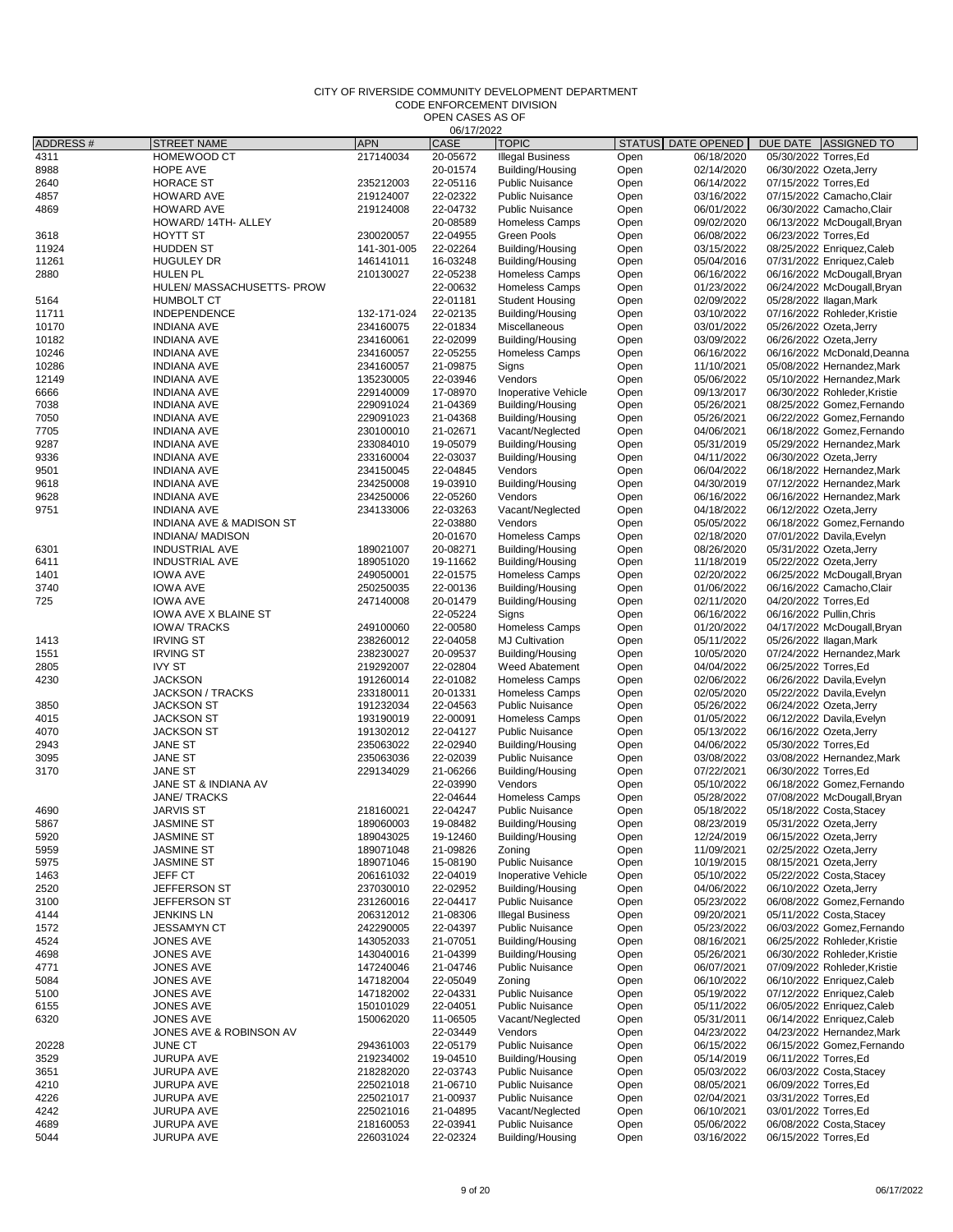CODE ENFORCEMENT DIVISION

|                      |                                             |             | 06/17/2022  |                           |                    |            |                         |                              |
|----------------------|---------------------------------------------|-------------|-------------|---------------------------|--------------------|------------|-------------------------|------------------------------|
| ADDRESS#             | <b>STREET NAME</b>                          | <b>APN</b>  | <b>CASE</b> | <b>TOPIC</b>              | STATUS DATE OPENED |            | DUE DATE                | <b>ASSIGNED TO</b>           |
| 5318                 | <b>JURUPA AVE</b>                           | 190050033   | 17-01416    | Inoperative Vehicle       | Open               | 02/24/2017 | 07/30/2021 Torres, Ed   |                              |
| 5357                 | <b>JURUPA AVE</b>                           | 187202029   | 22-04612    | <b>Public Nuisance</b>    | Open               | 05/26/2022 |                         | 06/01/2022 Costa, Stacey     |
| 5480                 | <b>JURUPA AVE</b>                           | 190050002   | 22-04936    | Inoperative Vehicle       | Open               | 06/08/2022 | 07/04/2022 Torres, Ed   |                              |
| 5644                 | <b>JURUPA AVE</b>                           | 190040004   | 21-09339    | Building/Housing          | Open               | 10/22/2021 | 07/12/2022 Torres, Ed   |                              |
| 5759                 | <b>JURUPA AVE</b>                           | 187210008   | 22-01422    | <b>Homeless Camps</b>     | Open               | 02/15/2022 |                         | 06/25/2022 McDougall, Bryan  |
| 6417                 | <b>JURUPA AVE</b>                           | 189043013   | 17-01922    | Building/Housing          | Open               | 03/08/2017 | 05/19/2022 Ilagan, Mark |                              |
| 6600                 | <b>JURUPA AVE</b>                           | 189072001   | 22-04683    | Weed Abatement            | Open               | 05/31/2022 | 06/30/2022 Torres, Ed   |                              |
| 6688                 | <b>JURUPA AVE</b>                           | 189072002   | 21-04697    | Building/Housing          | Open               | 06/04/2021 | 04/20/2022 Ozeta, Jerry |                              |
|                      | JURUPA AVE & VAN BUREN BLVD                 |             | 22-02152    | Vendors                   | Open               | 03/14/2022 |                         | 05/10/2022 Hernandez, Mark   |
|                      | <b>JURUPA/ MAGNOLIA</b>                     | 218282031   | 21-10182    | <b>Homeless Camps</b>     | Open               | 11/20/2021 |                         | 07/01/2022 McDougall, Bryan  |
|                      | KANSAS AV/ MASSACHUSETTS                    |             | 18-02072    | <b>Homeless Camps</b>     | Open               | 03/29/2018 |                         | 06/24/2022 McDougall, Bryan  |
| 2525                 | <b>KANSAS AVE</b>                           | 210180003   | 22-03041    | <b>Homeless Camps</b>     | Open               | 04/11/2022 |                         | 05/26/2022 Costa, Stacey     |
| 3023                 | <b>KANSAS AVE</b>                           | 210202021   | 22-04063    | <b>Homeless Camps</b>     | Open               | 05/11/2022 |                         | 05/27/2022 Costa, Stacey     |
| 3503                 | <b>KANSAS AVE</b>                           | 211104007   | 19-06286    | <b>Public Nuisance</b>    | Open               | 07/02/2019 |                         | 07/05/2022 Camacho, Clair    |
| 4189                 | <b>KANSAS AVE</b>                           | 221034026   | 21-08152    | <b>Public Nuisance</b>    | Open               | 09/15/2021 |                         | 06/29/2022 Camacho, Clair    |
| 1770                 | <b>KARLEY WAY</b>                           | 207-240-008 | 22-01987    | Group Homes               | Open               | 03/07/2022 | 05/23/2022 Ilagan, Mark |                              |
| 1819                 | <b>KEITH ST</b>                             | 211053020   | 20-10771    | Building/Housing          | Open               | 11/05/2020 |                         | 06/20/2022 Camacho, Clair    |
| 10039                | <b>KELLER AVE</b>                           | 147081006   | 22-04479    | Building/Housing          | Open               | 05/24/2022 |                         | 06/17/2022 Rohleder, Kristie |
| 794                  | <b>KEMP ST</b>                              | 246200001   | 21-07839    | Inoperative Vehicle       | Open               | 09/07/2021 |                         | 07/02/2022 Costa, Stacey     |
| 5215                 | <b>KENDALL ST</b>                           | 217222004   | 21-04858    | Building/Housing          | Open               | 06/09/2021 | 06/20/2022 Torres, Ed   |                              |
| 5970                 | <b>KESWICK AVE</b>                          | 243122001   | 22-03966    | Building/Housing          | Open               | 05/09/2022 |                         | 06/10/2022 Camacho, Clair    |
| 3185                 | <b>KILKENNY DR</b>                          | 138362061   | 22-03224    | <b>Water Conservation</b> | Open               | 04/15/2022 | 05/31/2022 Ozeta, Jerry |                              |
| 10414                | <b>KILLARNEY DR</b>                         | 138362057   | 22-03390    | Building/Housing          | Open               | 04/21/2022 | 04/21/2022 Ozeta, Jerry |                              |
| 7756                 | KINGDOM DR                                  | 243600006   | 22-03962    | <b>Illegal Business</b>   | Open               | 05/09/2022 |                         | 06/22/2022 Gomez, Fernando   |
| 2022                 | KITCHENER ST                                | 242030008   | 21-08120    | Miscellaneous             | Open               | 09/14/2021 |                         | 06/27/2022 Gomez, Fernando   |
| 2085                 | KITCHENER ST                                | 242020017   | 22-02339    | <b>Illegal Business</b>   | Open               | 03/17/2022 |                         | 05/28/2022 Gomez, Fernando   |
| 2085                 | <b>KITCHENER ST</b>                         | 242020017   | 21-08283    | <b>Public Nuisance</b>    | Open               | 09/20/2021 |                         | 11/18/2022 Gomez, Fernando   |
| 10808                | <b>KLOIBER ST</b>                           | 143312014   | 22-04580    | <b>Public Nuisance</b>    | Open               | 05/26/2022 |                         | 07/06/2022 Rohleder, Kristie |
| 206                  | <b>KNOX CT</b>                              | 253132002   | 19-10313    | Group Homes               | Open               | 10/11/2019 |                         | 12/05/2022 Ilagan, Mark      |
| 18208                | <b>KRAMERIA AVE</b>                         | 266682012   | 22-03646    | <b>Public Nuisance</b>    | Open               | 04/29/2022 |                         | 06/30/2022 Gomez, Fernando   |
| 2626                 | <b>KRONEN</b>                               | 235370041   | 22-03391    | <b>Public Nuisance</b>    |                    | 04/21/2022 | 06/30/2022 Torres, Ed   |                              |
| 5215                 | <b>LA SIERRA</b>                            | 146060011   | 22-00083    | <b>Homeless Camps</b>     | Open<br>Open       | 01/04/2022 |                         | 06/05/2022 Davila, Evelyn    |
| 3440                 | LA SIERRA AVE                               | 132090035   | 22-05231    | <b>Homeless Camps</b>     |                    | 06/16/2022 |                         | 06/16/2022 McDonald, Deanna  |
|                      |                                             |             |             |                           | Open               |            |                         |                              |
| 4600                 | LA SIERRA AVE                               | 146210009   | 22-00125    | <b>Homeless Camps</b>     | Open               | 01/05/2022 |                         | 06/19/2022 Davila, Evelyn    |
| 5019                 | LA SIERRA AVE                               | 146170031   | 19-11690    | Building/Housing          | Open               | 11/19/2019 |                         | 06/21/2022 Enriquez, Caleb   |
| 6078                 | LA SIERRA AVE                               | 149411014   | 22-03939    | Animals                   | Open               | 05/06/2022 |                         | 06/20/2022 Enriquez, Caleb   |
| 6105                 | LA SIERRA AVE                               | 149080028   | 22-00739    | <b>Public Nuisance</b>    | Open               | 01/26/2022 |                         | 06/13/2022 Enriquez, Caleb   |
| EB 91 FREEWAY        | LA SIERRA AVE & INDIANA AV                  |             | 22-02865    | Vendors                   | Open               | 04/05/2022 |                         | 04/18/2022 Hernandez, Mark   |
|                      | LA SIERRA AVE & MAGNOLIA AVE                |             | 22-01347    | Vendors                   | Open               | 02/14/2022 |                         | 05/10/2022 Hernandez, Mark   |
| <b>HOA LANDSCAPE</b> | LA SIERRA AVE BETWEEN VISTA                 | 138490066   | 22-01350    | <b>Public Nuisance</b>    | Open               | 02/14/2022 |                         | 04/25/2022 Hernandez, Mark   |
|                      | LA SIERRA/ 91FWY BRIDGE                     |             | 20-11365    | <b>Homeless Camps</b>     | Open               | 12/01/2020 |                         | 06/05/2022 Davila, Evelyn    |
|                      | LA SIERRA/ INDIANA - CAL TRANS              |             | 20-04028    | <b>Homeless Camps</b>     | Open               | 05/07/2020 |                         | 06/29/2022 Davila, Evelyn    |
|                      | LA SIERRA/ TRACKS                           | 132070003   | 21-04170    | <b>Homeless Camps</b>     | Open               | 05/19/2021 |                         | 06/22/2022 Davila, Evelyn    |
|                      | LA SIERRA/INDIANA                           |             | 22-01794    | <b>Homeless Camps</b>     | Open               | 02/28/2022 |                         | 06/19/2022 Davila, Evelyn    |
|                      | LA SIERRA/INDIANA - FLOOD CONTROL 138030004 |             | 20-05397    | <b>Homeless Camps</b>     | Open               | 06/12/2020 |                         | 06/12/2022 Davila, Evelyn    |
| 1180                 | LA SUBIDA CT                                | 254102016   | 21-07574    | <b>Public Nuisance</b>    | Open               | 08/30/2021 |                         | 08/15/2022 Camacho, Clair    |
| 3934                 | LAFAYETTE ST                                | 191232006   | 22-04431    | Building/Housing          | Open               | 05/23/2022 | 06/30/2022 Ozeta, Jerry |                              |
|                      | LAFAYETTE/JACKSON                           |             | 22-04877    | <b>Homeless Camps</b>     | Open               | 06/06/2022 |                         | 06/12/2022 Davila, Evelyn    |
| 5396                 | LANTANA ST                                  | 190123009   | 22-01247    | Building/Housing          | Open               | 02/10/2022 | 07/12/2022 Torres, Ed   |                              |
| 2779                 | <b>LARAMIE RD</b>                           | 223252002   | 22-04531    | Building/Housing          | Open               | 05/25/2022 | 06/25/2022 Torres, Ed   |                              |
| 3504                 | LARCHWOOD PL                                | 219162008   | 22-03787    | <b>Public Nuisance</b>    | Open               | 05/03/2022 |                         | 05/24/2022 Costa, Stacey     |
| 4051                 | LARCHWOOD PL                                | 217191046   | 22-05226    | <b>Public Nuisance</b>    | Open               | 06/16/2022 |                         | 06/16/2022 Costa, Stacey     |
| 4301                 | LARCHWOOD PL                                | 217181049   | 22-03073    | Building/Housing          | Open               | 04/12/2022 |                         | 06/30/2022 Costa, Stacey     |
| 4356                 | LARKSPUR RD                                 | 193152004   | 21-10671    | <b>Public Nuisance</b>    | Open               | 12/09/2021 | 06/05/2022 Ozeta, Jerry |                              |
| 4562                 | LARKSPUR RD                                 | 193112004   | 21-04302    | Building/Housing          | Open               | 05/24/2021 | 06/30/2022 Ozeta, Jerry |                              |
| 6588                 | LE BLAN WAY                                 | 243163043   | 22-02846    | Building/Housing          | Open               | 04/05/2022 | 05/07/2022 Torres, Ed   |                              |
| 1250                 | LE CONTE DR                                 | 254091029   | 22-05134    | <b>Public Nuisance</b>    | Open               | 06/14/2022 |                         | 06/14/2022 Camacho, Clair    |
| 1416                 | LE CONTE DR                                 | 254031007   | 22-03207    | Building/Housing          | Open               | 04/15/2022 |                         | 07/14/2022 Camacho, Clair    |
| 6848                 | LELAND AVE                                  | 229122008   | 20-08310    | Building/Housing          | Open               | 08/26/2020 | 07/15/2022 Torres, Ed   |                              |
| 6870                 | <b>LELAND AVE</b>                           | 229122006   | 22-00893    | Building/Housing          | Open               | 01/31/2022 | 06/23/2022 Torres, Ed   |                              |
| 3063                 | <b>LEMON ST</b>                             | 209212014   | 22-03957    | Animals                   | Open               | 05/09/2022 |                         | 06/10/2022 Costa, Stacey     |
| 3370                 | <b>LEMON ST</b>                             | 213121006   | 22-05092    | Building/Housing          | Open               | 06/13/2022 |                         | 06/13/2022 Costa, Stacey     |
| 5342                 | <b>LESCOE CT</b>                            | 222170023   | 22-04595    | Building/Housing          | Open               | 05/26/2022 | 07/09/2022 Torres, Ed   |                              |
| 3591                 | <b>LILA ST</b>                              | 231161026   | 22-00208    | Building/Housing          | Open               | 01/07/2022 | 05/31/2022 Ozeta, Jerry |                              |
| 3049                 | LIME ST                                     | 209231009   | 14-09138    | Vacant/Neglected          | Open               | 12/31/2014 |                         | 10/31/2022 Costa, Stacey     |
| 3050                 | LIME ST                                     | 209232011   | 22-01758    | Building/Housing          | Open               | 02/25/2022 |                         | 08/31/2022 Costa, Stacey     |
| 3063                 | LIME ST                                     | 209231010   | 13-00590    | Vacant/Neglected          | Open               | 01/29/2013 |                         | 09/29/2022 Costa, Stacey     |
| 3343                 | LIME ST                                     | 213121017   | 22-02753    | <b>Public Nuisance</b>    | Open               | 04/01/2022 |                         | 06/30/2022 Costa, Stacey     |
| 3357                 | LIME ST                                     | 213121018   | 22-02978    | <b>Public Nuisance</b>    | Open               | 04/07/2022 |                         | 04/27/2022 Costa, Stacey     |
| 6400                 | <b>LINCOLN AVE</b>                          | 235140002   | 22-02884    | Vendors                   | Open               | 04/05/2022 |                         | 04/18/2022 Hernandez, Mark   |
| 7270                 | <b>LINCOLN AVE</b>                          | 237082002   | 22-02891    | Animals                   | Open               | 04/05/2022 |                         | 06/20/2022 Gomez, Fernando   |
| 7340                 | <b>LINCOLN AVE</b>                          | 237073002   | 22-03184    | Animals                   | Open               | 04/14/2022 |                         | 07/15/2022 Gomez, Fernando   |
| 7350                 | <b>LINCOLN AVE</b>                          | 237073001   | 22-03395    | Building/Housing          | Open               | 04/21/2022 |                         | 06/27/2022 Gomez, Fernando   |
|                      | LINCOLN AVE & MAUDE ST                      |             | 22-03781    | Vendors                   | Open               | 05/03/2022 |                         | 06/18/2022 Gomez, Fernando   |
|                      | LINCOLN AVE & WASHINGTON ST                 |             | 22-02401    | Vendors                   | Open               | 03/18/2022 |                         | 04/02/2022 Hernandez, Mark   |
|                      | <b>LINDEN</b>                               | 250270006   | 22-00898    | Homeless Camps            | Open               | 01/31/2022 |                         | 05/19/2022 McDougall, Bryan  |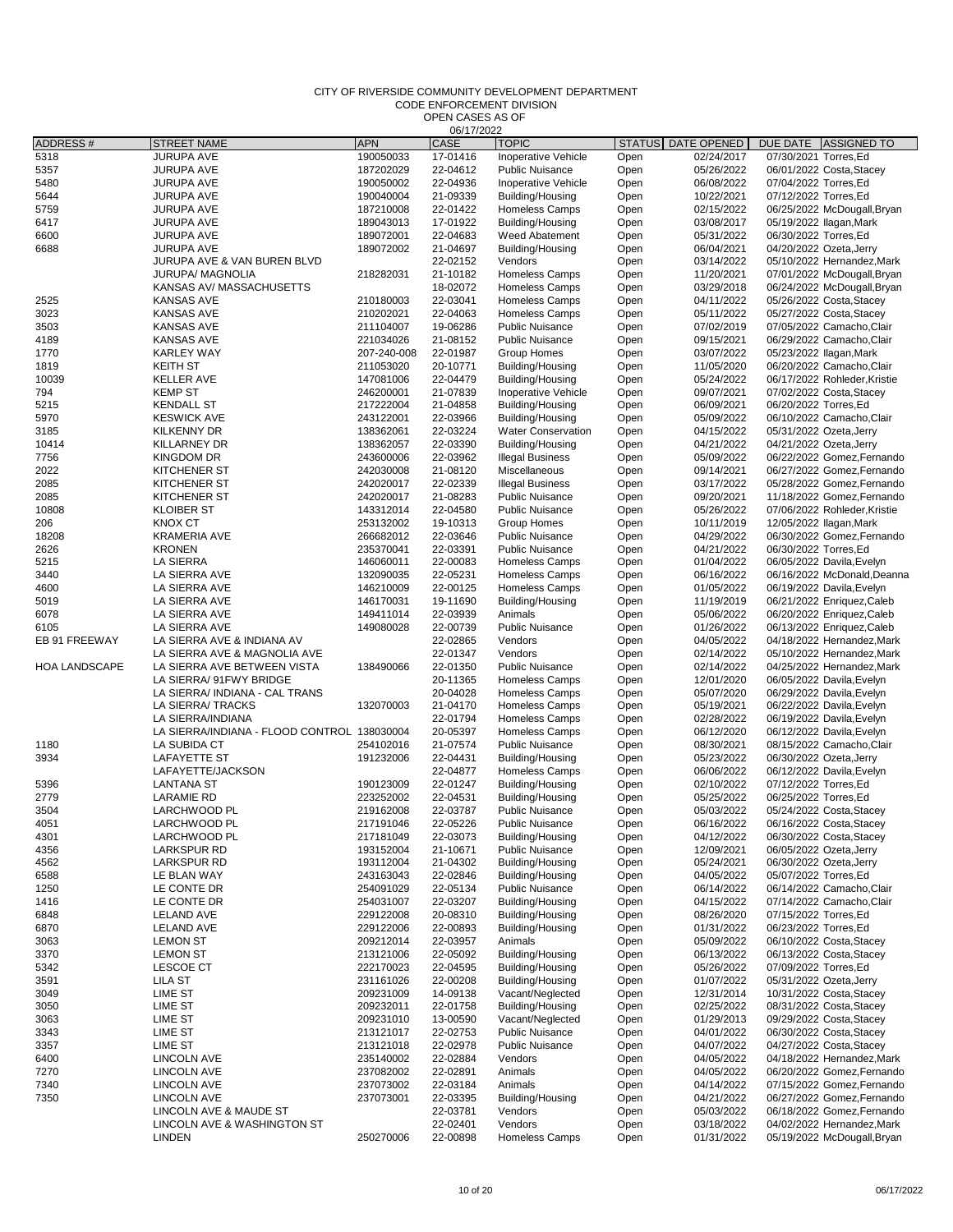CODE ENFORCEMENT DIVISION

| ADDRESS#      | <b>STREET NAME</b>            | <b>APN</b>             | <b>UUI 1774044</b><br>CASE | <b>TOPIC</b>                                     | <b>STATUS</b> | DATE OPENED              | DUE DATE ASSIGNED TO                                       |
|---------------|-------------------------------|------------------------|----------------------------|--------------------------------------------------|---------------|--------------------------|------------------------------------------------------------|
| 4008          | LINWOOD PL                    | 218222008              | 22-02277                   | <b>Public Nuisance</b>                           | Open          | 03/15/2022               | 04/14/2022 Costa, Stacey                                   |
| 3636          | <b>LOCUST ST</b>              | 214192005              | 22-04731                   | Building/Housing                                 | Open          | 06/01/2022               | 06/23/2022 Costa, Stacey                                   |
| 3995          | <b>LOCUST ST</b>              | 214301012              | 21-10203                   | <b>Public Nuisance</b>                           | Open          | 11/22/2021               | 01/01/2022 Costa, Stacey                                   |
| 1960          | <b>LOMA VISTA ST</b>          | 211172005              | 22-00519                   | Building/Housing                                 | Open          | 01/19/2022               | 07/07/2022 Camacho, Clair                                  |
| 19752         | LONESTAR LANE                 | 266502003              | 22-02289                   | Zoning                                           | Open          | 03/15/2022               |                                                            |
|               | <b>LORING PARK</b>            |                        | 21-00039                   | <b>Homeless Camps</b>                            |               | 01/04/2021               | 03/29/2022 Ilagan, Mark                                    |
|               | <b>LOVAT CT</b>               |                        |                            |                                                  | Open          |                          | 06/27/2022 McDougall, Bryan                                |
| 1429          |                               | 263271038              | 22-04267                   | Inoperative Vehicle                              | Open          | 05/18/2022               | 06/02/2022 Camacho, Clair                                  |
| 19940         | LURIN AVE                     | 266640003              | 21-08985                   | Building/Housing                                 | Open          | 10/12/2021               | 06/25/2022 Gomez, Fernando                                 |
| 19964         | LURIN AVE                     | 266640002              | 21-08992                   | Building/Housing                                 | Open          | 10/12/2021               | 06/25/2022 Gomez, Fernando                                 |
| <b>MARTIN</b> | LUTHER KING BLVD & CHICAGO AV |                        | 22-04428                   | <b>Water Conservation</b>                        | Open          | 05/23/2022               | 05/23/2022 Camacho, Clair                                  |
| 4594          | <b>LUTHER ST</b>              | 226222010              | 22-01895                   | <b>Public Nuisance</b>                           | Open          | 03/02/2022               | 03/02/2022 Hernandez, Mark                                 |
| 4883          | LUTHER ST                     | 226231019              | 21-04760                   | <b>Public Nuisance</b>                           | Open          | 06/07/2021               | 05/02/2022 Torres, Ed                                      |
| 1183          | LYNDHURST DR                  | 254104010              | 21-04640                   | <b>Public Nuisance</b>                           | Open          | 06/03/2021               | 06/17/2022 Camacho, Clair                                  |
| 1531          | <b>MACINTOSH DR</b>           | 256431025              | 22-01990                   | <b>Public Nuisance</b>                           | Open          | 03/07/2022               | 06/30/2022 Camacho, Clair                                  |
| 2906          | <b>MADISON ST</b>             | 230284001              | 22-04997                   | Building/Housing                                 | Open          | 06/09/2022               | 06/23/2022 Gomez, Fernando                                 |
| 3175          | <b>MADISON ST</b>             | 230292002              | 20-02459                   | Zoning                                           | Open          | 03/13/2020               | 07/12/2022 Gomez, Fernando                                 |
| 3230          | <b>MADISON ST</b>             | 230253001              | 22-04255                   | Vendors                                          | Open          | 05/18/2022               | 05/18/2022 Hernandez, Mark                                 |
| 3323          | <b>MADISON ST</b>             | 230370021              | 21-02915                   | Homeless Camps                                   | Open          | 04/14/2021               | 07/02/2022 Gomez, Fernando                                 |
| 4030          | <b>MADISON ST</b>             | 227180029              | 21-10682                   | Building/Housing                                 | Open          | 12/09/2021               | 04/15/2022 Ozeta, Jerry                                    |
| 4049          | <b>MADISON ST</b>             | 227251002              | 22-02140                   | <b>Public Nuisance</b>                           | Open          | 03/11/2022               | 04/21/2022 Torres, Ed                                      |
|               | MADISON/ INDIANA - CAL TRANS  |                        | 20-05208                   | Homeless Camps                                   | Open          | 06/09/2020               | 06/29/2022 Davila, Evelyn                                  |
|               | <b>MADISON/TRACKS</b>         |                        | 20-01349                   | Homeless Camps                                   | Open          | 02/05/2020               | 05/23/2022 Davila, Evelyn                                  |
|               | MADISON/CASA BLANCA           |                        | 22-02586                   | Homeless Camps                                   | Open          | 03/27/2022               | 05/22/2022 Davila, Evelyn                                  |
|               | <b>MADISON/EVANS</b>          |                        | 21-03545                   | Homeless Camps                                   | Open          | 05/02/2021               | 06/19/2022 Davila, Evelyn                                  |
|               | MADISON/INDIANA - VACANT LOT  | 230200024              | 22-00093                   | Homeless Camps                                   | Open          | 01/05/2022               | 05/22/2022 Davila, Evelyn                                  |
|               | MADISON/RAILROAD              |                        | 21-07964                   | Homeless Camps                                   | Open          | 09/09/2021               | 06/26/2022 Davila, Evelyn                                  |
| 4166          | <b>MADRONA RD</b>             | 193281004              | 21-09557                   | Building/Housing                                 | Open          | 10/28/2021               | 02/28/2022 Ozeta, Jerry                                    |
| 10359         | <b>MAGNOLIA AV</b>            | 143170003              | 22-03673                   | Homeless Camps                                   | Open          | 04/30/2022               | 06/16/2022 Rohleder, Kristie                               |
| 6426          | <b>MAGNOLIA AV</b>            | 225122002              | 22-02276                   | Vacant/Neglected                                 | Open          | 03/15/2022               | 03/31/2022 Torres, Ed                                      |
| 6535          | <b>MAGNOLIA AV</b>            | 225123002              | 22-02224                   | Vacant/Neglected                                 | Open          | 03/14/2022               | 04/15/2022 Torres, Ed                                      |
| 10290         | <b>MAGNOLIA AVE</b>           | 234020040              | 22-02794                   | Vendors                                          | Open          | 04/02/2022               | 04/04/2022 Hernandez.Mark                                  |
| 10403         | <b>MAGNOLIA AVE</b>           | 143180008              | 22-04738                   | <b>Water Conservation</b>                        | Open          | 06/01/2022               | 07/06/2022 Rohleder, Kristie                               |
| 10445         | MAGNOLIA AVE                  | 143180032              | 22-04869                   | <b>Public Nuisance</b>                           | Open          | 06/06/2022               | 07/06/2022 Rohleder, Kristie                               |
| 10540         | <b>MAGNOLIA AVE</b>           | 138060008              | 20-09159                   | <b>Homeless Camps</b>                            | Open          | 09/18/2020               | 07/10/2022 Davila, Evelyn                                  |
| 10650         | MAGNOLIA AVE                  | 138052027              | 22-05203                   | <b>Public Nuisance</b>                           | Open          | 06/15/2022               | 06/26/2022 Rohleder, Kristie                               |
| 10861         | <b>MAGNOLIA AVE</b>           | 142293024              | 22-05072                   | Homeless Camps                                   | Open          | 06/13/2022               | 06/23/2022 Rohleder, Kristie                               |
| 11095         | MAGNOLIA AVE                  | 142262012              | 18-10177                   | Vacant/Neglected                                 | Open          | 12/18/2018               | 07/03/2022 Rohleder, Kristie                               |
| 11120         | <b>MAGNOLIA AVE</b>           | 132053008              | 22-03126                   | Vendors                                          | Open          | 04/12/2022               | 05/10/2022 Hernandez, Mark                                 |
| 11140         | <b>MAGNOLIA AVE</b>           | 132053038              | 22-05166                   | Miscellaneous                                    | Open          | 06/14/2022               | 07/15/2022 Rohleder, Kristie                               |
| 11889         | MAGNOLIA AVE                  | 142202015              | 22-05197                   | Signs                                            | Open          | 06/15/2022               | 06/15/2022 Enriquez, Caleb                                 |
| 12321         | <b>MAGNOLIA AVE</b>           | 172390049              | 22-03945                   | Vendors                                          | Open          | 05/06/2022               | 05/21/2022 Hernandez, Mark                                 |
| 5278          | MAGNOLIA AVE                  | 217281017              | 22-02708                   | Inoperative Vehicle                              | Open          | 03/31/2022               | 05/07/2022 Costa, Stacey                                   |
| 5491          | <b>MAGNOLIA AVE</b>           | 218221026              | 21-02024                   | Building/Housing                                 | Open          | 03/16/2021               | 07/26/2022 Torres, Ed                                      |
| 6155          | <b>MAGNOLIA AVE</b>           | 225051035              | 21-05940                   | Building/Housing                                 | Open          | 07/13/2021               | 05/02/2022 Torres, Ed                                      |
| 6343          | MAGNOLIA AVE                  | 225133035              | 22-02453                   | <b>Public Nuisance</b>                           | Open          | 03/21/2022               | 04/25/2022 Torres, Ed                                      |
| 6600          | <b>MAGNOLIA AVE</b>           | 225231029              | 21-05267                   | <b>Public Nuisance</b>                           | Open          | 06/22/2021               | 03/16/2022 Torres.Ed                                       |
| 6681          | MAGNOLIA AVE                  | 225202020              | 22-02049                   | <b>Public Nuisance</b>                           | Open          | 03/08/2022               | 03/08/2022 Hernandez, Mark                                 |
| 6736          | <b>MAGNOLIA AVE</b>           | 225213018              | 21-07526                   | Building/Housing                                 | Open          | 08/27/2021               | 06/14/2022 Torres, Ed                                      |
| 6927          | <b>MAGNOLIA AVE</b>           | 225283001              | 21-00040                   | Homeless Camps                                   | Open          | 01/04/2021               | 07/01/2022 McDougall, Bryan                                |
| 6955          | MAGNOLIA AVE                  | 225291002              | 22-04870                   | Homeless Camps                                   | Open          | 06/06/2022               | 07/01/2022 McDougall, Bryan                                |
| 7304          | <b>MAGNOLIA AVE</b>           | 230133021              | 19-07563                   | <b>Public Nuisance</b>                           | Open          | 08/01/2019               | 12/24/2021 Ozeta, Jerry                                    |
| 7451          | MAGNOLIA AVE                  | 227270030              | 22-04293                   | Building/Housing                                 | Open          | 05/19/2022               | 06/22/2022 Torres, Ed                                      |
| 8112          | MAGNOLIA AVE                  | 231101030              | 21-06172                   | <b>Public Nuisance</b>                           | Open          | 07/20/2021               | 03/14/2022 Ozeta, Jerry                                    |
| 8208          | MAGNOLIA AVE                  | 231090060              | 21-06245                   | Building/Housing                                 | Open          | 07/21/2021               | 05/06/2022 Ozeta, Jerry                                    |
| 8280          | MAGNOLIA AVE                  | 231090070              | 22-04776                   | <b>Public Nuisance</b>                           | Open          | 06/02/2022               | 06/17/2022 Ozeta, Jerry                                    |
| 8593          | MAGNOLIA AVE                  | 193314001              | 20-05495                   | Building/Housing                                 | Open          | 06/16/2020               | 04/30/2022 Ozeta, Jerry                                    |
| 8965          | MAGNOLIA AVE                  | 193232040              | 20-07681                   | Building/Housing                                 | Open          | 08/10/2020               | 03/24/2022 Ozeta, Jerry                                    |
| 9216<br>9364  | MAGNOLIA AVE<br>MAGNOLIA AVE  | 233040023<br>233031001 | 22-04045<br>22-02902       | <b>Public Nuisance</b><br><b>Public Nuisance</b> | Open<br>Open  | 05/11/2022<br>04/06/2022 | 06/20/2022 Ozeta, Jerry<br>07/14/2022 Ozeta, Jerry         |
| 9395          | MAGNOLIA AVE                  | 191322026              | 19-05896                   | Building/Housing                                 | Open          | 06/22/2019               | 05/31/2022 Ozeta, Jerry                                    |
| 9471          | <b>MAGNOLIA AVE</b>           | 191313004              | 18-06298                   | Vacant/Neglected                                 | Open          | 08/02/2018               | 03/24/2022 Ozeta, Jerry                                    |
| 9477          | MAGNOLIA AVE                  | 191313003              | 18-02030                   | Building/Housing                                 | Open          | 03/28/2018               | 05/22/2022 Ozeta, Jerry                                    |
|               | <b>MAGNOLIA AVE</b>           | 234112046              | 20-01663                   | Building/Housing                                 | Open          | 02/18/2020               | 06/21/2021 Ozeta, Jerry                                    |
| 9506<br>9556  |                               | 234112006              | 22-01477                   | Homeless Camps                                   | Open          | 02/16/2022               | 06/11/2022 Davila, Evelyn                                  |
| 9624          | MAGNOLIA AVE<br>MAGNOLIA AVE  | 234102024              | 22-05171                   | Zoning                                           |               |                          | 07/15/2022 Ozeta, Jerry                                    |
| 9695          |                               |                        |                            |                                                  | Open<br>Open  | 06/15/2022               | 02/26/2022 Ozeta, Jerry                                    |
| 9782          | MAGNOLIA AVE<br>MAGNOLIA AVE  | 145301018<br>234091002 | 21-10365<br>16-04711       | Building/Housing<br>Vacant/Neglected             |               | 11/30/2021<br>06/27/2016 | 03/05/2022 Ozeta, Jerry                                    |
|               |                               |                        |                            |                                                  | Open          |                          |                                                            |
| 9867<br>9892  | MAGNOLIA AVE<br>MAGNOLIA AVE  | 145260026<br>234080010 | 22-05237<br>22-02398       | <b>Water Conservation</b><br>Vendors             | Open<br>Open  | 06/16/2022<br>03/18/2022 | 06/16/2022 Rohleder, Kristie<br>03/18/2022 Hernandez, Mark |
|               | MAGNOLIA AVE & LA SIERRA AVE  | 142262011              | 22-02861                   | Vendors                                          | Open          | 04/05/2022               | 05/10/2022 Hernandez, Mark                                 |
|               | <b>MAGNOLIA/ DYKES</b>        |                        | 22-00534                   | Homeless Camps                                   | Open          | 01/19/2022               | 07/03/2022 Davila, Evelyn                                  |
|               | MAGNOLIA/ LA SIERRA           |                        | 22-01791                   | Homeless Camps                                   | Open          | 02/27/2022               | 06/26/2022 Davila, Evelyn                                  |
|               | <b>MAGNOLIA/ POLK</b>         |                        | 22-01788                   | Homeless Camps                                   | Open          | 02/27/2022               | 06/26/2022 Davila, Evelyn                                  |
|               | MAGNOLIA/ SUNNYSIDE           | 225172029              | 21-01730                   | Homeless Camps                                   | Open          | 03/04/2021               | 06/17/2022 McDougall, Bryan                                |
|               | MAGNOLIA/BANBURY              |                        | 22-01790                   | Homeless Camps                                   | Open          | 02/27/2022               | 06/26/2022 Davila, Evelyn                                  |
|               | MAGNOLIA/BUCHANAN - FLOOD     | 172390048              | 22-01458                   | Homeless Camps                                   | Open          | 02/16/2022               | 06/15/2022 Davila, Evelyn                                  |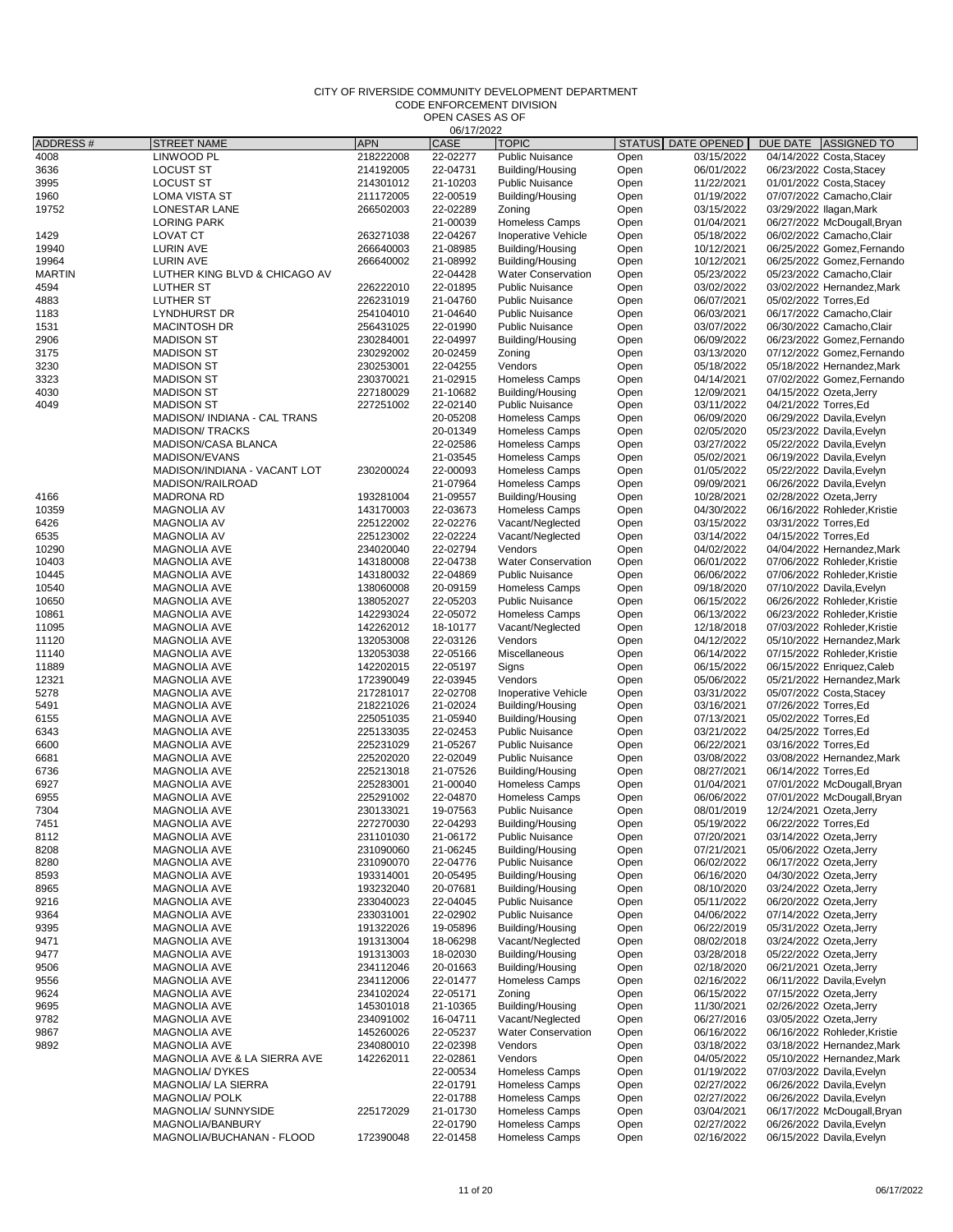CODE ENFORCEMENT DIVISION OPEN CASES AS OF

06/17/2022

| <b>ADDRESS#</b> | <b>STREET NAME</b>                   | <b>APN</b> | CASE     | <b>TOPIC</b>              | <b>STATUS</b> | DATE OPENED              | DUE DATE ASSIGNED TO         |
|-----------------|--------------------------------------|------------|----------|---------------------------|---------------|--------------------------|------------------------------|
|                 | MAGNOLIA/BURGE                       |            | 22-01792 | Homeless Camps            | Open          | 02/27/2022               | 07/03/2022 Davila, Evelyn    |
|                 | MAGNOLIA/SKOFSTAD                    |            | 22-01789 | <b>Homeless Camps</b>     | Open          | 02/27/2022               | 06/18/2022 Davila, Evelyn    |
|                 | MAGNOLIA/TYLER                       |            | 22-01793 | Homeless Camps            | Open          | 02/27/2022               | 06/21/2022 Davila, Evelyn    |
| 1177            | <b>MAIN ST</b>                       | 206050016  | 22-04511 | Building/Housing          | Open          | 05/25/2022               | 05/25/2022 Costa, Stacey     |
| 1508            | <b>MAIN ST</b>                       | 206211044  | 22-00964 | Vendors                   | Open          | 02/02/2022               | 02/02/2022 Hernandez, Mark   |
| 1710            | <b>MAIN ST</b>                       | 209033051  | 22-04075 | Homeless Camps            | Open          | 05/12/2022               | 06/23/2022 Costa, Stacey     |
| 2867            | <b>MAIN ST</b>                       | 209270032  | 20-01760 | Zoning                    | Open          | 02/21/2020               | 06/30/2021 Costa, Stacey     |
| 3700            | <b>MAIN ST</b>                       | 213271001  | 21-09729 | Building/Housing          | Open          | 11/04/2021               | 01/11/2022 Hernandez, Mark   |
| 3730            | <b>MAIN ST</b>                       | 213271004  | 21-09505 | Zoning                    | Open          | 10/27/2021               | 03/07/2022 Hernandez, Mark   |
| 3900            | <b>MAIN ST</b>                       | 215372014  | 21-05531 | Homeless Camps            | Open          | 06/30/2021               | 06/13/2022 McDougall, Bryan  |
| 4261            | <b>MAIN ST</b>                       | 215262008  | 22-04926 | Building/Housing          | Open          | 06/07/2022               | 07/07/2022 Costa, Stacey     |
| 4307            | <b>MAIN ST</b>                       | 215272004  | 22-00679 | Building/Housing          | Open          | 01/25/2022               | 06/21/2022 Costa, Stacey     |
| 963             | <b>MAIN ST</b>                       | 246260014  | 22-03221 | Zoning                    | Open          | 04/15/2022               | 04/28/2022 Costa, Stacey     |
|                 | MAIN ST & 14TH ST                    |            | 22-02888 | Vendors                   | Open          | 04/05/2022               | 04/15/2022 Hernandez, Mark   |
| 5515            | <b>MALVERN WAY</b>                   | 222292013  | 22-03969 | <b>Green Pools</b>        | Open          | 05/09/2022               | 06/22/2022 Torres, Ed        |
| 3901            | <b>MANCHESTER PL</b>                 | 193243019  | 22-03380 | <b>Public Nuisance</b>    | Open          | 04/21/2022               | 05/31/2022 Ozeta, Jerry      |
| 4091            | <b>MANCHESTER PL</b>                 | 193203027  | 22-03060 | Building/Housing          | Open          | 04/11/2022               | 06/04/2022 Ozeta, Jerry      |
| 4118            | <b>MANCHESTER PL</b>                 | 193185011  | 19-08309 | Building/Housing          | Open          | 08/19/2019               | 05/31/2022 Ozeta, Jerry      |
| 4756            | <b>MANGO CT</b>                      | 191161017  | 16-00392 | Building/Housing          | Open          | 01/22/2016               | 06/24/2022 Rohleder, Kristie |
| 4251            | MAPLEWOOD PL                         | 218201003  | 21-02715 | <b>Public Nuisance</b>    | Open          | 04/07/2021               | 07/01/2022 Torres, Ed        |
| 20422           | <b>MARCUS RD</b>                     | 294371004  | 21-07377 | Building/Housing          | Open          | 08/25/2021               | 06/30/2022 Gomez, Fernando   |
| 20596           | <b>MARCUS RD</b>                     | 294342005  | 22-05176 | <b>Public Nuisance</b>    | Open          | 06/15/2022               | 06/15/2022 Gomez, Fernando   |
| 6951            | <b>MARGUERITA AVE</b>                | 229102015  | 22-00144 | Building/Housing          | Open          | 01/06/2022               | 07/18/2022 Gomez, Fernando   |
| 6975            | <b>MARGUERITA AVE</b>                | 229102011  | 19-01182 | <b>Public Nuisance</b>    | Open          | 02/15/2019               | 06/16/2022 Rohleder, Kristie |
| 7105            | <b>MARGUERITA AVE</b>                | 230320034  | 22-04639 | <b>Public Nuisance</b>    | Open          | 05/28/2022               | 06/17/2022 Gomez, Fernando   |
| 7115            | <b>MARGUERITA AVE</b>                | 230320033  | 22-04642 | <b>Public Nuisance</b>    | Open          | 05/28/2022               | 06/17/2022 Gomez.Fernando    |
|                 | MARGUERITA AVE & WASHINGTON ST       | 230320034  | 20-10307 | Vendors                   | Open          | 10/22/2020               | 06/18/2022 Gomez, Fernando   |
| 3125            | <b>MARICOPA DR</b>                   | 258030022  | 21-11150 | <b>Public Nuisance</b>    | Open          | 12/28/2021               | 04/29/2022 Costa, Stacey     |
| 9249            | <b>MARIGOLD PL</b>                   | 239341002  | 22-05256 | <b>Illegal Business</b>   | Open          | 06/16/2022               | 06/16/2022 Ozeta, Jerry      |
| 19014           | <b>MARIPOSA AVE</b>                  | 266140023  | 22-03948 |                           |               | 05/07/2022               | 06/23/2022 Gomez, Fernando   |
|                 | <b>MARIPOSA AVE</b>                  |            |          | Zoning                    | Open          |                          | 07/06/2022 Gomez, Fernando   |
| 19520           |                                      | 266160022  | 22-02040 | Building/Housing          | Open          | 03/08/2022<br>03/22/2022 |                              |
| 3901            | <b>MARKET ST</b>                     | 215032001  | 22-02475 | <b>Homeless Camps</b>     | Open          | 05/31/2022               | 06/17/2022 McDougall, Bryan  |
| 4019            | <b>MARKET ST</b>                     | 215091007  | 22-04690 | Miscellaneous             | Open          |                          | 07/03/2022 Costa, Stacey     |
| 4135            | <b>MARKET ST</b>                     | 215251004  | 22-03773 | <b>Public Nuisance</b>    | Open          | 05/03/2022               | 05/26/2022 Costa, Stacey     |
| 4199            | <b>MARKET ST</b>                     | 215251005  | 22-03955 | <b>Public Nuisance</b>    | Open          | 05/09/2022               | 05/12/2022 Costa, Stacey     |
| 8657            | <b>MARLENE ST</b>                    | 231172009  | 21-09186 | Building/Housing          | Open          | 10/18/2021               | 06/05/2022 Hernandez, Mark   |
| 8748            | <b>MARLENE ST</b>                    | 233242008  | 22-04813 | Inoperative Vehicle       | Open          | 06/03/2022               | 06/05/2022 Ozeta, Jerry      |
| 4661            | <b>MARMIAN WAY</b>                   | 226262012  | 22-02354 | Vacant/Neglected          | Open          | 03/17/2022               | 06/15/2022 Torres, Ed        |
| 1548            | <b>MARSH WAY</b>                     | 206132002  | 22-00628 | <b>Public Nuisance</b>    | Open          | 01/22/2022               | 05/12/2022 Costa, Stacey     |
| 9246            | <b>MARTHA WAY</b>                    | 233083024  | 21-03775 | Zoning                    | Open          | 05/10/2021               | 03/05/2022 Ozeta, Jerry      |
| 1879            | MARTIN LUTHER KING BLVD              | 221172049  | 22-05136 | <b>Public Nuisance</b>    | Open          | 06/14/2022               | 06/14/2022 Camacho, Clair    |
| 2008            | MARTIN LUTHER KING BLVD              | 221220007  | 21-00042 | <b>Homeless Camps</b>     | Open          | 01/04/2021               | 06/24/2022 McDougall, Bryan  |
|                 | <b>MARTIN LUTHER KING BLVD &amp;</b> | 221321071  | 22-04691 | <b>Water Conservation</b> | Open          | 05/31/2022               | 05/31/2022 Camacho, Clair    |
| 2108            | MARTIN LUTHER KING BLVD- FLOOD       | 221200029  | 22-00992 | <b>Homeless Camps</b>     | Open          | 02/03/2022               | 06/24/2022 McDougall, Bryan  |
| 2457            | <b>MARY ST</b>                       | 235170007  | 22-03158 | <b>Public Nuisance</b>    | Open          | 04/13/2022               | 05/20/2022 Torres, Ed        |
|                 | MARY ST & MARGUERITA AVE             |            | 22-02179 | Vendors                   | Open          | 03/14/2022               | 04/02/2022 Hernandez, Mark   |
| 1002            | MASSACHUSETTS AVE                    | 250125050  | 22-05095 | Animals                   | Open          | 06/13/2022               | 06/13/2022 Costa, Stacey     |
| 1330            | MASSACHUSETTS AVE                    | 250080014  | 20-04685 | <b>Public Nuisance</b>    | Open          | 05/26/2020               | 06/23/2022 Costa, Stacey     |
| 1350            | MASSACHUSETTS AVE                    | 250080002  | 22-00990 | <b>Public Nuisance</b>    | Open          | 02/03/2022               | 07/27/2022 Costa, Stacey     |
|                 | MASSACHUSETTS AVE & IOWA AV          | 250281001  | 21-07360 | Vendors                   | Open          | 08/25/2021               | 05/21/2022 Hernandez, Mark   |
|                 | MASSACHUSETTS PROW                   |            | 22-00631 | Homeless Camps            | Open          | 01/23/2022               | 06/24/2022 McDougall, Bryan  |
| 5904            | <b>MATHESON DR</b>                   | 263272008  | 22-05225 | <b>Public Nuisance</b>    | Open          | 06/16/2022               | 06/16/2022 Camacho, Clair    |
| 5994            | <b>MATHESON DR</b>                   | 263272001  | 21-10285 | <b>Student Housing</b>    | Open          | 11/24/2021               | 05/28/2022 Ilagan, Mark      |
| 1767            | <b>MATHEWS ST</b>                    | 210071024  | 22-02514 | <b>Illegal Business</b>   | Open          | 03/24/2022               | 03/24/2022 Costa, Stacey     |
| 3725            | <b>MC KENZIE ST</b>                  | 233031019  | 22-05142 | <b>Public Nuisance</b>    | Open          | 06/14/2022               | 06/14/2022 Ozeta, Jerry      |
| 3745            | MC KENZIE ST                         | 233031017  | 19-06947 | Building/Housing          | Open          | 07/18/2019               | 06/30/2022 Ozeta, Jerry      |
| 3838            | MC KENZIE ST                         | 191322020  | 19-09188 | Building/Housing          | Open          | 09/13/2019               | 07/11/2022 Ozeta, Jerry      |
| 3846            | MC KENZIE ST                         | 191322019  | 20-11006 | Building/Housing          | Open          | 11/16/2020               | 05/31/2022 Ozeta, Jerry      |
| 3915            | MC KENZIE ST                         | 191321036  | 21-07685 | Building/Housing          | Open          | 09/01/2021               | 06/30/2022 Ozeta, Jerry      |
| 3950            | MC KENZIE ST                         | 191322006  | 20-05846 | Building/Housing          | Open          | 06/23/2020               | 05/22/2022 Ozeta, Jerry      |
| 2840            | <b>MC KINLEY ST</b>                  | 235082002  | 20-10216 | Vacant/Neglected          | Open          | 10/20/2020               | 06/18/2022 Gomez, Fernando   |
| 2515            | <b>MCALLISTER ST</b>                 | 239040022  | 21-09416 | Building/Housing          | Open          | 10/26/2021               | 06/08/2022 Hernandez, Mark   |
| 2646            | <b>MCALLISTER ST</b>                 | 239030017  | 22-04561 | Miscellaneous             | Open          | 05/26/2022               | 06/05/2022 Ozeta, Jerry      |
|                 | MCMAHON/DOMINION                     |            | 22-01785 | Homeless Camps            | Open          | 02/27/2022               | 06/14/2022 McDougall, Bryan  |
| 6221            | <b>MEAD CT</b>                       | 226071047  | 22-02809 | <b>Public Nuisance</b>    | Open          | 04/04/2022               | 07/02/2022 Torres, Ed        |
| 3887            | <b>MEGGINSON LN</b>                  | 145233001  | 22-03389 | <b>Public Nuisance</b>    | Open          | 04/21/2022               | 07/13/2022 Rohleder, Kristie |
| 3897            | <b>MEGGINSON LN</b>                  | 145233011  | 19-06090 | Building/Housing          | Open          | 06/27/2019               | 07/13/2022 Rohleder, Kristie |
| 4540            | <b>MEREDITH ST</b>                   | 143090012  | 22-00126 | Homeless Camps            | Open          | 01/05/2022               | 06/26/2022 Davila, Evelyn    |
| 4670            | <b>MERRILL AVE</b>                   | 226302004  | 22-04609 | Building/Housing          | Open          | 05/26/2022               | 06/30/2022 Torres, Ed        |
| 4785            | <b>MERRILL AVE</b>                   | 226311029  | 22-05025 | <b>Public Nuisance</b>    | Open          | 06/10/2022               | 06/28/2022 Torres, Ed        |
| 4805            | <b>MERRILL AVE</b>                   | 226311031  | 21-03240 | Building/Housing          | Open          | 04/22/2021               | 06/11/2022 Torres, Ed        |
| 5195            | <b>MERRILL AVE</b>                   | 226083001  | 22-00710 | <b>Public Nuisance</b>    | Open          | 01/25/2022               | 02/10/2022 Torres, Ed        |
|                 | MERRILL/ RR TRACKS                   | 225074013  | 19-03927 | Homeless Camps            | Open          | 04/30/2019               | 07/15/2022 McDonald, Deanna  |
| 8847            | MESA OAK DR                          | 294291020  | 22-04780 | <b>Public Nuisance</b>    | Open          | 06/02/2022               | 06/09/2022 Ilagan, Mark      |
| 4116            | <b>MESCALE RD</b>                    | 193292009  | 22-04364 | <b>Public Nuisance</b>    | Open          | 05/20/2022               | 06/05/2022 Ozeta, Jerry      |
| 4011            | <b>MIDLAND RD</b>                    | 142343015  | 22-03103 | Inoperative Vehicle       | Open          | 04/12/2022               | 06/25/2022 Rohleder, Kristie |
|                 |                                      |            |          |                           |               |                          |                              |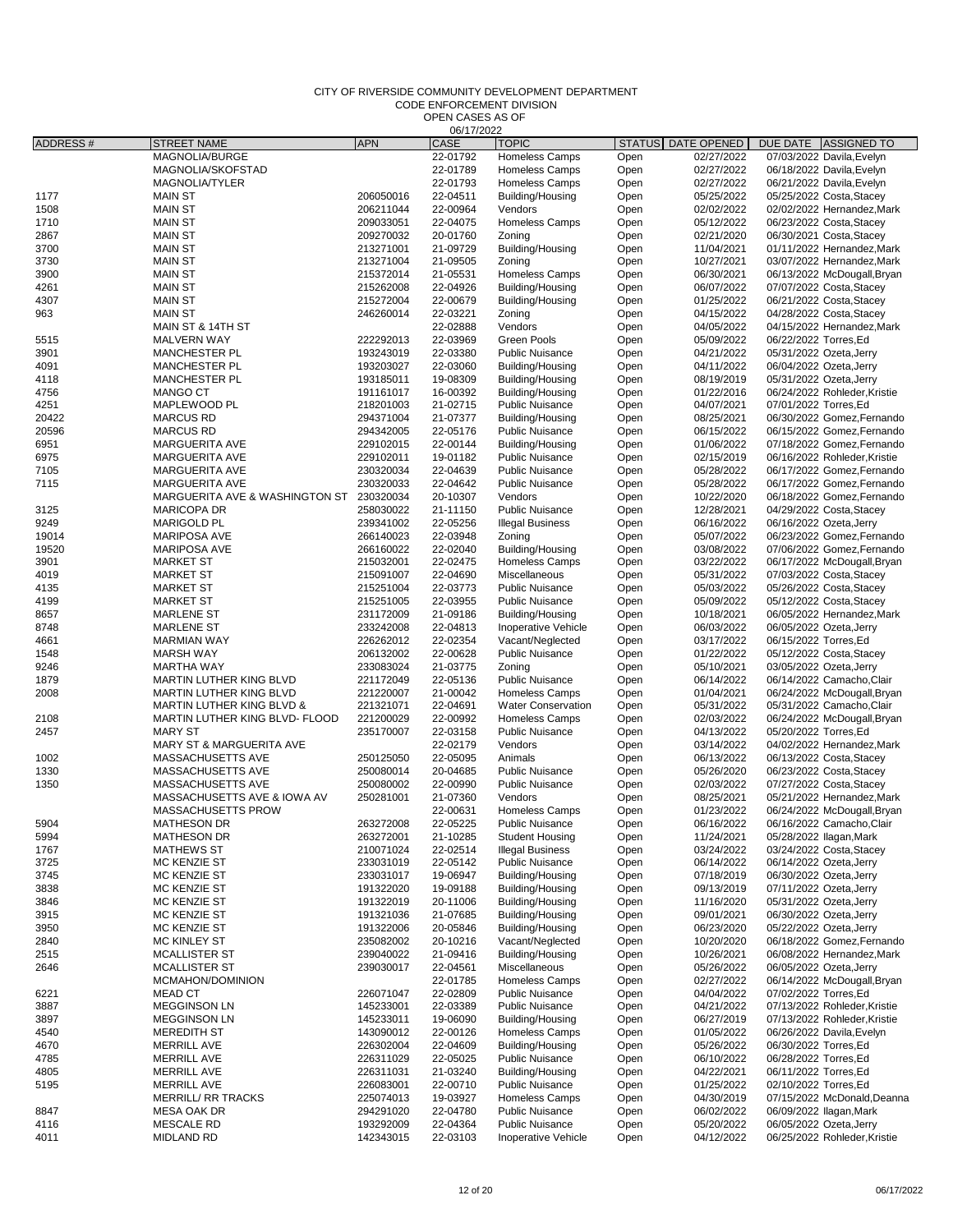CODE ENFORCEMENT DIVISION

| ADDRESS# | <b>STREET NAME</b>         | <b>APN</b> | CASE     | <b>TOPIC</b>           | STATUS DATE OPENED |            |                          | DUE DATE ASSIGNED TO         |
|----------|----------------------------|------------|----------|------------------------|--------------------|------------|--------------------------|------------------------------|
| 2831     | <b>MIGUEL ST</b>           | 235102014  | 22-02949 | Building/Housing       | Open               | 04/06/2022 | 08/10/2022 Torres, Ed    |                              |
| 7950     | <b>MILLIGAN DR</b>         | 242162006  | 22-03000 | <b>Public Nuisance</b> | Open               | 04/08/2022 |                          | 06/02/2022 Gomez, Fernando   |
| 1911     | <b>MILTON ST</b>           | 210042009  | 22-05143 | <b>Public Nuisance</b> | Open               | 06/14/2022 |                          | 06/14/2022 Costa, Stacey     |
| 1974     | <b>MILTON ST</b>           | 210060001  | 19-01001 | <b>Public Nuisance</b> | Open               | 02/08/2019 |                          | 04/28/2022 Costa, Stacey     |
| 1008     | <b>MINERVA CT</b>          | 250125056  | 21-08571 | <b>Public Nuisance</b> | Open               | 09/28/2021 |                          | 06/17/2022 Costa, Stacey     |
| 1011     | MINERVA CT                 | 250125030  | 21-05917 | Inoperative Vehicle    | Open               | 07/12/2021 |                          | 05/24/2022 Costa, Stacey     |
| 1866     | <b>MINNESOTA ST</b>        | 211053014  | 22-02275 | Miscellaneous          | Open               | 03/15/2022 |                          | 06/17/2022 Camacho, Clair    |
| 1916     | <b>MINNESOTA ST</b>        | 211046005  | 19-01797 | Building/Housing       | Open               | 03/07/2019 |                          | 07/14/2022 Camacho, Clair    |
|          | MINNIER/WHITFORD           |            | 22-00314 | <b>Homeless Camps</b>  | Open               | 01/12/2022 |                          | 06/04/2022 Davila, Evelyn    |
| 4084     | <b>MIRAMONTE PL</b>        | 187051012  | 21-04668 | <b>Public Nuisance</b> | Open               | 06/03/2021 | 05/14/2022 Torres, Ed    |                              |
| 114      | MISSION GROVE PKWY N       | 272110002  | 22-01431 | <b>Public Nuisance</b> | Open               | 02/16/2022 |                          | 05/28/2022 Gomez, Fernando   |
| 964      | MISSION GROVE PKWY N       | 268050009  | 21-07348 | <b>Public Nuisance</b> | Open               | 08/25/2021 |                          | 06/05/2022 Gomez, Fernando   |
|          | MISSION GROVE PKWY S &     |            | 22-01583 | Vendors                | Open               | 02/22/2022 |                          | 06/18/2022 Gomez, Fernando   |
| 2717     | <b>MISSION INN AVE</b>     | 211082019  | 22-00603 | <b>Public Nuisance</b> | Open               | 01/20/2022 |                          | 06/14/2022 Camacho, Clair    |
| 2882     | <b>MISSION INN AVE</b>     | 211131001  | 22-02929 | <b>Homeless Camps</b>  | Open               | 04/06/2022 |                          | 06/17/2022 McDougall, Bryan  |
| 2957     | <b>MISSION INN AVE</b>     | 211072017  | 21-08382 | Zoning                 | Open               | 09/22/2021 |                          | 06/15/2022 Camacho, Clair    |
| 3204     | <b>MISSION INN AVE</b>     | 213291011  | 21-04965 | Building/Housing       | Open               | 06/14/2021 |                          | 07/10/2022 Camacho, Clair    |
| 3485     | <b>MISSION INN AVE</b>     | 213331007  | 22-03676 | <b>Homeless Camps</b>  | Open               | 04/30/2022 |                          | 06/11/2022 McDougall, Bryan  |
| 3504     | <b>MISSION INN AVE</b>     | 213272002  | 17-10848 | Building/Housing       | Open               | 11/16/2017 | 05/18/2022 Torres, Ed    |                              |
| 4259     | <b>MISSION INN AVE</b>     | 214191014  | 22-04658 | <b>Public Nuisance</b> | Open               | 05/31/2022 |                          | 06/17/2022 Costa, Stacey     |
| 4447     | <b>MISSION INN AVE</b>     | 214160014  | 22-03109 | Building/Housing       | Open               | 04/12/2022 |                          | 06/07/2022 Costa, Stacey     |
| 1871     | <b>MISSOURI ST</b>         | 211051008  | 22-02309 | <b>Public Nuisance</b> | Open               | 03/16/2022 |                          | 06/28/2022 Camacho, Clair    |
| 6781     | MISTY RIDGE DR             | 154382020  | 22-05098 | <b>Illegal Parking</b> | Open               | 06/13/2022 |                          | 06/13/2022 Enriquez, Caleb   |
| 4758     | <b>MITCHELL AVE</b>        | 146252020  | 22-04862 |                        | Open               | 06/06/2022 |                          | 07/07/2022 Rohleder, Kristie |
|          |                            |            |          | Building/Housing       |                    |            |                          |                              |
| 5066     | MITCHELL AVE               | 146170008  | 19-10586 | Building/Housing       | Open               | 10/21/2019 |                          | 07/31/2022 Enriquez, Caleb   |
| 5861     | MITCHELL AVE               | 150130017  | 22-04750 | <b>Weed Abatement</b>  | Open               | 06/01/2022 |                          | 06/27/2022 Enriquez, Caleb   |
| 6534     | MITCHELL AVE               | 154180003  | 22-05093 | <b>Public Nuisance</b> | Open               | 06/13/2022 |                          | 06/13/2022 Enriquez, Caleb   |
| 6535     | <b>MITCHELL AVE</b>        | 154190004  | 22-02369 | <b>Public Nuisance</b> | Open               | 03/17/2022 |                          | 06/20/2022 Enriquez, Caleb   |
| 5475     | MITCHELLE AVE              | 149320005  | 22-02642 | <b>Public Nuisance</b> | Open               | 03/30/2022 |                          | 07/01/2022 Enriquez, Caleb   |
| 7908     | MODESTO DR                 | 145072022  | 22-03075 | Building/Housing       | Open               | 04/12/2022 |                          | 07/31/2022 Rohleder, Kristie |
| 2943     | <b>MOLLY ST</b>            | 235061015  | 22-02882 | <b>Public Nuisance</b> | Open               | 04/05/2022 | 05/07/2022 Torres, Ed    |                              |
| 3001     | <b>MONROE ST</b>           | 231210009  | 22-05078 | <b>Homeless Camps</b>  | Open               | 06/13/2022 |                          | 07/17/2022 Davila, Evelyn    |
| 4231     | <b>MONROE ST</b>           | 193144021  | 22-03484 | Vendors                | Open               | 04/25/2022 |                          | 04/25/2022 Hernandez, Mark   |
| 4386     | <b>MONROE ST</b>           | 193081018  | 21-09041 | Building/Housing       | Open               | 10/13/2021 | 03/31/2022 Ozeta, Jerry  |                              |
| 4783     | <b>MONROE ST</b>           | 191150021  | 20-11912 | Building/Housing       | Open               | 12/23/2020 |                          | 07/06/2022 Rohleder, Kristie |
|          | MONROE/INDIANA - CAL TRANS |            | 20-05675 | <b>Homeless Camps</b>  | Open               | 06/18/2020 |                          | 06/29/2022 Davila, Evelyn    |
| 6717     | MONTCLAIR DR               | 226143024  | 21-04441 | <b>Public Nuisance</b> | Open               | 05/27/2021 | 04/01/2022 Torres, Ed    |                              |
| 5186     | <b>MONTEREY RD</b>         | 219302024  | 22-00745 | <b>Public Nuisance</b> | Open               | 01/26/2022 |                          | 06/22/2022 Camacho, Clair    |
| 5401     | <b>MONTGOMERY ST</b>       | 151283003  | 22-05259 | Inoperative Vehicle    | Open               | 06/16/2022 |                          | 06/16/2022 Rohleder, Kristie |
| 18805    | <b>MOSS RD</b>             | 276070024  | 20-11682 | <b>Public Nuisance</b> | Open               | 12/11/2020 |                          | 06/20/2022 Gomez, Fernando   |
| 7535     | MOUNT VERNON ST            | 230052017  | 22-02026 | Zoning                 | Open               | 03/07/2022 |                          | 03/07/2022 Hernandez, Mark   |
| 7565     | MOUNT VERNON ST            | 230052014  | 21-03424 | <b>Public Nuisance</b> | Open               | 04/28/2021 |                          | 03/01/2022 Hernandez, Mark   |
| 5360     | <b>MOUNTAIN VIEW AVE</b>   | 190122023  | 22-04560 | <b>Public Nuisance</b> | Open               | 05/26/2022 | 06/21/2022 Torres, Ed    |                              |
| 5373     | <b>MOUNTAIN VIEW AVE</b>   | 190050022  | 21-04557 | <b>Public Nuisance</b> | Open               | 06/01/2021 | 03/22/2022 Torres, Ed    |                              |
| 2225     | MT VERNON AVE              | 257090012  | 22-04678 | Building/Housing       | Open               | 05/31/2022 |                          | 07/14/2022 Camacho, Clair    |
| 2270     | MT VERNON AVE              | 257160006  | 22-04679 | Building/Housing       | Open               | 05/31/2022 |                          | 07/14/2022 Camacho, Clair    |
| 2751     | MT VERNON AVE              | 258020019  | 22-05218 | <b>Public Nuisance</b> | Open               | 06/15/2022 |                          | 06/15/2022 Camacho, Clair    |
| 3243     | MT VERNON AVE              | 251170011  | 22-05106 | <b>Public Nuisance</b> | Open               | 06/14/2022 |                          | 06/30/2022 Camacho, Clair    |
| 3395     | MT VERNON AVE              | 251233009  | 22-04504 | <b>Public Nuisance</b> | Open               | 05/25/2022 |                          | 07/01/2022 Camacho, Clair    |
| 3431     | MT VERNON AVE              | 251234011  | 22-00979 |                        |                    | 02/03/2022 |                          | 06/18/2022 Camacho, Clair    |
|          |                            |            |          | Building/Housing       | Open               |            |                          |                              |
| 3900     | <b>MT VERNON AVE</b>       | 258151020  | 22-03652 | <b>Public Nuisance</b> | Open               | 04/29/2022 |                          | 07/08/2022 Camacho, Clair    |
| 3735     | <b>MUIR AVE</b>            | 234092045  | 21-10125 | Miscellaneous          | Open               | 11/18/2021 | 02/15/2022 Ozeta, Jerry  |                              |
| 1515     | <b>MUIRFIELD RD</b>        | 241320022  | 22-04793 | <b>Public Nuisance</b> | Open               | 06/03/2022 |                          | 06/03/2022 Gomez, Fernando   |
| 1409     | <b>MULBERRY ST</b>         | 206161014  | 22-04128 | <b>Public Nuisance</b> | Open               | 05/13/2022 |                          | 05/13/2022 Costa, Stacey     |
| 3128     | <b>MULBERRY ST</b>         | 213051002  | 18-07352 | <b>Public Nuisance</b> | Open               | 09/07/2018 |                          | 06/25/2022 Costa, Stacey     |
| 3226     | <b>MULBERRY ST</b>         | 213052002  | 22-04494 | Building/Housing       | Open               | 05/24/2022 |                          | 06/16/2022 Costa, Stacey     |
| 3266     | <b>MULBERRY ST</b>         | 213052004  | 22-05086 | <b>Public Nuisance</b> | Open               | 06/13/2022 |                          | 06/13/2022 Costa, Stacey     |
| 10422    | MULL AVE                   | 147270010  | 19-06700 | <b>Public Nuisance</b> | Open               | 07/12/2019 |                          | 06/23/2022 Rohleder, Kristie |
| 2995     | MUMFORD CT                 | 136440022  | 22-05234 | <b>Public Nuisance</b> | Open               | 06/16/2022 |                          | 06/16/2022 Rohleder, Kristie |
|          | MURRAY ST & ARLINGTON AVE  | 189250031  | 22-02036 | Vendors                | Open               | 03/07/2022 |                          | 05/28/2022 Hernandez, Mark   |
| 2680     | <b>MYERS ST</b>            | 239120004  | 22-04163 | Homeless Camps         | Open               | 05/16/2022 | 06/24/2022 Ozeta, Jerry  |                              |
| 3750     | <b>MYERS ST</b>            | 234092050  | 22-05150 | Building/Housing       | Open               | 06/14/2022 | 06/14/2022 Ozeta, Jerry  |                              |
| 3770     | <b>MYERS ST</b>            | 234092006  | 22-00317 | Zoning                 | Open               | 01/12/2022 | 02/12/2022 Pullin, Chris |                              |
| 441      | N ORANGE ST                | 246082008  | 21-06141 | <b>Public Nuisance</b> | Open               | 07/19/2021 |                          | 04/23/2022 Costa, Stacey     |
| 701      | N ORANGE ST                | 246060003  | 21-00038 | <b>Homeless Camps</b>  | Open               | 01/04/2021 |                          | 06/19/2022 McDougall, Bryan  |
| 764      | N ORANGE ST                | 246190043  | 22-02837 | Building/Housing       | Open               | 04/05/2022 |                          | 06/30/2022 Costa, Stacey     |
| 774      | N ORANGE ST                | 246190005  | 22-02587 | Building/Housing       | Open               | 03/29/2022 |                          | 07/10/2022 Costa, Stacey     |
| 878      | N ORANGE ST                | 246220001  | 21-02202 | Building/Housing       | Open               | 03/23/2021 |                          | 09/30/2022 Costa, Stacey     |
| 930      | N ORANGE ST                | 246230006  | 21-08087 | Building/Housing       | Open               | 09/14/2021 |                          | 04/27/2022 Costa, Stacey     |
| 4343     | NAPIER DR                  | 168372009  | 22-02440 | <b>MJ Cultivation</b>  | Open               | 03/21/2022 | 05/28/2022 Ilagan, Mark  |                              |
| 1918     | <b>NATALIE LN</b>          | 243530001  | 21-02179 | <b>Public Nuisance</b> | Open               | 03/22/2021 |                          | 06/30/2022 Rohleder, Kristie |
| 751      | NAVAJO DR                  | 253181012  | 22-04527 | <b>Public Nuisance</b> | Open               | 05/25/2022 |                          | 06/29/2022 Camacho, Clair    |
| 879      | NAVAJO DR                  | 253172021  | 22-05069 | <b>NPDES Violation</b> | Open               | 06/13/2022 |                          | 06/17/2022 Camacho, Clair    |
| 6837     | <b>NEIL ST</b>             | 189240008  | 22-04572 | Inoperative Vehicle    | Open               | 05/26/2022 | 06/25/2022 Torres, Ed    |                              |
| 4406     | <b>NELLIE ST</b>           | 191221010  | 22-05147 | <b>Public Nuisance</b> | Open               | 06/14/2022 | 06/25/2022 Ozeta, Jerry  |                              |
| 4422     | <b>NELLIE ST</b>           | 191221011  | 21-10394 | Building/Housing       | Open               | 11/30/2021 | 03/15/2022 Ozeta, Jerry  |                              |
|          |                            |            |          |                        |                    |            |                          |                              |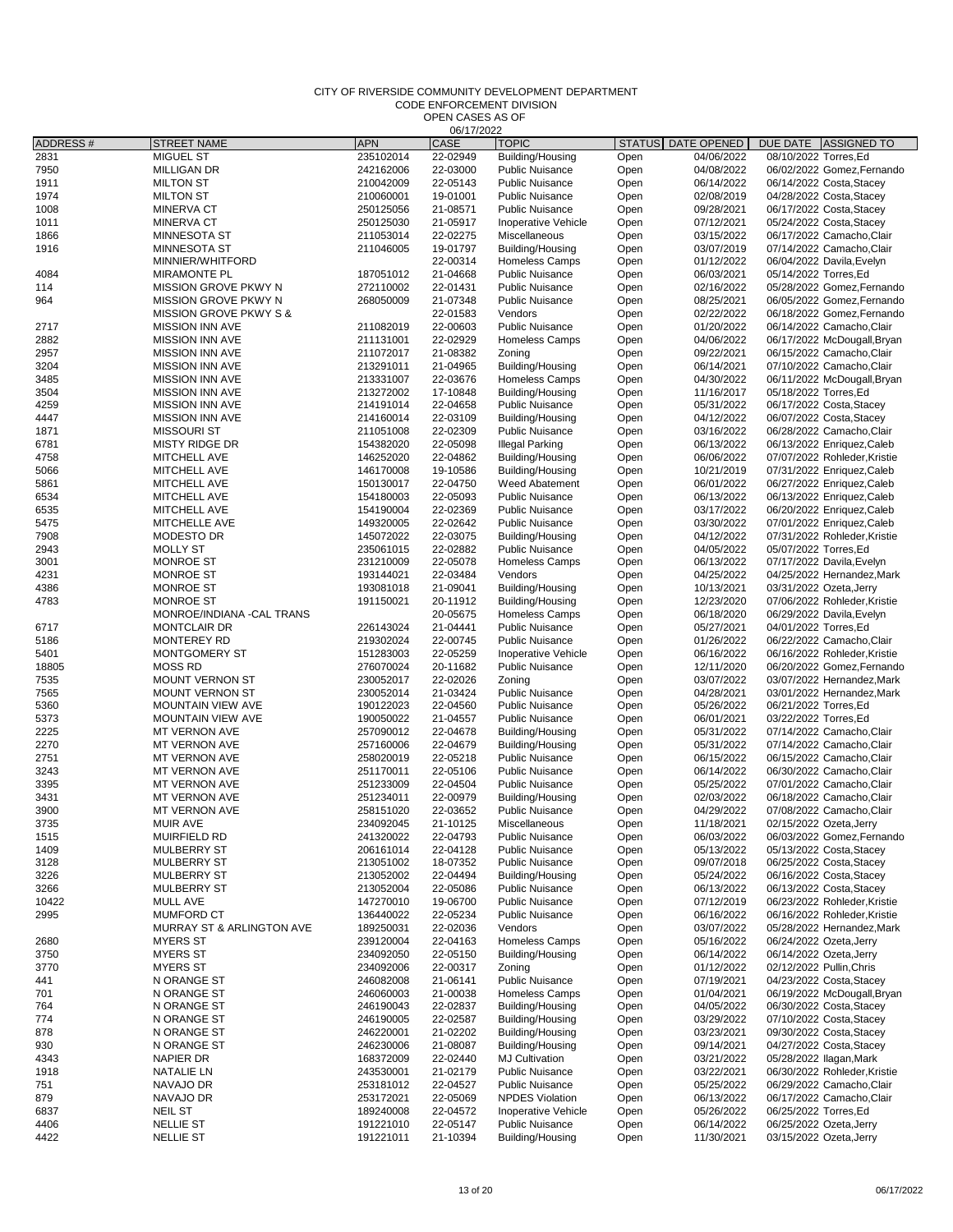CODE ENFORCEMENT DIVISION

| <b>ADDRESS#</b> | <b>STREET NAME</b>                               | <b>APN</b>             | <b>UUITILUL</b><br>CASE | <b>TOPIC</b>                                    | <b>STATUS</b> | DATE OPENED              | DUE DATE ASSIGNED TO                                     |
|-----------------|--------------------------------------------------|------------------------|-------------------------|-------------------------------------------------|---------------|--------------------------|----------------------------------------------------------|
| 4438            | <b>NELLIE ST</b>                                 | 191221012              | 22-00044                | Building/Housing                                | Open          | 01/03/2022               | 08/15/2022 Ozeta, Jerry                                  |
| 3503            | <b>NELSON ST</b>                                 | 225331006              | 22-01747                | <b>Public Nuisance</b>                          | Open          | 02/25/2022               | 06/19/2022 Torres, Ed                                    |
| 9451            | <b>NEWBRIDGE DR</b>                              | 266632004              | 22-00217                | <b>MJ Cultivation</b>                           | Open          | 01/08/2022               | 05/30/2022 Ilagan, Mark                                  |
| 4397            | <b>NEWBY DR</b>                                  | 142071006              | 20-06770                | Building/Housing                                | Open          | 07/14/2020               | 07/19/2022 Rohleder, Kristie                             |
| 3194            | <b>NEZ PERCE TRL</b>                             | 138402018              | 22-00746                | <b>Public Nuisance</b>                          | Open          | 01/26/2022               | 05/10/2022 Hernandez, Mark                               |
| 6407            | NIDEVER AVE                                      | 226081012              | 22-00637                | Building/Housing                                | Open          | 01/24/2022               | 02/25/2022 Torres.Ed                                     |
| 129<br>5149     | NISBET WAY<br><b>NOBLE ST</b>                    | 251242013<br>151313016 | 22-01195<br>22-02576    | <b>Public Nuisance</b><br>Vendors               | Open<br>Open  | 02/09/2022<br>03/26/2022 | 06/26/2022 Camacho, Clair<br>04/25/2022 Hernandez, Mark  |
| 5370            | <b>NOBLE ST</b>                                  | 151204001              | 22-04993                | <b>Public Nuisance</b>                          | Open          | 06/09/2022               | 06/20/2022 Rohleder, Kristie                             |
| 5545            | <b>NORMAN WAY</b>                                | 190184022              | 20-09358                | <b>Public Nuisance</b>                          | Open          | 09/25/2020               | 09/05/2021 Ozeta, Jerry                                  |
| 5721            | <b>NORMAN WAY</b>                                | 190162014              | 22-04462                | <b>Public Nuisance</b>                          | Open          | 05/24/2022               | 06/24/2022 Torres.Ed                                     |
|                 | <b>NORTH HILL</b>                                | 207110002              | 21-03720                | <b>Homeless Camps</b>                           | Open          | 05/06/2021               | 06/06/2022 McDougall, Bryan                              |
| 2379            | NORTHBEND ST                                     | 209101035              | 22-01922                | <b>Public Nuisance</b>                          | Open          | 03/03/2022               | 05/12/2022 Costa, Stacey                                 |
| 2543            | NORTHBEND ST                                     | 209161009              | 22-04745                | <b>Homeless Camps</b>                           | Open          | 06/01/2022               | 06/17/2022 Costa, Stacey                                 |
| 19429           | NORWICH DR                                       | 284101002              | 22-04464                | Vacant/Neglected                                | Open          | 05/24/2022               | 06/08/2022 Gomez, Fernando                               |
| 11257           | NORWOOD AVE                                      | 146030012              | 22-00079                | Inoperative Vehicle                             | Open          | 01/04/2022               | 06/16/2022 Enriquez, Caleb                               |
| 11308<br>5145   | NORWOOD AVE<br>NORWOOD AVE                       | 141161046              | 22-02382<br>22-04771    | Vendors                                         | Open          | 03/18/2022<br>06/02/2022 | 03/18/2022 Hernandez, Mark<br>06/02/2022 Enriquez, Caleb |
| 6565            | NORWOOD AVE                                      | 146100009<br>154300035 | 22-04062                | Building/Housing<br>Miscellaneous               | Open<br>Open  | 05/11/2022               | 06/28/2022 Enriquez, Caleb                               |
| 4274            | <b>OAKWOOD</b>                                   | 218182011              | 22-02061                | <b>Public Nuisance</b>                          | Open          | 03/08/2022               | 04/08/2022 Costa, Stacey                                 |
| 3844            | OAKWOOD PL                                       | 218232027              | 22-01105                | <b>Public Nuisance</b>                          | Open          | 02/07/2022               | 05/16/2022 Torres, Ed                                    |
| 3845            | OAKWOOD PL                                       | 218231023              | 22-03872                | Inoperative Vehicle                             | Open          | 05/05/2022               | 06/20/2022 Costa, Stacey                                 |
| 4032            | OAKWOOD PL                                       | 218232010              | 21-04484                | Building/Housing                                | Open          | 05/28/2021               | 06/01/2022 Torres, Ed                                    |
| 4311            | OAKWOOD PL                                       | 218181016              | 21-04682                | Building/Housing                                | Open          | 06/03/2021               | 05/14/2022 Torres, Ed                                    |
| 1844            | OHIO ST                                          | 221171012              | 22-05245                | Building/Housing                                | Open          | 06/16/2022               | 06/16/2022 Camacho, Clair                                |
| 7025            | OLD 215 FRONTAGE RD                              | 263080017              | 22-04579                | <b>Public Nuisance</b>                          | Open          | 05/26/2022               | 06/30/2022 Camacho, Clair                                |
| 1717            | OLD BRIDGE RD                                    | 243310001              | 19-05300                | <b>Public Nuisance</b>                          | Open          | 06/06/2019               | 08/01/2022 Torres, Ed                                    |
| 5836            | OLD RANCH RD                                     | 187140020              | 20-03809                | Building/Housing                                | Open          | 05/01/2020               | 04/27/2022 Torres, Ed                                    |
| 5210<br>5349    | OLIVEWOOD AVE<br>OLIVEWOOD AVE                   | 219175007<br>219222027 | 22-03361<br>22-01550    | Building/Housing<br><b>Public Nuisance</b>      | Open          | 04/20/2022<br>02/18/2022 | 06/09/2022 Costa, Stacey<br>05/31/2022 Torres, Ed        |
| 5530            | OLIVEWOOD AVE                                    | 219236004              | 22-05010                | <b>Green Pools</b>                              | Open<br>Open  | 06/09/2022               | 06/22/2022 Costa, Stacey                                 |
|                 | ORANGE GROVE/14TH                                |                        | 22-03666                | <b>Homeless Camps</b>                           | Open          | 04/30/2022               | 06/25/2022 McDougall, Bryan                              |
| 2275            | <b>ORANGE ST</b>                                 | 209092026              | 22-04797                | Vendors                                         | Open          | 06/03/2022               | 06/03/2022 Hernandez, Mark                               |
| 2343            | <b>ORANGE ST</b>                                 | 209115009              | 22-01250                | <b>Illegal Business</b>                         | Open          | 02/10/2022               | 05/15/2022 Costa, Stacey                                 |
| 2525            | <b>ORANGE ST</b>                                 | 209152024              | 22-03251                | <b>Public Nuisance</b>                          | Open          | 04/18/2022               | 05/31/2022 Costa, Stacey                                 |
| 2575            | <b>ORANGE ST</b>                                 | 209152021              | 22-04242                | Group Homes                                     | Open          | 05/17/2022               | 05/17/2022 Ilagan, Mark                                  |
| 3460            | <b>ORANGE ST</b>                                 | 213113001              | 20-07521                | <b>Homeless Camps</b>                           | Open          | 08/04/2020               | 07/10/2022 McDougall, Bryan                              |
| 3580            | <b>ORANGE ST</b>                                 | 213192005              | 22-05195                | <b>Public Nuisance</b>                          | Open          | 06/15/2022               | 06/26/2022 Costa, Stacey                                 |
|                 | ORANGE ST & OAKLEY AV                            |                        | 22-04335                | Vendors                                         | Open          | 05/19/2022               | 05/19/2022 Hernandez, Mark                               |
| 3890            | ORANGE ST- ALLEY                                 | 213302007              | 22-01910                | <b>Homeless Camps</b>                           | Open          | 03/02/2022               | 07/10/2022 McDougall, Bryan                              |
| 4611            | ORANGE TERRACE PKWY & GOLDEN<br>ORANGE VISTA WAY | 226251017              | 22-01582<br>22-04688    | Vendors<br><b>Public Nuisance</b>               | Open<br>Open  | 02/22/2022<br>05/31/2022 | 06/18/2022 Gomez, Fernando<br>06/30/2022 Torres, Ed      |
| 4656            | <b>ORANGE VISTA WAY</b>                          | 226252006              | 20-06955                | Building/Housing                                | Open          | 07/20/2020               | 06/11/2022 Torres, Ed                                    |
| 6124            | ORCHARD GROVE WAY                                | 149401016              | 22-04403                | <b>Public Nuisance</b>                          | Open          | 05/23/2022               | 06/17/2022 Enriquez, Caleb                               |
| 5959            | <b>ORDWAY ST</b>                                 | 189043030              | 22-03566                | <b>MJ Cultivation</b>                           | Open          | 04/27/2022               | 05/26/2022 Ilagan, Mark                                  |
| 3531            | OTTAWA AVE                                       | 211153002              | 22-01331                | Building/Housing                                | Open          | 02/14/2022               | 05/16/2022 Camacho, Clair                                |
| 8693            | <b>OUIDA DR</b>                                  | 193261008              | 21-09860                | <b>MJ Cultivation</b>                           | Open          | 11/09/2021               | 04/14/2022 Ilagan, Mark                                  |
| 6160            | PACHAPPA DR                                      | 223040001              | 22-00032                | Building/Housing                                | Open          | 01/03/2022               | 06/30/2022 Torres, Ed                                    |
| 6168            | PACHAPPA DR                                      | 223040002              | 16-07766                | Building/Housing                                | Open          | 10/05/2016               | 07/20/2022 Torres, Ed                                    |
| 3170            | PACHAPPA HL<br>PACHAPPA/ TRACKS                  | 219242001              | 22-00407                | Building/Housing                                | Open          | 01/14/2022               | 06/12/2022 Torres, Ed                                    |
| 5883            | PALM AVE                                         | 225082032<br>218142021 | 20-01442<br>22-04239    | Homeless Camps<br><b>Public Nuisance</b>        | Open<br>Open  | 02/10/2020<br>05/17/2022 | 07/10/2022 McDougall, Bryan<br>05/28/2022 Costa, Stacey  |
| 6101            | PALM AVE                                         | 226342017              | 21-09688                | <b>Public Nuisance</b>                          | Open          | 11/03/2021               | 06/09/2022 Torres, Ed                                    |
| 6215            | PALM AVE                                         | 226331019              | 21-07481                | Green Pools                                     | Open          | 08/26/2021               | 08/21/2022 Torres, Ed                                    |
| 6341            | PALM AVE                                         | 226301027              | 21-10639                | Building/Housing                                | Open          | 12/08/2021               | 06/12/2022 Torres, Ed                                    |
| 6678            | PALM AVE                                         | 225201008              | 21-10208                | Building/Housing                                | Open          | 11/22/2021               | 01/10/2022 Torres, Ed                                    |
| 6722            | PALM AVE                                         | 225211008              | 22-03443                | <b>Illegal Business</b>                         | Open          | 04/23/2022               | 04/23/2022 Hernandez, Mark                               |
| 6939            | PALM CT                                          | 226210022              | 22-00963                | <b>Public Nuisance</b>                          | Open          | 02/02/2022               | 03/05/2022 Torres, Ed                                    |
| 6979            | PALM CT                                          | 226212061              | 21-10691                | Building/Housing                                | Open          | 12/10/2021               | 04/27/2022 Torres, Ed                                    |
| 10420           | PALMENTO DR<br>PALMYRITA AVE                     | 143211020              | 22-04890                | <b>Public Nuisance</b>                          | Open          | 06/07/2022               | 07/13/2022 Rohleder, Kristie<br>05/31/2022 Ilagan, Mark  |
| 1395<br>1492    | PALMYRITA AVE                                    | 247140039<br>249040001 | 21-04544<br>22-04329    | <b>MJ Cultivation</b><br><b>Public Nuisance</b> | Open<br>Open  | 06/01/2021<br>05/19/2022 | 06/22/2022 Costa, Stacey                                 |
| 3096            | PANORAMA RD                                      | 219251022              | 20-02193                | Building/Housing                                | Open          | 03/03/2020               | 03/02/2022 Torres, Ed                                    |
| 4261            | PARK AVE                                         | 211231001              | 17-03503                | <b>Homeless Camps</b>                           | Open          | 04/21/2017               | 06/13/2022 McDougall, Bryan                              |
| 4398            | PARK AVE                                         | 211234006              | 22-04805                | Graffiti                                        | Open          | 06/03/2022               | 06/18/2022 Camacho, Clair                                |
| 5180            | PARK CLIFF CT                                    | 187151036              | 22-04031                | Building/Housing                                | Open          | 05/11/2022               | 06/15/2022 Costa, Stacey                                 |
|                 | PARK SIERRA/DIANA                                |                        | 22-02796                | Homeless Camps                                  | Open          | 04/03/2022               | 06/26/2022 Davila, Evelyn                                |
| 6175            | PATHFINDER RD                                    | 190361005              | 22-00620                | <b>Public Nuisance</b>                          | Open          | 01/21/2022               | 02/25/2022 Torres, Ed                                    |
| 11215           | PEACHTREE PL                                     | 142383015              | 22-04753                | Green Pools                                     | Open          | 06/01/2022               | 06/12/2022 Enriquez, Caleb                               |
| 5208            | PEACOCK LN                                       | 141042009              | 22-01813                | Building/Housing                                | Open          | 02/28/2022               | 06/16/2022 Enriquez, Caleb                               |
| 5030            | PEARBLOSSOM DR                                   | 253182040              | 22-04073                | <b>Public Nuisance</b>                          | Open          | 05/12/2022               | 06/08/2022 Camacho, Clair                                |
| 5684<br>5694    | PEGGY LN<br>PEGGY LN                             | 150200048<br>150200047 | 22-00098<br>22-04044    | <b>Public Nuisance</b><br>Building/Housing      | Open<br>Open  | 01/05/2022<br>05/11/2022 | 06/27/2022 Enriquez, Caleb<br>06/29/2022 Enriquez, Caleb |
| 19170           | PEMBERTON PL                                     | 276133001              | 22-01880                | Building/Housing                                | Open          | 03/02/2022               | 06/17/2022 Gomez, Fernando                               |
| 2471            | PENNSYLVANIA AVE                                 | 221091037              | 22-03324                | <b>Public Nuisance</b>                          | Open          | 04/19/2022               | 07/05/2022 Camacho, Clair                                |
| 2541            | PENNSYLVANIA AVE                                 | 221091044              | 22-02496                | Building/Housing                                | Open          | 03/23/2022               | 06/17/2022 Camacho, Clair                                |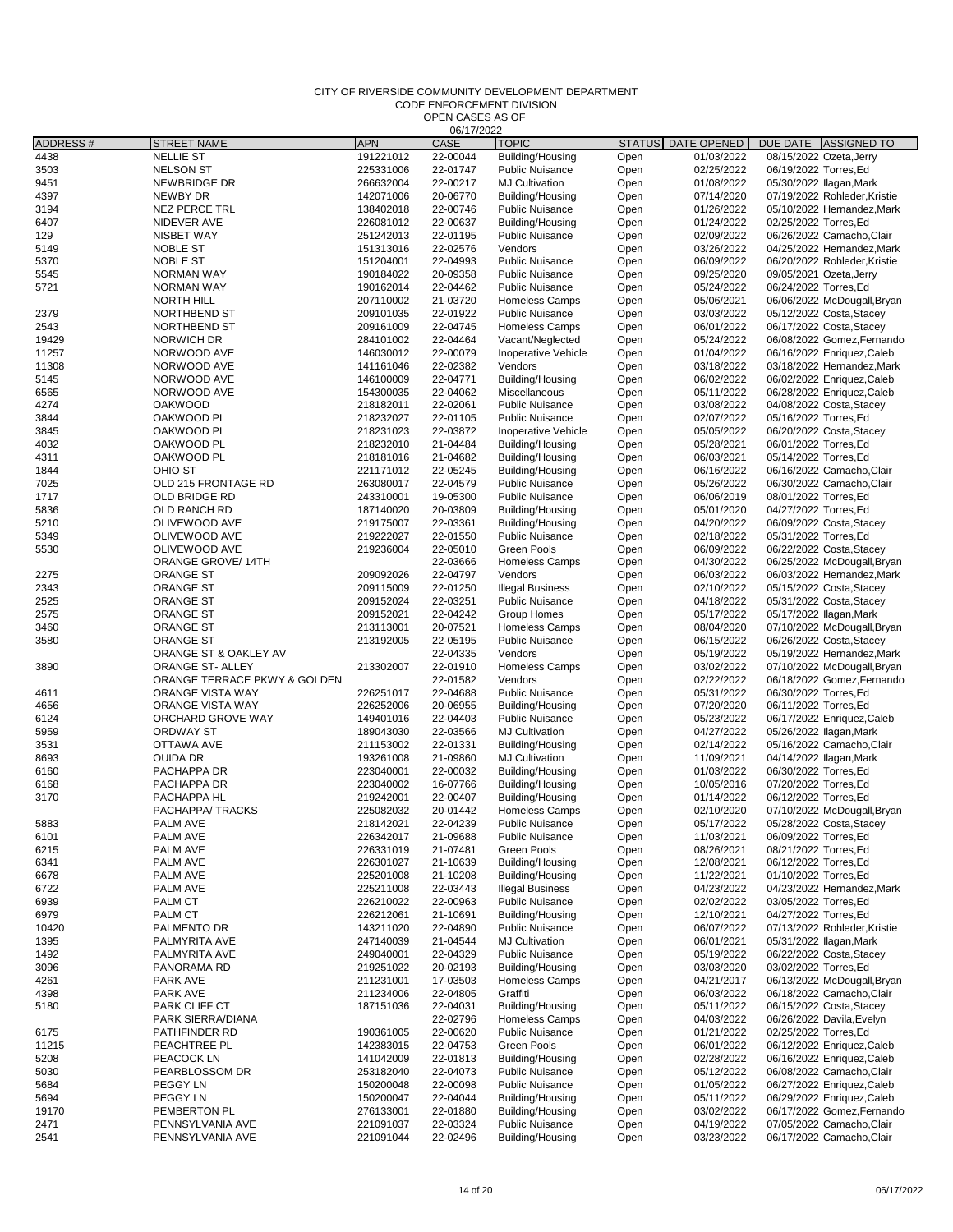CODE ENFORCEMENT DIVISION

|                 |                            |            | 06/17/2022  |                           |               |             |                         |                              |
|-----------------|----------------------------|------------|-------------|---------------------------|---------------|-------------|-------------------------|------------------------------|
| <b>ADDRESS#</b> | <b>STREET NAME</b>         | <b>APN</b> | <b>CASE</b> | <b>TOPIC</b>              | <b>STATUS</b> | DATE OPENED | DUE DATE                | <b>ASSIGNED TO</b>           |
| 2595            | PENNSYLVANIA AVE           | 221091048  | 21-02055    | Building/Housing          | Open          | 03/17/2021  |                         | 07/01/2022 Camacho, Clair    |
| 7542            | PETERS ST                  | 230275045  | 22-04637    | Weed Abatement            | Open          | 05/27/2022  |                         | 07/10/2022 Gomez, Fernando   |
| 7628            | PETERS ST                  | 230275064  | 22-01398    | Building/Housing          | Open          | 02/15/2022  |                         | 06/17/2022 Gomez, Fernando   |
| 5959            | PETITE CT                  | 190142041  | 21-09717    | Building/Housing          | Open          | 11/04/2021  | 02/19/2022 Ozeta, Jerry |                              |
| 7950            | PHILBIN AVE                | 151260016  | 22-00315    | <b>Homeless Camps</b>     | Open          | 01/12/2022  |                         | 06/05/2022 Davila, Evelyn    |
| 7950            | PHILBIN AVE                | 151260016  | 22-02722    | Vendors                   | Open          | 03/31/2022  |                         | 03/31/2022 Hernandez, Mark   |
|                 | PHILBIN/VAN BUREN          |            | 22-05207    | <b>Homeless Camps</b>     | Open          | 06/15/2022  |                         | 06/15/2022 Davila, Evelyn    |
| 11126           | PIERCE ST                  | 146220038  | 22-00086    | <b>Homeless Camps</b>     | Open          | 01/04/2022  |                         | 07/03/2022 Davila, Evelyn    |
| 11159           | PIERCE ST                  | 146162014  | 22-04421    | Building/Housing          | Open          | 05/23/2022  |                         | 06/18/2022 Enriquez, Caleb   |
| 11175           | PIERCE ST                  | 146161016  | 22-04822    | <b>Public Nuisance</b>    | Open          | 06/03/2022  |                         | 06/05/2022 Enriquez, Caleb   |
| 11503           | PIERCE ST                  | 141320006  | 21-09856    | <b>Public Nuisance</b>    | Open          | 11/09/2021  |                         | 06/07/2022 Enriquez, Caleb   |
| 3702            | PIERCE ST                  | 135220017  | 22-04026    | <b>Homeless Camps</b>     | Open          | 05/10/2022  |                         | 05/31/2022 Davila, Evelyn    |
|                 | PIERCE/ 91 FWY - CAL TRANS |            | 20-00341    | <b>Homeless Camps</b>     | Open          | 01/12/2020  |                         | 06/29/2022 Davila, Evelyn    |
| 4291            | PINE ST                    | 215171012  | 22-04839    | <b>Public Nuisance</b>    | Open          | 06/04/2022  |                         | 07/16/2022 Costa, Stacey     |
| 4555            | PINE ST                    | 217040020  | 22-05071    | <b>Illegal Business</b>   |               | 06/13/2022  |                         | 06/13/2022 Costa, Stacey     |
|                 |                            |            |             |                           | Open          |             |                         |                              |
| 3700            | PLACENTIA LN               | 246060001  | 22-00127    | <b>Homeless Camps</b>     | Open          | 01/05/2022  |                         | 07/11/2022 McDougall, Bryan  |
| 2451            | PLEASANT ST                | 221181040  | 22-04181    | Inoperative Vehicle       | Open          | 05/16/2022  |                         | 06/17/2022 Camacho, Clair    |
| 2545            | PLEASANT ST                | 221181030  | 22-03559    | Building/Housing          | Open          | 04/27/2022  |                         | 06/16/2022 Camacho, Clair    |
| 3845            | <b>POLK</b>                | 143280032  | 22-04984    | Animals                   | Open          | 06/08/2022  |                         | 06/28/2022 Rohleder, Kristie |
| 3735            | POLK ST                    | 138052022  | 21-09294    | <b>Illegal Business</b>   | Open          | 10/20/2021  |                         | 07/11/2022 Rohleder, Kristie |
| 3915            | POLK ST                    | 143280001  | 22-04670    | Building/Housing          | Open          | 05/31/2022  |                         | 06/28/2022 Rohleder, Kristie |
| 3941            | POLK ST                    | 143270025  | 22-02850    | Building/Housing          | Open          | 04/05/2022  |                         | 07/04/2022 Rohleder, Kristie |
| 11305           | PONDHURST WAY              | 142580010  | 21-00560    | Building/Housing          | Open          | 01/21/2021  |                         | 06/14/2022 Enriquez, Caleb   |
| 11356           | PONDHURST WAY              | 142580003  | 22-04303    | <b>MJ Cultivation</b>     | Open          | 05/19/2022  |                         | 05/29/2022 Ilagan, Mark      |
| 5647            | <b>PORTOLA</b>             | 190231019  | 22-05099    | <b>Water Conservation</b> | Open          | 06/13/2022  |                         | 06/13/2022 Ilagan, Mark      |
| 2390            | PRENDA AVE                 | 237202001  | 21-06928    | <b>Public Nuisance</b>    | Open          | 08/11/2021  |                         | 06/22/2022 Gomez, Fernando   |
| 1550            | <b>PRESTWICK DR</b>        | 256431005  | 22-04357    | Inoperative Vehicle       | Open          | 05/20/2022  |                         | 06/11/2022 Camacho, Clair    |
| 9815            | PRIMROSE DR                | 234080029  | 22-04815    | <b>Public Nuisance</b>    | Open          | 06/03/2022  | 06/17/2022 Ozeta, Jerry |                              |
|                 | PRIMROSE DR & MYERS ST     |            | 22-04122    | Vendors                   | Open          | 05/13/2022  |                         | 05/13/2022 Hernandez, Mark   |
| 2425            | PRINCE ALBERT DR           | 221261007  | 21-05942    | Building/Housing          | Open          | 07/13/2021  |                         | 07/04/2022 Camacho, Clair    |
| 2345            | PROSPECT AVE               | 221200015  | 22-05175    | <b>Public Nuisance</b>    | Open          | 06/15/2022  |                         | 06/15/2022 Camacho, Clair    |
| 2430            | PROSPECT AVE               | 221183024  | 22-04485    | Building/Housing          | Open          | 05/24/2022  |                         | 06/21/2022 Camacho, Clair    |
| 2515            | PROSPECT AVE               | 221182007  | 22-03775    | Building/Housing          | Open          | 05/03/2022  |                         | 06/22/2022 Camacho, Clair    |
| 4285            | <b>QUAIL RD</b>            | 258171013  | 22-00286    | <b>Public Nuisance</b>    | Open          | 01/11/2022  |                         | 06/18/2022 Camacho, Clair    |
| 8779            | <b>QUAILBUSH DR</b>        | 294261005  | 20-02527    | Building/Housing          | Open          | 03/17/2020  |                         | 09/01/2022 Gomez, Fernando   |
| 2255            | <b>QUARTZ PL</b>           | 257070007  | 21-04527    | <b>Public Nuisance</b>    | Open          | 06/01/2021  |                         | 06/25/2022 Costa, Stacey     |
| 11617           | QUEENSBOROUGH ST           |            | 22-04867    |                           |               |             |                         |                              |
|                 |                            | 132221015  |             | Inoperative Vehicle       | Open          | 06/06/2022  |                         | 06/28/2022 Rohleder, Kristie |
| 3323            | RACINE DR                  | 138320004  | 22-04918    | <b>Illegal Business</b>   | Open          | 06/07/2022  | 06/18/2022 Ozeta, Jerry |                              |
|                 | RACINE DR & INDIANA AV     |            | 22-04356    | Vendors                   | Open          | 05/20/2022  |                         | 05/20/2022 Hernandez, Mark   |
| 3167            | <b>RAINFOREST DR</b>       | 132281005  | 22-05114    | <b>Public Nuisance</b>    | Open          | 06/14/2022  |                         | 07/15/2022 Rohleder, Kristie |
| 6235            | <b>RALEIGH ST</b>          | 226322013  | 22-00559    | <b>Public Nuisance</b>    | Open          | 01/20/2022  | 02/19/2022 Torres, Ed   |                              |
| 3487            | RAMONA DR                  | 219163005  | 22-03853    | <b>Weed Abatement</b>     | Open          | 05/04/2022  |                         | 06/04/2022 Costa, Stacey     |
| 4505            | RAMONA DR                  | 217181065  | 22-00281    | <b>Public Nuisance</b>    | Open          | 01/11/2022  | 04/28/2022 Torres, Ed   |                              |
| 3939            | RANCHO DEL ORO DR          | 142452001  | 22-04902    | <b>Public Nuisance</b>    | Open          | 06/07/2022  |                         | 06/07/2022 Enriquez, Caleb   |
| 2337            | <b>RANCHO DR</b>           | 221211005  | 22-03192    | <b>Public Nuisance</b>    | Open          | 04/14/2022  |                         | 07/04/2022 Camacho, Clair    |
| 2555            | <b>RANCHO DR</b>           | 221191014  | 21-06321    | Building/Housing          | Open          | 07/23/2021  |                         | 07/14/2022 Camacho, Clair    |
| 8355            | RANDOLPH ST                | 155232004  | 22-03522    | <b>Public Nuisance</b>    | Open          | 04/26/2022  |                         | 06/27/2022 Enriquez, Caleb   |
| 1502            | <b>RANSOM RD</b>           | 252122015  | 22-03600    | <b>Public Nuisance</b>    | Open          | 04/28/2022  |                         | 06/20/2022 Camacho, Clair    |
| 4990            | RED BLUFF RD               | 151394015  | 22-05228    | <b>Public Nuisance</b>    | Open          | 06/16/2022  |                         | 08/15/2022 Rohleder, Kristie |
| 5021            | RED BLUFF RD               | 151392025  | 22-04146    | <b>Public Nuisance</b>    | Open          | 05/14/2022  |                         | 08/01/2022 Rohleder, Kristie |
| 4989            | <b>RED ROCK AVE</b>        | 151392038  | 22-03703    | Inoperative Vehicle       | Open          | 05/02/2022  |                         | 06/25/2022 Rohleder, Kristie |
| 5964            | <b>REPUBLIC ST</b>         | 189033016  | 22-02744    | Zoning                    | Open          | 04/01/2022  | 05/07/2022 Torres, Ed   |                              |
| 3434            | REVERE RD                  | 132162004  | 22-04425    | <b>Illegal Parking</b>    | Open          | 05/23/2022  |                         | 06/30/2022 Rohleder, Kristie |
| 3991            | <b>RIDGE RD</b>            | 209162014  | 22-03494    | <b>Public Nuisance</b>    | Open          | 04/26/2022  |                         | 06/23/2022 Costa, Stacey     |
| 1430            | RIMROAD                    | 241320002  | 22-04791    | <b>Public Nuisance</b>    | Open          | 06/03/2022  |                         | 06/03/2022 Gomez, Fernando   |
| 5543            | RIO RANCHO WAY             | 187220015  | 21-08426    | Vacant/Neglected          | Open          | 09/23/2021  | 05/31/2022 Torres, Ed   |                              |
| 1810            | <b>RIVERA ST</b>           | 207140002  | 22-01085    | <b>Public Nuisance</b>    | Open          | 02/07/2022  |                         | 06/22/2022 Costa, Stacey     |
|                 | RIVERCREST/BOX SPRINGS     | 291020017  | 21-00157    | Homeless Camps            | Open          | 01/07/2021  |                         | 06/18/2022 McDougall, Bryan  |
|                 | RIVERSIDE AVE & CENTRAL AV |            | 22-04002    | Vendors                   | Open          | 05/10/2022  |                         | 05/30/2022 Hernandez, Mark   |
| 4290            | <b>RIVERWALK PKWY</b>      | 141260039  | 22-04092    | <b>Public Nuisance</b>    | Open          | 05/12/2022  |                         | 06/12/2022 Enriquez, Caleb   |
| 10454           | <b>ROBINSON AVE</b>        | 150210017  | 22-03451    | Vendors                   | Open          | 04/23/2022  |                         | 04/23/2022 Hernandez, Mark   |
|                 | ROBINSON/CYPRESS           |            | 22-03813    | Homeless Camps            | Open          | 05/04/2022  |                         | 06/12/2022 Davila, Evelyn    |
|                 |                            |            | 21-05391    | <b>Public Nuisance</b>    |               | 06/24/2021  | 05/17/2022 Torres, Ed   |                              |
| 5075            | ROCHESTER ST               | 226142012  |             |                           | Open          |             |                         |                              |
| 5085            | ROCHESTER ST               | 226142013  | 21-09270    | <b>Illegal Parking</b>    | Open          | 10/20/2021  | 04/21/2022 Torres, Ed   |                              |
| 5348            | ROCHESTER ST               | 190263005  | 20-07994    | Building/Housing          | Open          | 08/19/2020  | 05/31/2022 Ozeta, Jerry |                              |
| 5369            | ROCHESTER ST               | 190262010  | 21-08368    | Building/Housing          | Open          | 09/21/2021  |                         | 05/07/2022 Ozeta, Jerry      |
| 5463            | ROCHESTER ST               | 190262001  | 22-04623    | <b>Public Nuisance</b>    | Open          | 05/27/2022  | 06/30/2022 Torres, Ed   |                              |
| 2993            | ROCKHILL WAY               | 219282001  | 21-01558    | Building/Housing          | Open          | 02/26/2021  |                         | 06/15/2022 Camacho, Clair    |
| 2221            | ROCKWELL RD                | 241180031  | 21-07341    | Miscellaneous             | Open          | 08/25/2021  | 06/25/2022 Torres, Ed   |                              |
| 3180            | RONALD ST                  | 229131005  | 22-00403    | Building/Housing          | Open          | 01/13/2022  | 07/11/2022 Torres, Ed   |                              |
|                 | ROOSEVELT ST & HAYES ST    |            | 22-01167    | Vendors                   | Open          | 02/08/2022  |                         | 02/08/2022 Hernandez, Mark   |
| 6085            | ROPEWALK LN                | 150173001  | 22-03114    | Inoperative Vehicle       | Open          | 04/12/2022  |                         | 06/07/2022 Enriquez, Caleb   |
| 1528            | ROSEHILL DR                | 254020033  | 22-01704    | Miscellaneous             | Open          | 02/24/2022  |                         | 08/15/2022 Camacho, Clair    |
| 3729            | ROSEWOOD PL                | 218273031  | 22-04515    | <b>Public Nuisance</b>    | Open          | 05/25/2022  |                         | 06/26/2022 Costa, Stacey     |
| 4242            | ROSEWOOD PL                | 218183009  | 20-11422    | <b>Public Nuisance</b>    | Open          | 12/03/2020  | 02/23/2022 Torres, Ed   |                              |
| 4685            | ROSEWOOD PL                | 218121027  | 19-08676    | Building/Housing          | Open          | 08/29/2019  | 07/28/2022 Torres, Ed   |                              |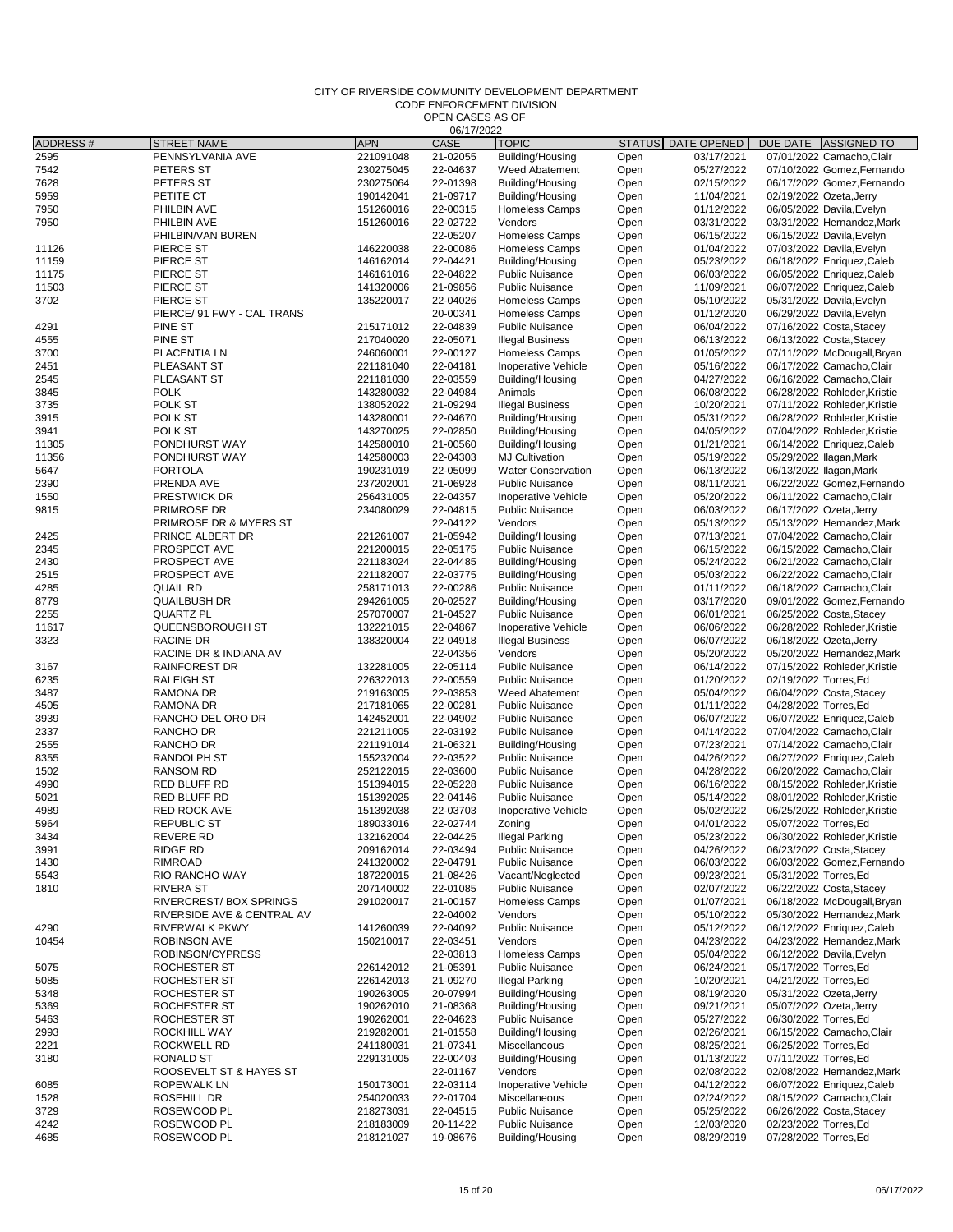CODE ENFORCEMENT DIVISION

|               |                               |            | 06/17/2022  |                           |                    |            |                         |                              |
|---------------|-------------------------------|------------|-------------|---------------------------|--------------------|------------|-------------------------|------------------------------|
| ADDRESS#      | <b>STREET NAME</b>            | <b>APN</b> | <b>CASE</b> | <b>TOPIC</b>              | STATUS DATE OPENED |            |                         | DUE DATE ASSIGNED TO         |
| 3515          | <b>ROSLYN ST</b>              | 231152013  | 21-01705    | Building/Housing          | Open               | 03/04/2021 |                         | 06/30/2022 Ozeta, Jerry      |
| 3586          | <b>ROSS ST</b>                | 234062030  | 21-04447    | <b>Public Nuisance</b>    | Open               | 05/27/2021 |                         | 03/06/2022 Ozeta, Jerry      |
| 3666          | <b>ROSS ST</b>                | 234043033  | 21-03345    | Building/Housing          | Open               | 04/26/2021 |                         | 05/31/2022 Ozeta, Jerry      |
| 10683         | ROSSBO AVE                    | 143074010  | 20-01966    | Building/Housing          | Open               | 02/25/2020 |                         | 07/18/2022 Rohleder, Kristie |
| 3678          | <b>ROSSMUIR ST</b>            | 230143018  | 18-05391    | Building/Housing          | Open               | 07/05/2018 |                         | 06/30/2022 Ozeta, Jerry      |
| 3688          | <b>ROSSMUIR ST</b>            | 230143019  | 22-04523    | <b>Illegal Business</b>   | Open               | 05/25/2022 | 06/25/2022 Torres, Ed   |                              |
| 19690         | <b>ROTTERDAM ST</b>           | 284111005  | 21-10768    | <b>Public Nuisance</b>    | Open               | 12/13/2021 |                         | 07/03/2022 Gomez, Fernando   |
| 19728         | ROTTERDAM ST                  | 284112002  | 21-09545    | <b>Public Nuisance</b>    | Open               | 10/28/2021 |                         | 06/10/2022 Gomez, Fernando   |
| 5651          | ROYAL HILL DR                 | 222222005  | 22-04272    | <b>Public Nuisance</b>    | Open               | 05/18/2022 | 06/18/2022 Torres, Ed   |                              |
| 5727          | ROYAL HILL DR                 | 222243008  | 22-01973    | <b>Public Nuisance</b>    | Open               | 03/04/2022 |                         | 03/04/2022 Hernandez, Mark   |
| 11190         | ROYAL PALM BLVD               | 132053012  | 21-05080    | Building/Housing          | Open               | 06/15/2021 |                         | 07/20/2022 Rohleder, Kristie |
| 4261          | <b>ROYCE ST</b>               | 193093005  | 21-11183    | Building/Housing          | Open               | 12/29/2021 |                         | 05/31/2022 Ozeta, Jerry      |
| 4967          | RUBIDOUX AVE                  | 187120017  | 22-00970    | <b>Public Nuisance</b>    | Open               | 02/02/2022 | 07/13/2022 Torres, Ed   |                              |
| 2894          | <b>RUMSEY DR</b>              | 223091007  | 22-04295    | Building/Housing          | Open               | 05/19/2022 | 07/15/2022 Torres, Ed   |                              |
| 3200          | <b>RUSSELL ST</b>             | 209130010  | 22-05196    | Graffiti                  | Open               | 06/15/2022 |                         | 06/15/2022 Costa, Stacey     |
| 3451          | <b>RUSSELL ST</b>             | 209080009  | 22-03645    | Building/Housing          | Open               | 04/29/2022 |                         | 07/03/2022 Costa, Stacey     |
| 1900          | <b>RUSTIN AVE</b>             | 249130018  | 22-02503    | <b>Homeless Camps</b>     | Open               | 03/23/2022 |                         | 04/14/2022 Costa, Stacey     |
| 7987          | <b>RUTH WAY</b>               | 242232001  | 19-02863    | <b>Public Nuisance</b>    | Open               | 04/05/2019 |                         | 07/19/2022 Gomez, Fernando   |
| 5970          | <b>RUTLAND AVE</b>            | 151052002  | 22-03828    | Building/Housing          | Open               | 05/04/2022 |                         | 07/18/2022 Rohleder, Kristie |
| 6100 BLOCK OF | <b>RUTLAND AVE</b>            | 151031039  | 21-03014    | Zoning                    | Open               | 04/15/2021 |                         | 06/21/2022 Rohleder, Kristie |
|               | RUTLAND AVE & ARLINGTON AVE   |            | 22-05052    | Vendors                   |                    | 06/10/2022 |                         | 06/13/2022 Hernandez, Mark   |
|               |                               |            | 21-03214    |                           | Open               |            |                         | 07/04/2022 McDougall, Bryan  |
|               | RYAN BONAMINIO TO CARLSON DOG |            |             | Homeless Camps            | Open               | 04/22/2021 |                         |                              |
| 10637         | SAGITTARIUS DR                | 138422008  | 22-03335    | Building/Housing          | Open               | 04/20/2022 |                         | 09/30/2022 Ozeta, Jerry      |
| 10667         | SAGITTARIUS DR                | 138411001  | 20-02693    | Building/Housing          | Open               | 03/25/2020 |                         | 07/11/2022 Hernandez, Mark   |
| 10671         | SAGITTARIUS DR                | 138411003  | 22-04057    | Building/Housing          | Open               | 05/11/2022 |                         | 09/30/2022 Ozeta, Jerry      |
| 4316          | SAINT GEORGE PL               | 227050021  | 22-01049    | Building/Housing          | Open               | 02/04/2022 |                         | 06/05/2022 Ozeta, Jerry      |
| 6733          | <b>SAINT JAMES CT</b>         | 226132017  | 21-08661    | <b>Public Nuisance</b>    | Open               | 09/30/2021 | 05/07/2022 Torres, Ed   |                              |
| 12391         | <b>SAMPSON AVE</b>            | 172381007  | 21-10690    | Zoning                    | Open               | 12/09/2021 |                         | 06/14/2022 Enriquez, Caleb   |
| 12391         | <b>SAMPSON AVE</b>            | 172381007  | 21-10689    | Zoning                    | Open               | 12/09/2021 |                         | 06/14/2022 Enriquez, Caleb   |
| 3115          | <b>SAMUEL ST</b>              | 230274002  | 22-04631    | Building/Housing          | Open               | 05/27/2022 |                         | 06/22/2022 Gomez, Fernando   |
|               | SAN ANDREAS AVE & GLENWOOD DR |            | 22-02518    | Vendors                   | Open               | 03/24/2022 |                         | 04/16/2022 Hernandez, Mark   |
| 19933         | SAN LUIS REY LN               | 266533026  | 22-05013    | <b>Water Conservation</b> | Open               | 06/09/2022 |                         | 06/09/2022 Gomez, Fernando   |
| 8254          | SAN VICENTE AVE               | 227021004  | 21-05384    | Inoperative Vehicle       | Open               | 06/24/2021 |                         | 03/11/2022 Ozeta, Jerry      |
| 8922          | <b>SAN VICENTE AVE</b>        | 193032007  | 21-11140    | Building/Housing          | Open               | 12/28/2021 | 05/31/2022 Ozeta, Jerry |                              |
| 6624          | <b>SANDY LN</b>               | 154130039  | 22-04204    | Miscellaneous             | Open               | 05/17/2022 |                         | 06/11/2022 Enriquez, Caleb   |
| 6618          | <b>SCHOOL CIR</b>             | 225202016  | 22-05109    | <b>Public Nuisance</b>    | Open               | 06/14/2022 | 06/28/2022 Torres, Ed   |                              |
| 6655          | <b>SCHOOL CIR</b>             | 225201009  | 21-03584    | Building/Housing          | Open               | 05/03/2021 | 04/29/2022 Torres, Ed   |                              |
| 6614          | <b>SCHOOL CR</b>              |            | 22-05265    | <b>Public Nuisance</b>    | Open               | 06/16/2022 | 06/16/2022 Torres, Ed   |                              |
| 5308          | <b>SCOTT AVE</b>              | 190253016  | 22-00518    | Building/Housing          | Open               | 01/19/2022 | 06/30/2022 Ozeta, Jerry |                              |
| 3845          | <b>SEDGWICK AVE</b>           | 211133023  | 20-04725    | Building/Housing          | Open               | 05/27/2020 |                         | 06/23/2022 Camacho, Clair    |
| 5050          | <b>SEDGWICK AVE</b>           | 222030004  | 21-05321    | <b>Public Nuisance</b>    | Open               | 06/23/2021 |                         | 06/01/2022 Camacho, Clair    |
| 10126         | <b>SENECA PASS</b>            | 234303025  | 22-03040    | <b>Public Nuisance</b>    | Open               | 04/11/2022 |                         | 06/24/2022 Ozeta, Jerry      |
| 4005          | <b>SEQUOIA ST</b>             | 145192039  | 11-06234    | Building/Housing          | Open               | 11/05/2010 | 05/31/2022 Ozeta, Jerry |                              |
| 4038          | SEQUOIA ST                    | 145183004  | 21-07592    | Zoning                    | Open               | 08/30/2021 | 02/10/2022 Ozeta, Jerry |                              |
| 1869          | <b>SERVICE CT</b>             | 210110040  | 19-08519    | <b>Homeless Camps</b>     | Open               | 08/26/2019 |                         | 07/11/2022 McDougall, Bryan  |
| 6818          | SHADOWOOD ST                  | 272191005  | 22-01005    | Building/Housing          | Open               | 02/03/2022 |                         | 06/14/2022 Gomez, Fernando   |
| 5973          | SHAKER DR                     | 252113013  | 22-02248    | <b>Public Nuisance</b>    | Open               | 03/15/2022 |                         | 06/29/2022 Camacho, Clair    |
| 9684          | <b>SHARON AVE</b>             | 145182010  | 22-02619    | <b>Illegal Business</b>   | Open               | 03/29/2022 |                         | 05/31/2022 Ilagan, Mark      |
| 6027          | SHEPPARD ST                   | 190033025  | 21-02483    | Building/Housing          | Open               | 04/01/2021 |                         | 05/31/2022 Ozeta, Jerry      |
| 6311          | SHERIDAN CT                   | 226071025  | 21-08527    | <b>Public Nuisance</b>    | Open               | 09/27/2021 | 04/01/2022 Torres, Ed   |                              |
|               | SIECK/ PLACENTIA              |            | 22-01116    | <b>Homeless Camps</b>     | Open               | 02/08/2022 |                         | 07/08/2022 McDougall, Bryan  |
| 4773          | SIERRA ST                     | 226243027  | 22-00381    | Building/Housing          | Open               | 01/13/2022 | 04/22/2022 Torres, Ed   |                              |
| 5304          | <b>SIERRA ST</b>              | 190332001  | 22-01934    | Homeless Camps            | Open               | 03/03/2022 |                         | 03/03/2022 Hernandez, Mark   |
| 5305          | <b>SIERRA ST</b>              | 190331023  | 22-04735    | Building/Housing          | Open               | 06/01/2022 | 06/28/2022 Torres, Ed   |                              |
| 4971          | SIERRA VISTA AVE              | 141171008  | 20-11628    | Building/Housing          | Open               | 12/10/2020 |                         | 07/31/2022 Enriquez, Caleb   |
| 5158          | SIERRA VISTA AVE              | 141052004  | 22-04529    | <b>Public Nuisance</b>    | Open               | 05/25/2022 |                         | 06/15/2022 Enriquez, Caleb   |
| 5286          | SIERRA VISTA AVE              | 141041002  | 22-05125    | <b>Illegal Business</b>   | Open               | 06/14/2022 |                         | 06/14/2022 Enriquez, Caleb   |
| 5430          | SIERRA VISTA AVE              | 168161004  | 22-04892    | Zoning                    | Open               | 06/07/2022 |                         | 06/07/2022 Enriquez, Caleb   |
| 5916          | SIMON CT                      | 190072008  | 22-04277    | <b>Public Nuisance</b>    | Open               | 05/18/2022 | 06/25/2022 Torres, Ed   |                              |
| 5880          | SINCLAIR AVE                  | 150271018  | 22-03563    | Building/Housing          | Open               | 04/27/2022 |                         | 06/20/2022 Enriquez, Caleb   |
| 4543          | SNAKE RIVER RD                | 206020024  | 22-04123    | <b>Illegal Business</b>   | Open               | 05/13/2022 |                         | 06/18/2022 Costa, Stacey     |
|               | <b>SOLAR FARM</b>             |            | 21-00804    | <b>Homeless Camps</b>     |                    |            |                         | 07/04/2022 McDougall, Bryan  |
|               |                               | 187090004  |             |                           | Open               | 02/01/2021 |                         |                              |
| 6375          | <b>SOLEDAD DR</b>             | 190092016  | 22-01015    | Building/Housing          | Open               | 02/03/2022 |                         | 05/05/2022 Ozeta, Jerry      |
| 4562          | <b>SPIRIT CT</b>              | 206020057  | 22-04739    | <b>Illegal Business</b>   | Open               | 06/01/2022 |                         | 06/22/2022 Costa, Stacey     |
| 3386          | SPRING GARDEN ST              | 206173031  | 21-03432    | <b>Public Nuisance</b>    | Open               | 04/28/2021 |                         | 04/28/2022 Costa, Stacey     |
|               | SPRING/IOWA                   | 247150007  | 22-00634    | Homeless Camps            | Open               | 01/23/2022 |                         | 06/02/2022 McDougall, Bryan  |
| 3407          | <b>SPRUCE ST</b>              | 209123020  | 22-04786    | <b>Public Nuisance</b>    | Open               | 06/02/2022 |                         | 06/30/2022 Costa, Stacey     |
| 418           | <b>SPRUCE ST</b>              | 251112011  | 22-04171    | <b>Water Conservation</b> | Open               | 05/16/2022 |                         | 06/15/2022 Camacho, Clair    |
|               | SPRUCE/WATKINS                |            | 21-08423    | <b>Homeless Camps</b>     | Open               | 09/23/2021 |                         | 06/25/2022 McDougall, Bryan  |
| ORANGE        | ST & 10TH ST                  |            | 22-01360    | <b>Public Nuisance</b>    | Open               | 02/14/2022 | 02/25/2022 Torres, Ed   |                              |
| WASHINGTON    | ST & DUFFERIN AV              |            | 22-05215    | Weed Abatement            | Open               | 06/15/2022 |                         | 06/15/2022 Gomez, Fernando   |
| 6TH           | ST & FAIRMOUNT BL             |            | 22-05103    | <b>Public Nuisance</b>    | Open               | 06/14/2022 |                         | 06/14/2022 Costa, Stacey     |
| JANE          | ST & INDIANA AV               |            | 22-05229    | Homeless Camps            | Open               | 06/16/2022 |                         | 06/16/2022 McDonald, Deanna  |
| <b>EVANS</b>  | ST & JEFFERSON ST             |            | 22-05214    | <b>Public Nuisance</b>    | Open               | 06/15/2022 |                         | 06/15/2022 Gomez, Fernando   |
| MAUDE         | ST & MARGUERITA AV            |            | 22-04297    | <b>Public Nuisance</b>    | Open               | 05/19/2022 |                         | 05/19/2022 Gomez, Fernando   |
| <b>MARKET</b> | ST & NORTHBEND ST             |            | 22-05267    | <b>Public Nuisance</b>    | Open               | 06/16/2022 |                         | 06/16/2022 Costa, Stacey     |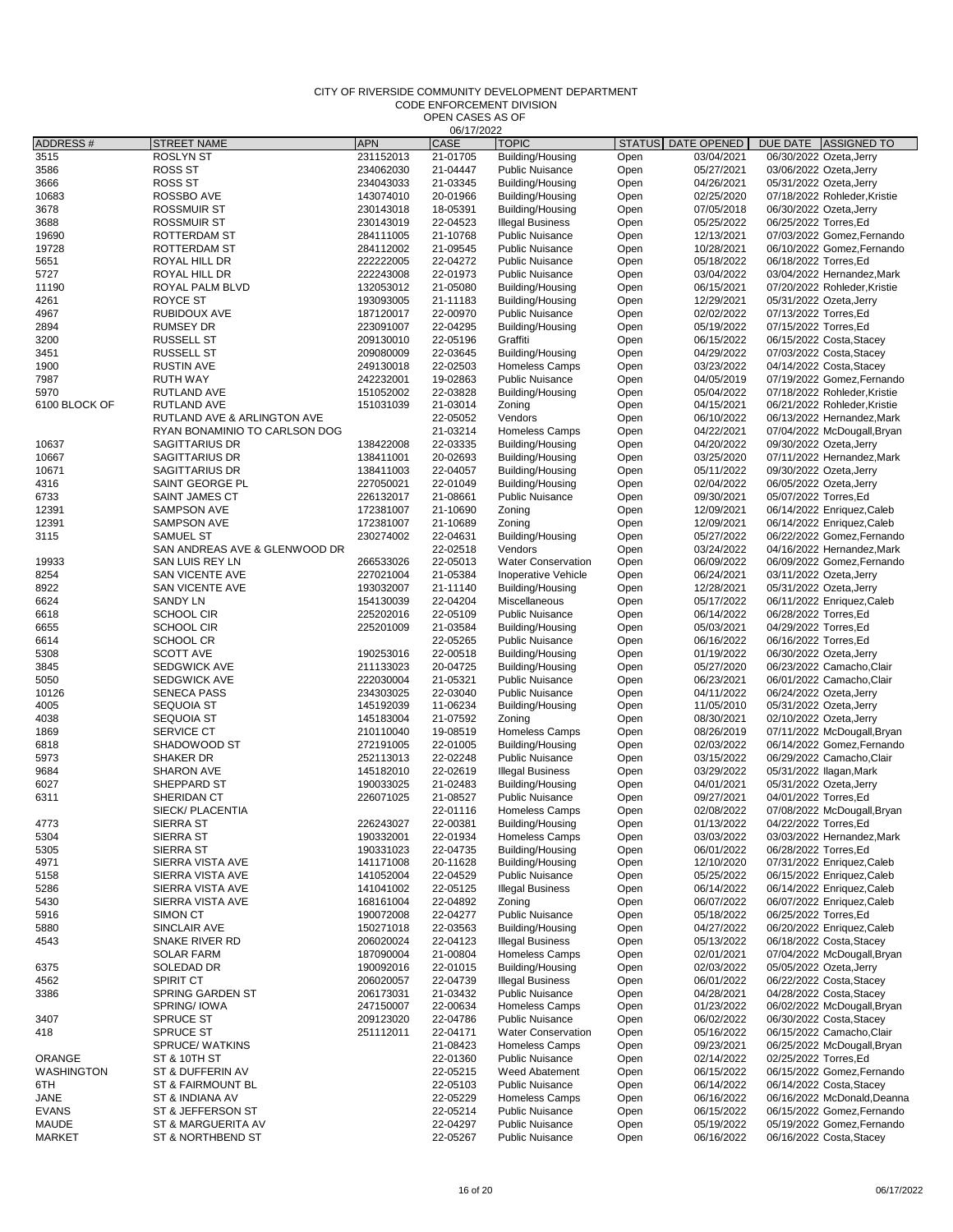CODE ENFORCEMENT DIVISION

| OPEN CASES AS OF |
|------------------|
| 06/17/2022       |

| ADDRESS#       | <b>STREET NAME</b>                             | <b>APN</b>             | <b><i>UUITIZUZZ</i></b><br>CASE | <b>TOPIC</b>                                        | <b>STATUS</b> | DATE OPENED              | DUE DATE ASSIGNED TO                                       |
|----------------|------------------------------------------------|------------------------|---------------------------------|-----------------------------------------------------|---------------|--------------------------|------------------------------------------------------------|
| 2051           | <b>ST LAWRENCE ST</b>                          | 237240011              | 22-02399                        | Miscellaneous                                       | Open          | 03/18/2022               | 04/22/2022 Ozeta, Jerry                                    |
| 2090           | <b>ST LAWRENCE ST</b>                          | 237230001              | 19-12464                        | Building/Housing                                    | Open          | 12/24/2019               | 06/30/2022 Hernandez, Mark                                 |
| 2190           | <b>ST LAWRENCE ST</b>                          | 237130023              | 18-09052                        | Building/Housing                                    | Open          | 10/31/2018               | 05/31/2022 Hernandez, Mark                                 |
| 3806           | <b>STANSELL DR</b>                             | 209251010              | 22-05182                        | <b>Public Nuisance</b>                              | Open          | 06/15/2022               | 06/15/2022 Costa, Stacey                                   |
| <b>GOLDEN</b>  | STAR AVE & TIGER TAIL DR                       |                        | 22-04800                        | Miscellaneous                                       | Open          | 06/03/2022               | 06/03/2022 Gomez, Fernando                                 |
| 10751          | <b>STARLIGHT CT</b>                            | 143313005              | 22-02356                        | Zoning                                              | Open          | 03/17/2022               | 06/17/2022 Rohleder, Kristie                               |
| 6390           | <b>STEARNS ST</b>                              | 226052022              | 22-02919                        | <b>Illegal Business</b>                             | Open          | 04/06/2022               | 05/07/2022 Torres, Ed                                      |
| 5134           | STONEWOOD DR                                   | 222041002              | 22-04550                        | <b>Public Nuisance</b>                              | Open          | 05/26/2022               | 06/25/2022 Torres, Ed                                      |
| 5168           | STONEWOOD DR                                   | 222042001              | 22-04549                        | <b>Public Nuisance</b>                              | Open          | 05/26/2022               | 06/25/2022 Torres, Ed                                      |
| 20849<br>10450 | STONY BROOK CIR<br><b>STOVER AVE</b>           | 294473006<br>154232019 | 22-03530<br>11-07983            | Inoperative Vehicle<br>Building/Housing             | Open<br>Open  | 04/26/2022<br>08/08/2011 | 06/01/2022 Gomez, Fernando<br>06/22/2022 Enriquez, Caleb   |
| 5765           | <b>STOVER AVE</b>                              | 150160027              | 19-01944                        | Building/Housing                                    | Open          | 03/12/2019               | 06/14/2022 Enriquez, Caleb                                 |
| 3006           | STRASBOURG DR                                  | 233283008              | 22-00423                        | Building/Housing                                    | Open          | 01/14/2022               | 05/18/2022 Hernandez, Mark                                 |
| 6191           | STREETER AVE                                   | 190122005              | 22-04016                        | Building/Housing                                    | Open          | 05/10/2022               | 06/29/2022 Torres, Ed                                      |
| 6935           | STREETER AVE                                   | 190340043              | 21-07317                        | <b>Public Nuisance</b>                              | Open          | 08/24/2021               | 06/04/2022 Ozeta, Jerry                                    |
| 3258           | STRONG ST                                      | 209020008              | 22-01024                        | <b>Public Nuisance</b>                              | Open          | 02/03/2022               | 03/10/2022 Costa, Stacey                                   |
| 3347           | <b>STRONG ST</b>                               | 206142014              | 21-09938                        | Building/Housing                                    | Open          | 11/12/2021               | 07/03/2022 Costa, Stacey                                   |
| 3490           | <b>STRONG ST</b>                               | 206151021              | 22-04928                        | Zoning                                              | Open          | 06/07/2022               | 06/07/2022 Costa, Stacey                                   |
| 3491           | <b>STRONG ST</b>                               | 206152010              | 22-04929                        | <b>Public Nuisance</b>                              | Open          | 06/07/2022               | 06/07/2022 Costa, Stacey                                   |
|                | STRONG/ MAIN ST- ALLEY                         |                        | 22-05020                        | <b>Homeless Camps</b>                               | Open          | 06/09/2022               | 06/24/2022 McDougall, Bryan                                |
| 20325          | SUGAR GUM RD                                   | 294314011              | 21-06199                        | <b>Public Nuisance</b>                              | Open          | 07/20/2021               | 06/13/2022 Gomez, Fernando                                 |
| 2891<br>2929   | SUGARLOAF DR<br>SUGARLOAF DR                   | 251052032<br>251081001 | 22-05206<br>22-04866            | <b>Public Nuisance</b><br><b>Water Conservation</b> | Open<br>Open  | 06/15/2022<br>06/06/2022 | 06/15/2022 Camacho, Clair<br>06/23/2022 Camacho, Clair     |
| 7460           | <b>SUMMIT ST</b>                               | 242040015              | 22-00137                        | Group Homes                                         | Open          | 01/06/2022               | 01/06/2022 Ilagan, Mark                                    |
| 3441           | SUNNYSIDE DR                                   | 225172026              | 21-05563                        | Building/Housing                                    | Open          | 06/30/2021               | 06/11/2022 Torres, Ed                                      |
| 3742           | SUNNYSIDE DR                                   | 225124001              | 22-00419                        | <b>Public Nuisance</b>                              | Open          | 01/14/2022               | 02/15/2022 Torres, Ed                                      |
| 4537           | SUNNYSIDE DR                                   | 226292029              | 22-01211                        | <b>Public Nuisance</b>                              | Open          | 02/09/2022               | 03/19/2022 Torres, Ed                                      |
| 4646           | SUNNYSIDE DR                                   | 226291006              | 22-05266                        | <b>Public Nuisance</b>                              | Open          | 06/16/2022               | 06/16/2022 Torres, Ed                                      |
| 4725           | <b>SUNNYSIDE DR</b>                            | 226281023              | 22-02802                        | Animals                                             | Open          | 04/04/2022               | 04/12/2022 Torres, Ed                                      |
| 6757           | SUNNYVALLE DR                                  | 154120030              | 22-04537                        | Building/Housing                                    | Open          | 05/25/2022               | 06/30/2022 Enriquez, Caleb                                 |
| 5826           | SUNSET RANCH DR                                | 243080065              | 22-04671                        | <b>Public Nuisance</b>                              | Open          | 05/31/2022               | 06/30/2022 Torres, Ed                                      |
| 3415           | <b>SUSAN ST</b>                                | 231164008              | 22-05011                        | <b>Public Nuisance</b>                              | Open          | 06/09/2022               | 06/09/2022 Gomez.Fernando                                  |
| 1327           | SUTHERLAND DR                                  | 263351026              | 22-00363                        | Building/Housing                                    | Open          | 01/13/2022               | 08/01/2022 Camacho, Clair                                  |
| 1367           | SUTHERLAND DR                                  | 263351022              | 22-04763                        | Noise                                               | Open          | 06/02/2022               | 06/02/2022 Camacho, Clair                                  |
| 350<br>5980    | SYCAMORE CANYON BLVD<br>SYCAMORE CANYON BLVD   | 253250009<br>263030076 | 18-08852<br>22-00802            | <b>Homeless Camps</b><br><b>Homeless Camps</b>      | Open<br>Open  | 10/24/2018<br>01/27/2022 | 05/20/2022 McDougall, Bryan<br>07/11/2022 McDougall, Bryan |
|                | SYCAMORE CANYON BLVD/ EL                       |                        | 22-04905                        | <b>Homeless Camps</b>                               | Open          | 06/07/2022               | 07/09/2022 McDougall, Bryan                                |
|                | SYCAMORE CANYON WILDERNESS                     |                        | 22-01810                        | <b>Homeless Camps</b>                               | Open          | 02/28/2022               | 05/30/2022 McDougall, Bryan                                |
| 3606           | <b>TAFT ST</b>                                 | 234101005              | 22-02683                        | Building/Housing                                    | Open          | 03/31/2022               | 06/10/2022 Ozeta, Jerry                                    |
| 3882           | <b>TAFT ST</b>                                 | 145301004              | 21-07172                        | Building/Housing                                    | Open          | 08/18/2021               | 05/31/2022 Ozeta, Jerry                                    |
| 3190           | <b>TANGERINE WAY</b>                           | 229164040              | 20-01171                        | Building/Housing                                    | Open          | 01/30/2020               | 07/18/2022 Torres, Ed                                      |
| 3197           | <b>TANGERINE WAY</b>                           | 229164044              | 22-04540                        | Building/Housing                                    | Open          | 05/25/2022               | 06/05/2022 Torres, Ed                                      |
| 4851           | <b>TEQUESQUITE AVE</b>                         | 217093001              | 22-04478                        | Weed Abatement                                      | Open          | 05/24/2022               | 06/14/2022 Costa, Stacey                                   |
| 5000           | <b>TEQUESQUITE AVE</b>                         | 217130016              | 21-00045                        | <b>Homeless Camps</b>                               | Open          | 01/04/2021               | 05/07/2022 McDougall, Bryan                                |
| 3123           | <b>TERRACE DR</b>                              | 258043004              | 22-02975                        | <b>Public Nuisance</b>                              | Open          | 04/07/2022               | 07/08/2022 Camacho, Clair                                  |
| 9235<br>1950   | <b>TERRY LN</b><br><b>THORNTON ST</b>          | 233040009<br>210091014 | 21-07985<br>22-03162            | Building/Housing<br>Building/Housing                | Open          | 09/09/2021<br>04/13/2022 | 05/31/2022 Ozeta, Jerry<br>07/03/2022 Costa, Stacey        |
| 20645          | THUNDERSKY CIR                                 | 294291005              | 22-05012                        | Building/Housing                                    | Open<br>Open  | 06/09/2022               | 06/09/2022 Gomez, Fernando                                 |
| 1420           | <b>TIMBERLANE DR</b>                           | 252103013              | 22-03713                        | Building/Housing                                    | Open          | 05/02/2022               | 06/10/2022 Camacho, Clair                                  |
| 1480           | TIMBERLANE DR                                  | 252103007              | 22-04048                        | <b>Public Nuisance</b>                              | Open          | 05/11/2022               | 06/15/2022 Camacho, Clair                                  |
| 1669           | <b>TONIA CT</b>                                | 252051013              | 22-04484                        | <b>Public Nuisance</b>                              | Open          | 05/24/2022               | 06/22/2022 Gomez, Fernando                                 |
| 5015           | <b>TOPHILL PL</b>                              | 254020005              | 22-02728                        | <b>Public Nuisance</b>                              | Open          | 04/01/2022               | 04/01/2022 Pullin, Chris                                   |
| 8855           | TORONTO RD                                     | 233291040              | 11-05014                        | Building/Housing                                    | Open          | 10/27/2008               | 07/12/2022 Hernandez, Mark                                 |
| 3410           | <b>TORREY ST</b>                               | 132082029              | 21-07890                        | Building/Housing                                    | Open          | 09/08/2021               | 06/24/2022 Rohleder, Kristie                               |
| 5950           | <b>TOWER RD</b>                                | 218160006              | 21-01756                        | Building/Housing                                    | Open          | 03/05/2021               | 08/23/2022 Torres, Ed                                      |
| 5990           | <b>TOWER RD</b>                                | 218160052              | 21-07096                        | <b>Public Nuisance</b>                              | Open          | 08/17/2021               | 06/02/2022 Torres, Ed                                      |
| 2146           | TRAFALGAR AVE                                  | 243251004              | 22-02330                        | Zoning                                              | Open          | 03/17/2022               | 04/12/2022 Torres, Ed                                      |
| 2217           | TRAFALGAR AVE<br>TRAUTWEIN RD & VAN BUREN BLVD | 243280012              | 22-02193<br>22-04457            | Zoning<br>Vendors                                   | Open<br>Open  | 03/14/2022<br>05/24/2022 | 05/30/2022 Torres, Ed<br>06/18/2022 Gomez, Fernando        |
| 4758           | TREBOR RD                                      | 191122004              | 22-03867                        | Building/Housing                                    | Open          | 05/05/2022               | 08/10/2022 Rohleder, Kristie                               |
| 8949           | TREE FARM LN                                   | 294541009              | 13-07225                        | Vacant/Neglected                                    | Open          | 07/17/2013               | 06/30/2022 Hernandez, Mark                                 |
| 1405           | <b>TRENTON DR</b>                              | 254253006              | 22-04979                        | <b>Public Nuisance</b>                              | Open          | 06/08/2022               | 06/08/2022 Camacho, Clair                                  |
| 1416           | <b>TRENTON DR</b>                              | 252133014              | 22-02249                        | <b>Public Nuisance</b>                              | Open          | 03/15/2022               | 06/15/2022 Camacho, Clair                                  |
| 9154           | <b>TREY AVE</b>                                | 151053016              | 19-03175                        | <b>Public Nuisance</b>                              | Open          | 04/15/2019               | 06/21/2022 Rohleder, Kristie                               |
| 3450           | <b>TRINITY CT</b>                              | 225091041              | 22-01460                        | <b>Public Nuisance</b>                              | Open          | 02/16/2022               | 03/09/2022 Torres, Ed                                      |
| 802            | <b>TROON CT</b>                                | 276241009              | 22-03976                        | <b>Public Nuisance</b>                              | Open          | 05/09/2022               | 06/26/2022 Gomez, Fernando                                 |
| 399            | <b>TWO TREES RD</b>                            | 258050025              | 22-00227                        | Building/Housing                                    | Open          | 01/10/2022               | 03/19/2022 Costa, Stacey                                   |
| 3249           | <b>TYLER ST</b>                                | 234303068              | 22-04948                        | <b>Public Nuisance</b>                              | Open          | 06/08/2022               | 06/19/2022 Ozeta, Jerry                                    |
| 3353           | <b>TYLER ST</b>                                | 234303042              | 22-04995                        | <b>Public Nuisance</b>                              | Open          | 06/09/2022               | 06/09/2022 Ilagan, Mark                                    |
| 3475<br>3504   | <b>TYLER ST</b><br><b>TYLER ST</b>             | 234020046<br>138110032 | 22-04258<br>22-03671            | Vendors<br>Vendors                                  | Open<br>Open  | 05/18/2022<br>04/30/2022 | 05/18/2022 Hernandez, Mark<br>05/01/2022 Hernandez, Mark   |
| 3520           | <b>TYLER ST</b>                                | 138110033              | 22-05187                        | <b>Public Nuisance</b>                              | Open          | 06/15/2022               | 07/07/2022 Rohleder, Kristie                               |
| 4000           | <b>TYLER ST</b>                                |                        | 22-01955                        | Vendors                                             | Open          | 03/04/2022               | 03/04/2022 Hernandez, Mark                                 |
| 4046           | <b>TYLER ST</b>                                | 143150051              | 22-02779                        | <b>Public Nuisance</b>                              | Open          | 04/02/2022               | 07/03/2022 Rohleder, Kristie                               |
| 4393           | <b>TYLER ST</b>                                | 145022020              | 21-05688                        | Building/Housing                                    | Open          | 07/06/2021               | 07/14/2022 Rohleder, Kristie                               |
| 4741           | <b>TYLER ST</b>                                | 147252032              | 22-01045                        | Inoperative Vehicle                                 | Open          | 02/04/2022               | 06/18/2022 Rohleder, Kristie                               |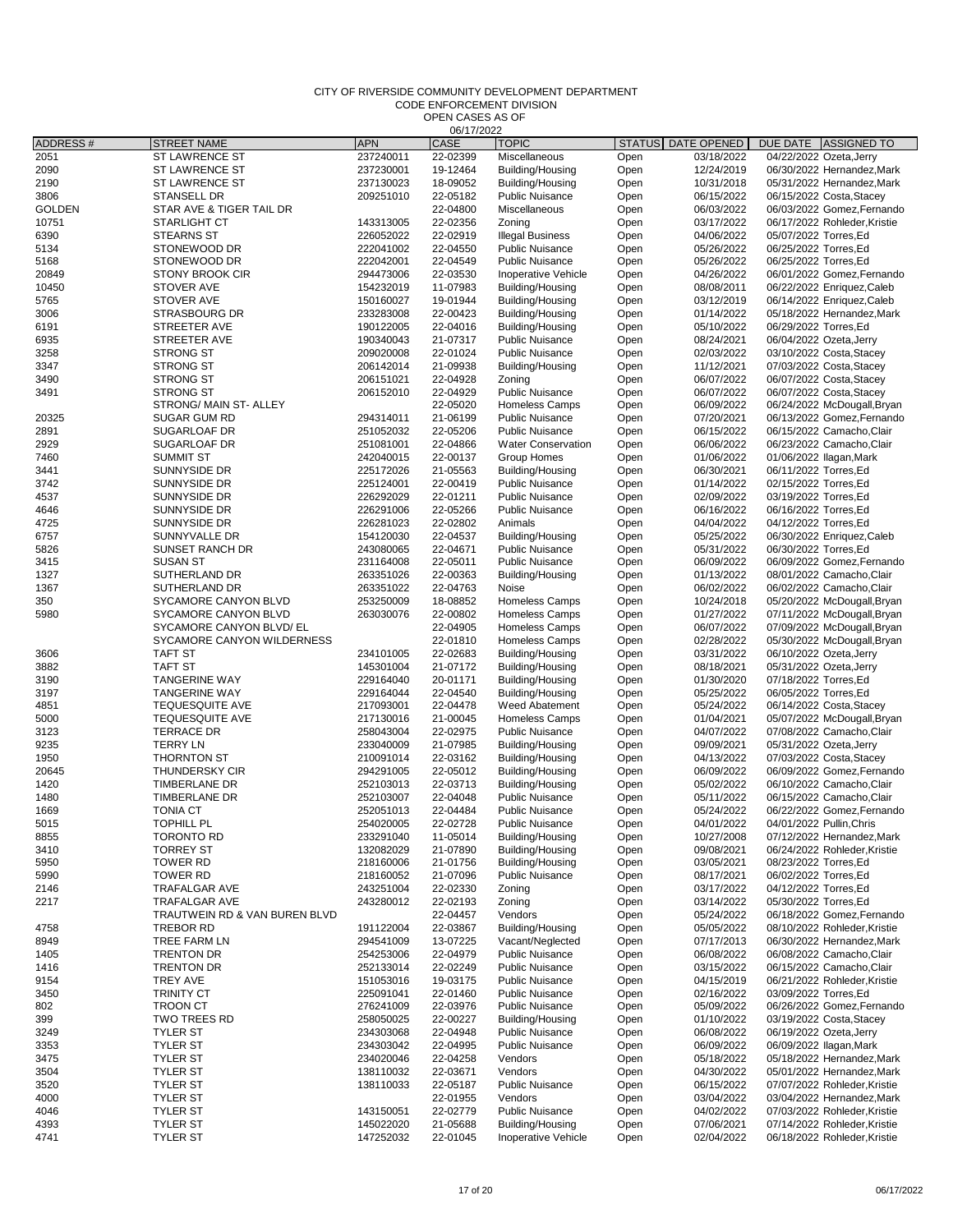CODE ENFORCEMENT DIVISION

|          |                                 |            | 06/17/2022  |                           |               |                    |                                |
|----------|---------------------------------|------------|-------------|---------------------------|---------------|--------------------|--------------------------------|
| ADDRESS# | <b>STREET NAME</b>              | <b>APN</b> | <b>CASE</b> | <b>TOPIC</b>              | <b>STATUS</b> | <b>DATE OPENED</b> | DUE DATE<br><b>ASSIGNED TO</b> |
| 5180     | <b>TYLER ST</b>                 | 147100013  | 22-05080    | Building/Housing          | Open          | 06/13/2022         | 06/13/2022 Enriquez, Caleb     |
| 5220     | <b>TYLER ST</b>                 | 147100012  | 22-01065    | <b>MJ Dispensary</b>      | Open          | 02/04/2022         | 02/04/2022 Ilagan, Mark        |
| 5327     | <b>TYLER ST</b>                 | 147060051  | 20-01386    | Building/Housing          | Open          | 02/07/2020         | 06/14/2022 Enriquez, Caleb     |
| 5350     | <b>TYLER ST</b>                 | 147050019  | 22-03624    | Building/Housing          | Open          | 04/28/2022         | 06/13/2022 Enriquez, Caleb     |
|          |                                 |            |             |                           |               |                    |                                |
| 5413     | <b>TYLER ST</b>                 | 147031022  | 22-05045    | <b>Water Conservation</b> | Open          | 06/10/2022         | 06/13/2022 Enriquez, Caleb     |
| 5413     | <b>TYLER ST</b>                 | 147031022  | 22-04602    | <b>Water Conservation</b> | Open          | 05/26/2022         | 06/17/2022 Enriquez, Caleb     |
| 5575     | <b>TYLER ST</b>                 | 147031020  | 22-00622    | Building/Housing          | Open          | 01/21/2022         | 06/21/2022 Enriquez, Caleb     |
|          | TYLER ST & VICTORIA AV          | 138250001  | 21-01821    | Vendors                   | Open          | 03/08/2021         | 04/28/2022 Hernandez, Mark     |
|          | <b>TYLER/ INDIANA</b>           |            | 22-00601    | <b>Homeless Camps</b>     | Open          | 01/20/2022         | 06/22/2022 Davila, Evelyn      |
|          | TYLER/ INDIANA - CAL TRANS      |            | 20-12047    | <b>Homeless Camps</b>     | Open          | 12/31/2020         | 06/29/2022 Davila, Evelyn      |
|          | <b>TYLER/TRACKS</b>             | 138150011  | 20-00503    | <b>Homeless Camps</b>     | Open          | 01/16/2020         | 06/22/2022 Davila, Evelyn      |
|          | <b>TYLER/BONITA</b>             |            | 22-01062    | <b>Homeless Camps</b>     | Open          | 02/04/2022         | 06/10/2022 Davila, Evelyn      |
|          | TYLER/BONITA - ALLEY            |            | 22-00094    | <b>Homeless Camps</b>     | Open          | 01/05/2022         | 06/26/2022 Davila, Evelyn      |
|          | TYLER/HOLE                      |            | 22-01060    | <b>Homeless Camps</b>     | Open          | 02/04/2022         | 06/10/2022 Davila, Evelyn      |
|          | TYLER/KIDD                      |            | 21-09731    | <b>Homeless Camps</b>     |               | 11/04/2021         |                                |
|          |                                 |            |             |                           | Open          |                    | 06/06/2022 Davila, Evelyn      |
| 3750     | <b>UNIVERSITY</b>               |            | 21-03023    | Zoning                    | Open          | 04/16/2021         | 12/16/2021 Hernandez, Mark     |
| 1345     | UNIVERSITY AVE                  | 250190006  | 19-11063    | <b>Public Nuisance</b>    | Open          | 10/31/2019         | 06/30/2022 Camacho, Clair      |
| 1445     | UNIVERSITY AVE                  | 250190029  | 22-01414    | <b>Public Nuisance</b>    | Open          | 02/15/2022         | 06/26/2022 Camacho, Clair      |
| 1450     | UNIVERSITY AVE                  | 253030020  | 22-04299    | <b>Public Nuisance</b>    | Open          | 05/19/2022         | 06/16/2022 Camacho, Clair      |
| 1617     | UNIVERSITY AVE                  | 250170007  | 19-09708    | Building/Housing          | Open          | 09/27/2019         | 06/15/2022 Camacho, Clair      |
| 1745     | UNIVERSITY AVE                  | 211183030  | 22-04836    | <b>Homeless Camps</b>     | Open          | 06/04/2022         | 06/21/2022 Camacho, Clair      |
| 1775     | UNIVERSITY AVE                  | 211183024  | 22-04680    | <b>Public Nuisance</b>    | Open          | 05/31/2022         | 06/17/2022 Camacho.Clair       |
| 1970     | UNIVERSITY AVE                  | 221051046  | 22-04447    | Graffiti                  | Open          | 05/23/2022         | 06/28/2022 Camacho, Clair      |
| 2060     | UNIVERSITY AVE                  | 221040025  | 22-01426    | <b>Homeless Camps</b>     | Open          | 02/15/2022         | 06/19/2022 McDougall, Bryan    |
| 2512     | UNIVERSITY AVE                  | 211133021  | 22-03478    | Building/Housing          |               | 04/25/2022         | 07/11/2022 Camacho, Clair      |
|          |                                 |            |             |                           | Open          |                    |                                |
| 2586     | UNIVERSITY AVE                  | 211133004  | 12-04331    | Vacant/Neglected          | Open          | 06/07/2012         | 04/28/2022 Camacho, Clair      |
| 2731     | UNIVERSITY AVE                  | 211131021  | 22-01576    | <b>Homeless Camps</b>     | Open          | 02/22/2022         | 07/15/2022 McDougall, Bryan    |
| 2870     | UNIVERSITY AVE                  | 211132025  | 22-03005    | Vendors                   | Open          | 04/08/2022         | 04/15/2022 Hernandez, Mark     |
| 3466     | UNIVERSITY AVE                  | 213311002  | 19-07838    | Building/Housing          | Open          | 08/08/2019         | 06/30/2022 Costa, Stacey       |
| 3601     | UNIVERSITY AVE                  | 213271010  | 21-01535    | Zoning                    | Open          | 02/25/2021         | 07/11/2022 Hernandez, Mark     |
| 3630     | UNIVERSITY AVE                  | 213301004  | 21-09510    | Zoning                    | Open          | 10/27/2021         | 11/03/2021 Hernandez, Mark     |
| 3750     | UNIVERSITY AVE                  | 215371001  | 21-09513    | Zoning                    | Open          | 10/27/2021         | 12/23/2021 Hernandez, Mark     |
| 3940     | UNIVERSITY AVE                  | 215022016  | 18-09231    | <b>Public Nuisance</b>    | Open          | 11/06/2018         | 06/30/2022 Costa, Stacey       |
| 4139     | UNIVERSITY AVE                  | 214242011  | 22-03768    | <b>Public Nuisance</b>    | Open          | 05/03/2022         | 05/31/2022 Costa, Stacey       |
| 4338     | UNIVERSITY AVE                  | 214282009  | 22-01295    | <b>Public Nuisance</b>    | Open          | 02/11/2022         | 07/08/2022 Costa, Stacey       |
|          | UNIVERSITY AVE- ALLEY           |            |             |                           |               |                    |                                |
| 1715     |                                 | 211183030  | 19-06525    | <b>Homeless Camps</b>     | Open          | 07/09/2019         | 06/24/2022 McDougall, Bryan    |
|          | UNIVERSITY/ 215 BRIDGE          |            | 22-03841    | <b>Homeless Camps</b>     | Open          | 05/04/2022         | 06/03/2022 McDougall, Bryan    |
|          | UNIVERSITY/ CHICAGO             |            | 22-02019    | <b>Homeless Camps</b>     | Open          | 03/07/2022         | 06/04/2022 McDougall, Bryan    |
|          | UNIVERSITY/ CRANFORD            |            | 20-09130    | <b>Homeless Camps</b>     | Open          | 09/18/2020         | 05/27/2022 McDougall, Bryan    |
|          | UNIVERSITY/LEMON                |            | 22-05061    | <b>Homeless Camps</b>     | Open          | 06/11/2022         | 06/17/2022 McDougall, Bryan    |
| 3661     | UPPER TERRACE DR                | 132061037  | 22-03408    | Building/Housing          | Open          | 04/21/2022         | 07/12/2022 Rohleder, Kristie   |
| 3548     | <b>VALENCIA HILL DR</b>         | 251241002  | 22-04923    | <b>Public Nuisance</b>    | Open          | 06/07/2022         | 06/26/2022 Camacho, Clair      |
| 3682     | <b>VALENCIA HILL DR</b>         | 251251002  | 21-06564    | Building/Housing          | Open          | 07/30/2021         | 06/15/2022 Camacho, Clair      |
| 18305    | VAN BUREN BLVD                  | 266020012  | 21-07912    | <b>Public Nuisance</b>    | Open          | 09/08/2021         | 08/01/2022 Gomez, Fernando     |
| 18690    | VAN BUREN BLVD                  | 280260037  | 22-03174    | Building/Housing          | Open          | 04/13/2022         | 07/15/2022 Gomez, Fernando     |
| 18700    | VAN BUREN BLVD                  | 280260033  | 22-01644    | <b>Homeless Camps</b>     | Open          | 02/23/2022         | 06/12/2022 Gomez, Fernando     |
| 18860    | VAN BUREN BLVD                  | 280270024  | 21-05283    | <b>Public Nuisance</b>    | Open          | 06/22/2021         | 07/01/2022 Gomez, Fernando     |
|          |                                 |            | 22-05189    |                           |               |                    | 06/26/2022 Ozeta, Jerry        |
| 3483     | VAN BUREN BLVD                  | 233062042  |             | <b>Public Nuisance</b>    | Open          | 06/15/2022         |                                |
| 3596     | VAN BUREN BLVD                  | 234150039  | 22-00891    | Vendors                   | Open          | 01/31/2022         | 05/18/2022 Hernandez, Mark     |
| 3596     | VAN BUREN BLVD                  | 234150039  | 21-09376    | <b>Public Nuisance</b>    | Open          | 10/25/2021         | 03/06/2022 Ozeta, Jerry        |
| 3644     | VAN BUREN BLVD                  | 234112031  | 21-10594    | Building/Housing          | Open          | 12/07/2021         | 03/06/2022 Ozeta, Jerry        |
| 3722     | VAN BUREN BLVD                  | 234112040  | 22-01480    | <b>Public Nuisance</b>    | Open          | 02/16/2022         | 05/31/2022 Ozeta, Jerry        |
| 3860     | VAN BUREN BLVD                  | 145303015  | 22-00092    | Homeless Camps            | Open          | 01/05/2022         | 06/05/2022 Davila, Evelyn      |
| 4026     | VAN BUREN BLVD                  | 145191003  | 20-07299    | Inoperative Vehicle       | Open          | 07/29/2020         | 06/25/2022 Ozeta, Jerry        |
| 4065     | VAN BUREN BLVD                  | 191281037  | 19-06357    | Building/Housing          | Open          | 07/03/2019         | 11/30/2021 Ozeta, Jerry        |
| 4090     | VAN BUREN BLVD                  | 145191008  | 19-02179    | Building/Housing          | Open          | 03/19/2019         | 05/22/2022 Ozeta, Jerry        |
| 4195     | VAN BUREN BLVD                  | 191271034  | 22-05021    | Homeless Camps            | Open          | 06/09/2022         | 06/23/2022 Ozeta, Jerry        |
| 4387     | VAN BUREN BLVD                  | 191240051  | 22-05139    | <b>Weed Abatement</b>     | Open          | 06/14/2022         | 06/25/2022 Ozeta, Jerry        |
| 4425     | VAN BUREN BLVD                  | 191221019  | 22-05140    | <b>Public Nuisance</b>    | Open          | 06/14/2022         | 06/25/2022 Ozeta, Jerry        |
|          |                                 |            |             |                           |               |                    | 06/19/2022 Rohleder, Kristie   |
| 6061     | VAN BUREN BLVD                  | 191071016  | 22-03659    | Sewage                    | Open          | 04/29/2022         |                                |
| 6444     | VAN BUREN BLVD                  | 155290059  | 20-01419    | <b>Public Nuisance</b>    | Open          | 02/08/2020         | 06/19/2022 Enriquez, Caleb     |
| 6444     | VAN BUREN BLVD                  | 155290060  | 20-01409    | <b>Public Nuisance</b>    | Open          | 02/07/2020         | 06/19/2022 Enriquez, Caleb     |
| 6458     | VAN BUREN BLVD                  | 155290061  | 22-04700    | Vendors                   | Open          | 05/31/2022         | 06/03/2022 Hernandez, Mark     |
|          | VAN BUREN BLVD & ARLINGTON AVE  | 151151008  | 22-03236    | Vendors                   | Open          | 04/15/2022         | 04/25/2022 Hernandez, Mark     |
|          | VAN BUREN/ ARLINGTON            |            | 22-01061    | <b>Homeless Camps</b>     | Open          | 02/04/2022         | 06/05/2022 Davila, Evelyn      |
|          | VAN BUREN/ ARLINGTON- TRACKS    | 189290002  | 20-08717    | Homeless Camps            | Open          | 09/05/2020         | 06/19/2022 Davila, Evelyn      |
|          | VAN BUREN/ JURUPA - RIVERBOTTOM |            | 21-03215    | Homeless Camps            | Open          | 04/22/2021         | 06/20/2022 Davila, Evelyn      |
|          | VAN BUREN/COLORADO              |            | 22-00124    | <b>Homeless Camps</b>     | Open          | 01/05/2022         | 06/19/2022 Davila, Evelyn      |
|          | VAN BUREN/INDIANA - CAL TRANS   |            | 20-11965    | <b>Homeless Camps</b>     | Open          | 12/28/2020         | 06/29/2022 Davila, Evelyn      |
| 6043     | <b>VANESSA ST</b>               | 190024007  | 17-05536    | Building/Housing          | Open          | 06/13/2017         | 05/22/2022 Ozeta, Jerry        |
|          |                                 |            |             |                           |               |                    |                                |
|          | VB/MORRIS - VACANT LOT          | 189170027  | 21-02827    | Homeless Camps            | Open          | 04/12/2021         | 06/26/2022 Davila, Evelyn      |
|          | <b>VB/RUDICILL</b>              |            | 22-00987    | Homeless Camps            | Open          | 02/03/2022         | 06/12/2022 Davila, Evelyn      |
| 3558     | <b>VERDE ST</b>                 | 230083012  | 22-04970    | <b>Public Nuisance</b>    | Open          | 06/08/2022         | 06/23/2022 Torres, Ed          |
| 3624     | <b>VERDE ST</b>                 | 230041013  | 22-04910    | <b>Public Nuisance</b>    | Open          | 06/07/2022         | 07/14/2022 Torres, Ed          |
| 3765     | <b>VERDE ST</b>                 | 230042018  | 22-04370    | Building/Housing          | Open          | 05/20/2022         | 06/22/2022 Torres, Ed          |
| 2315     | <b>VERMONT AVE</b>              | 221100024  | 22-00894    | Building/Housing          | Open          | 01/31/2022         | 06/15/2022 Camacho, Clair      |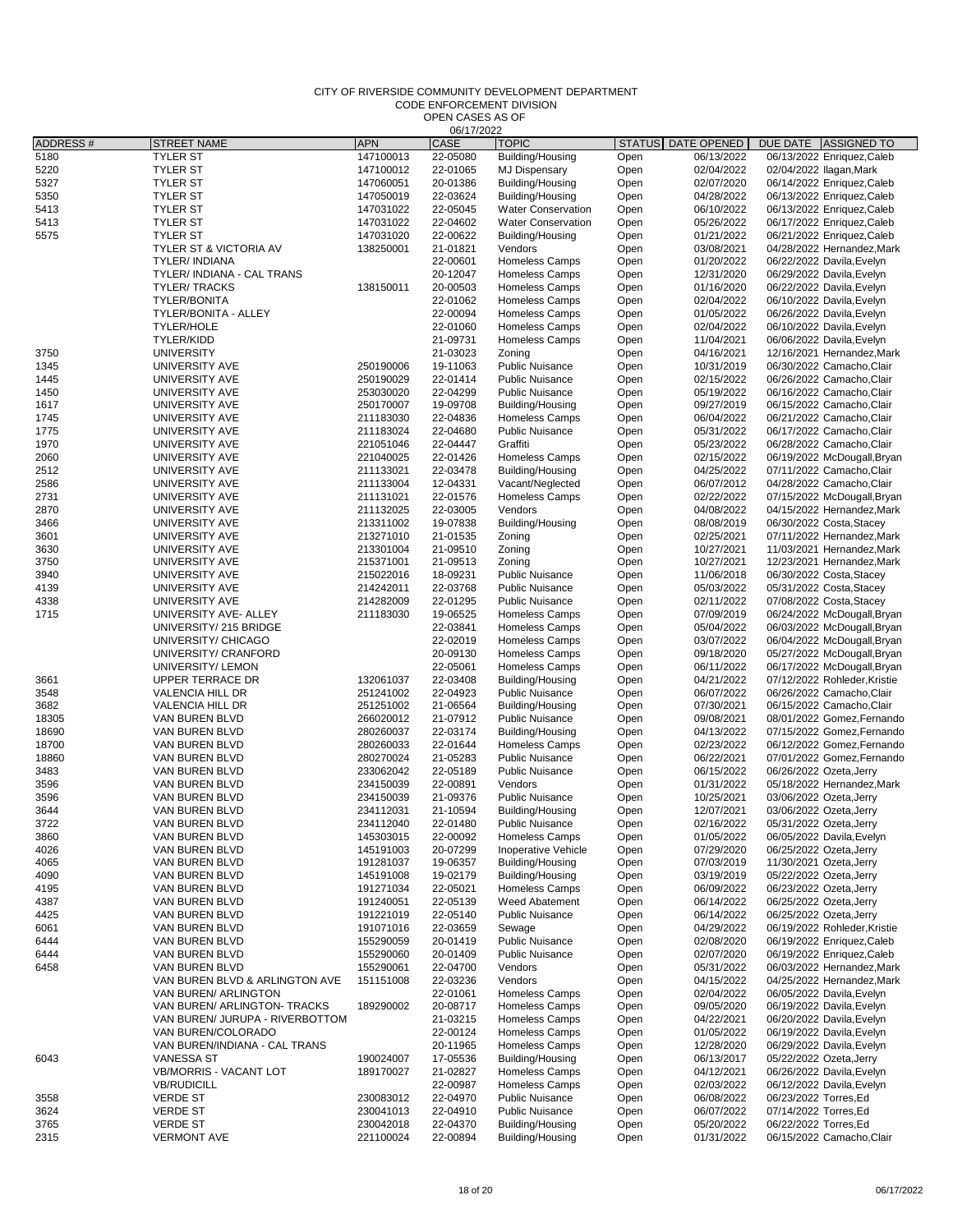#### CITY OF RIVERSIDE COMMUNITY DEVELOPMENT DEPARTMENT CODE ENFORCEMENT DIVISION

|              |                                                  |                        | 06/17/2022           |                                                  |                    |                          |                                                        |                              |
|--------------|--------------------------------------------------|------------------------|----------------------|--------------------------------------------------|--------------------|--------------------------|--------------------------------------------------------|------------------------------|
| ADDRESS#     | <b>STREET NAME</b>                               | <b>APN</b>             | CASE                 | <b>TOPIC</b>                                     | STATUS DATE OPENED |                          | DUE DATE                                               | <b>ASSIGNED TO</b>           |
| 2325         | <b>VERMONT AVE</b>                               | 221100023              | 22-04199             | <b>Public Nuisance</b>                           | Open               | 05/17/2022               | 06/17/2022 Camacho, Clair                              |                              |
| 2349         | <b>VERMONT AVE</b>                               | 221100021              | 21-04801             | Vacant/Neglected                                 | Open               | 06/08/2021               | 06/29/2022 Camacho.Clair                               | 07/11/2022 Gomez, Fernando   |
| 14970        | VIA DEFRANCESCO AVE<br><b>VIA JUNIPERO SERRA</b> | 243550003              | 22-02810             | <b>Public Nuisance</b>                           | Open               | 04/04/2022               |                                                        |                              |
| 5600<br>5609 | VIA JUNIPERO SERRA                               | 253302004<br>253311002 | 22-05076<br>22-04994 | <b>Public Nuisance</b><br><b>Public Nuisance</b> | Open<br>Open       | 06/13/2022<br>06/09/2022 | 06/13/2022 Camacho, Clair<br>06/09/2022 Camacho, Clair |                              |
| 5640         | VIA JUNIPERO SERRA                               | 253312005              | 22-04816             | <b>Public Nuisance</b>                           | Open               | 06/03/2022               | 06/29/2022 Camacho, Clair                              |                              |
| 7420         | <b>VIA MONTECITO</b>                             |                        | 22-02216             | <b>Public Nuisance</b>                           | Open               | 03/14/2022               |                                                        | 06/09/2022 Gomez.Fernando    |
| 755          | VIA ORIZABA                                      | 253292015              | 22-04907             | <b>Public Nuisance</b>                           | Open               | 06/07/2022               | 07/09/2022 Camacho, Clair                              |                              |
| 1265         | <b>VIA PINTADA</b>                               | 254133003              | 22-04309             | Inoperative Vehicle                              | Open               | 05/19/2022               | 06/22/2022 Camacho, Clair                              |                              |
| 5515         | VIA SAN JACINTO                                  | 254273011              | 22-02245             | <b>Public Nuisance</b>                           | Open               | 03/15/2022               | 06/08/2022 Camacho, Clair                              |                              |
| 4135         | VIA SAN JOSE                                     | 227124014              | 22-03397             | Inoperative Vehicle                              | Open               | 04/21/2022               | 05/28/2022 Ozeta, Jerry                                |                              |
| 820          | <b>VIA ZAPATA</b>                                | 253281004              | 22-02300             | Building/Housing                                 | Open               | 03/16/2022               | 06/09/2022 Camacho, Clair                              |                              |
| 4422         | <b>VICTORIA AV</b>                               | 221091053              | 22-02071             | <b>Public Nuisance</b>                           | Open               | 03/08/2022               | 06/01/2022 Camacho, Clair                              |                              |
| 10091        | <b>VICTORIA AVE</b>                              | 138290004              | 22-02434             | Building/Housing                                 | Open               | 03/21/2022               | 06/06/2022 Ozeta, Jerry                                |                              |
| 10171        | <b>VICTORIA AVE</b>                              | 138280009              | 22-03099             | <b>Public Nuisance</b>                           | Open               | 04/12/2022               | 06/10/2022 Ozeta, Jerry                                |                              |
| 10245        | <b>VICTORIA AVE</b>                              | 138280017              | 22-02851             | Building/Housing                                 | Open               | 04/05/2022               | 06/04/2022 Ozeta, Jerry                                |                              |
| 9248         | <b>VICTORIA AVE</b>                              | 239170011              | 20-09523             | Building/Housing                                 | Open               | 10/01/2020               |                                                        | 07/18/2022 Hernandez, Mark   |
| 5100         | <b>VICTORIA HILL DR</b>                          | 223102023              | 22-03908             | <b>Public Nuisance</b>                           | Open               | 05/06/2022               | 06/25/2022 Torres, Ed                                  |                              |
| 8306         | <b>VIENNA WAY</b>                                | 294502006              | 21-06961             | Public Nuisance                                  | Open               | 08/12/2021               |                                                        | 06/17/2022 Gomez, Fernando   |
| 1231         | VILLANOVA PL                                     | 268272018              | 22-05146             | <b>Public Nuisance</b>                           | Open               | 06/14/2022               |                                                        | 07/15/2022 Gomez, Fernando   |
|              | <b>VILLEGAS PARK</b>                             | 230340001              | 22-02229             | <b>Homeless Camps</b>                            | Open               | 03/14/2022               | 06/26/2022 Davila, Evelyn                              |                              |
| 3002         | <b>VINE ST</b>                                   | 209241033              | 22-03964             | <b>Public Nuisance</b>                           | Open               | 05/09/2022               | 05/09/2022 Costa, Stacey                               |                              |
| 3230         | <b>VINE ST</b>                                   | 213060028              | 20-02547             | Building/Housing                                 | Open               | 03/18/2020               | 07/29/2022 Costa, Stacey                               |                              |
| 3575         | <b>VINE ST</b>                                   | 213211008              | 22-01084             | <b>Homeless Camps</b>                            | Open               | 02/06/2022               |                                                        | 07/10/2022 McDougall, Bryan  |
| 3770         | <b>VINE ST</b>                                   | 213293001              | 22-02473             | <b>Homeless Camps</b>                            | Open               | 03/22/2022               |                                                        | 05/27/2022 McDougall, Bryan  |
| 3945         | <b>VINE ST</b>                                   | 215141003              | 20-06143             | <b>Homeless Camps</b>                            | Open               | 06/29/2020               |                                                        | 07/14/2022 McDougall, Bryan  |
| 4040         | <b>VINE ST</b>                                   | 215153010              | 20-06925             | <b>Public Nuisance</b>                           | Open               | 07/17/2020               | 03/21/2022 Camacho, Clair                              |                              |
| 4484         | <b>VINE ST</b>                                   | 219340029              | 21-07263             | Building/Housing                                 | Open               | 08/20/2021               | 06/23/2022 Camacho, Clair                              |                              |
| 4665         | <b>VINE ST</b>                                   | 219093016              | 21-08481             | <b>MJ Cultivation</b>                            | Open               | 09/24/2021               | 05/23/2022 Ilagan, Mark                                |                              |
|              | VINE ST & 3RD ST                                 |                        | 22-04781             | <b>Homeless Camps</b>                            | Open               | 06/02/2022               | 06/02/2022 Camacho, Clair                              |                              |
| 3598         | <b>VISTA AVE</b>                                 | 209060026              | 22-04275             | <b>Public Nuisance</b>                           | Open               | 05/18/2022               | 05/18/2022 Costa, Stacey                               |                              |
| 1257         | <b>VOLTAIRE DR</b>                               | 252281018              | 22-04395             | <b>Public Nuisance</b>                           | Open               | 05/23/2022               |                                                        | 05/23/2022 Gomez, Fernando   |
| 180          | W BIG SPRINGS RD                                 | 253112003              | 22-04129             | Building/Housing                                 | Open               | 05/13/2022               | 06/23/2022 Camacho, Clair                              |                              |
| 109          | W BLAINE ST                                      | 251170016              | 22-05097             | <b>Public Nuisance</b>                           | Open               | 06/13/2022               | 06/30/2022 Camacho, Clair                              |                              |
| 1331         | W BLAINE ST                                      | 250080017              | 22-04413             | <b>Public Nuisance</b>                           | Open               | 05/23/2022               | 06/25/2022 Costa, Stacey                               |                              |
| 320          | W BLAINE ST                                      | 251202017              | 22-03732             | Inoperative Vehicle                              | Open               | 05/02/2022               | 06/30/2022 Camacho, Clair                              |                              |
| 330          | W BLAINE ST                                      | 251202016              | 22-03730             | <b>Public Nuisance</b>                           | Open               | 05/02/2022               | 07/01/2022 Camacho, Clair                              |                              |
| 390          | W BLAINE ST                                      | 251202011              | 22-02349             | <b>Public Nuisance</b>                           | Open               | 03/17/2022               | 06/15/2022 Camacho, Clair                              |                              |
| 400          | W BLAINE ST                                      | 251202010              | 22-03726             | <b>Public Nuisance</b>                           | Open               | 05/02/2022               | 06/29/2022 Camacho, Clair                              |                              |
| 600          | W BLAINE ST<br>W BLAINE ST                       | 251191001              | 22-02159             | <b>Student Housing</b>                           | Open               | 03/14/2022               | 05/28/2022 Ilagan, Mark                                |                              |
| 891<br>290   | W CAMPUS VIEW DR                                 | 251070014<br>251222011 | 22-04755<br>22-04672 | <b>Homeless Camps</b><br><b>Public Nuisance</b>  | Open<br>Open       | 06/01/2022<br>05/31/2022 | 06/17/2022 Costa, Stacey<br>06/30/2022 Camacho, Clair  |                              |
| 401          | W CAMPUS VIEW DR                                 | 251213010              | 22-04674             | <b>Public Nuisance</b>                           | Open               | 05/31/2022               | 05/31/2022 Camacho, Clair                              |                              |
| 1061         | W LA CADENA DR                                   | 206122006              | 22-05232             | Miscellaneous                                    | Open               | 06/16/2022               | 06/16/2022 Costa, Stacey                               |                              |
| 1293         | W LA CADENA DR                                   | 206133024              | 21-05745             | <b>Public Nuisance</b>                           | Open               | 07/07/2021               | 03/01/2022 Costa, Stacey                               |                              |
| 1583         | W LA CADENA DR                                   | 206142035              | 22-04699             | <b>Public Nuisance</b>                           | Open               | 05/31/2022               | 05/31/2022 Costa, Stacey                               |                              |
| 1935         | W LINDEN ST 11                                   |                        | 22-05220             | <b>Public Nuisance</b>                           | Open               | 06/15/2022               | 06/15/2022 Camacho, Clair                              |                              |
| 1945         | W LINDEN ST F                                    |                        | 22-05219             | <b>Public Nuisance</b>                           | Open               | 06/15/2022               | 06/15/2022 Camacho, Clair                              |                              |
|              | W LINDEN ST/ IOWA AV- CAL TRANS                  |                        | 22-02689             | <b>Homeless Camps</b>                            | Open               | 03/31/2022               |                                                        | 06/18/2022 McDougall, Bryan  |
| 1045         | W. LINDEN                                        | 250230011              | 17-08539             | <b>Homeless Camps</b>                            | Open               | 08/30/2017               |                                                        | 07/06/2022 McDonald, Deanna  |
| 2920         | <b>WALDORF DR</b>                                | 251143009              | 21-10853             | <b>Public Nuisance</b>                           | Open               | 12/15/2021               | 02/11/2022 Costa, Stacey                               |                              |
| 3132         | <b>WALDORF DR</b>                                | 251151008              | 21-05510             | <b>Public Nuisance</b>                           | Open               | 06/29/2021               | 12/15/2021 Costa, Stacey                               |                              |
| 1491         | <b>WASHINGTON ST</b>                             | 242110008              | 22-04967             | <b>Public Nuisance</b>                           | Open               | 06/08/2022               |                                                        | 06/08/2022 Gomez, Fernando   |
| 3073         | <b>WASHINGTON ST</b>                             | 235021003              | 11-06146             | Vacant/Neglected                                 | Open               | 06/24/2010               |                                                        | 06/30/2022 Gomez, Fernando   |
| 3165         | <b>WASHINGTON ST</b>                             | 229092025              | 22-02622             | Building/Housing                                 | Open               | 03/29/2022               |                                                        | 09/01/2022 Gomez, Fernando   |
| 3237         | <b>WASHINGTON ST</b>                             | 229091012              | 22-04684             | <b>Public Nuisance</b>                           | Open               | 05/31/2022               |                                                        | 06/16/2022 Gomez, Fernando   |
| 3558         | <b>WASHINGTON ST</b>                             | 230191021              | 22-02945             | Building/Housing                                 | Open               | 04/06/2022               | 04/20/2022 Torres, Ed                                  |                              |
|              | WASHINGTON ST & VICTORIA AV                      |                        | 22-03212             | Vendors                                          | Open               | 04/15/2022               |                                                        | 04/15/2022 Hernandez, Mark   |
| 3796         | <b>WATKINS DR</b>                                | 251253015              | 21-05662             | Building/Housing                                 | Open               | 07/02/2021               | 06/18/2022 Camacho, Clair                              |                              |
| 4470         | <b>WATKINS DR</b>                                | 253142032              | 22-04507             | <b>Public Nuisance</b>                           | Open               | 05/25/2022               | 06/23/2022 Camacho, Clair                              |                              |
| 11121        | <b>WAYFIELD RD</b>                               | 142401009              | 22-03409             | Building/Housing                                 | Open               | 04/21/2022               |                                                        | 07/13/2022 Rohleder, Kristie |
| 5435         | <b>WAYMAN ST</b>                                 | 190263026              | 20-11155             | Building/Housing                                 | Open               | 11/19/2020               | 05/31/2022 Ozeta, Jerry                                |                              |
|              | WB 91 FROM CENTRAL AND                           |                        | 20-09455             | Homeless Camps                                   | Open               | 09/29/2020               |                                                        | 07/11/2022 McDougall, Bryan  |
| 6851         | <b>WEAVER ST</b>                                 | 189250006              | 21-04090             | Building/Housing                                 | Open               | 05/17/2021               | 02/28/2022 Ozeta, Jerry                                |                              |
| 6853         | <b>WEAVER ST</b>                                 | 189250007              | 21-02361             | Building/Housing                                 | Open               | 03/30/2021               | 05/27/2022 Ozeta, Jerry                                |                              |
| 7770         | <b>WELLS AVE</b>                                 | 151372001              | 22-04353             | <b>Public Nuisance</b>                           | Open               | 05/20/2022               |                                                        | 06/16/2022 Rohleder, Kristie |
|              | WELLS AVE & NOBLE ST                             |                        | 22-02790             | Vendors                                          | Open               | 04/02/2022               |                                                        | 06/11/2022 Hernandez, Mark   |
| 2965         | <b>WESTCHESTER DR</b>                            | 234283005              | 20-09068             | Building/Housing                                 | Open               | 09/17/2020               |                                                        | 05/31/2022 Hernandez, Mark   |
| 11020        | <b>WESTERN HILLS DR</b>                          | 154072003              | 22-04500             | <b>Public Nuisance</b>                           | Open               | 05/24/2022               |                                                        | 06/20/2022 Enriquez, Caleb   |
| 11197        | <b>WESTERN HILLS DR</b>                          | 154051004              | 22-04799             | Inoperative Vehicle                              | Open               | 06/03/2022               |                                                        | 06/03/2022 Enriquez, Caleb   |
| 3054         | <b>WESTFIELD DR</b>                              | 136141005              | 22-04465             | <b>Public Nuisance</b>                           | Open               | 05/24/2022               |                                                        | 06/24/2022 Rohleder, Kristie |
| 3174         | <b>WESTFIELD DR</b>                              | 136134019              | 22-04766             | <b>Public Nuisance</b>                           | Open               | 06/02/2022               |                                                        | 06/20/2022 Rohleder, Kristie |
| 7328<br>4638 | WESTWOOD DR<br>WHIPPLE RD                        | 227262011<br>218141012 | 21-05046<br>22-04022 | Building/Housing<br><b>Public Nuisance</b>       | Open<br>Open       | 06/15/2021<br>05/10/2022 | 06/30/2022 Ozeta, Jerry<br>05/10/2022 Costa, Stacey    |                              |
| 7343         | <b>WHITEGATE AVE</b>                             | 241231004              | 22-03882             | Inoperative Vehicle                              | Open               | 05/05/2022               |                                                        | 06/03/2022 Gomez, Fernando   |
| 2978         | <b>WICKHAM CT</b>                                | 136440025              | 21-08745             | <b>MJ Cultivation</b>                            | Open               | 10/04/2021               | 10/31/2021 Ilagan, Mark                                |                              |
|              |                                                  |                        |                      |                                                  |                    |                          |                                                        |                              |